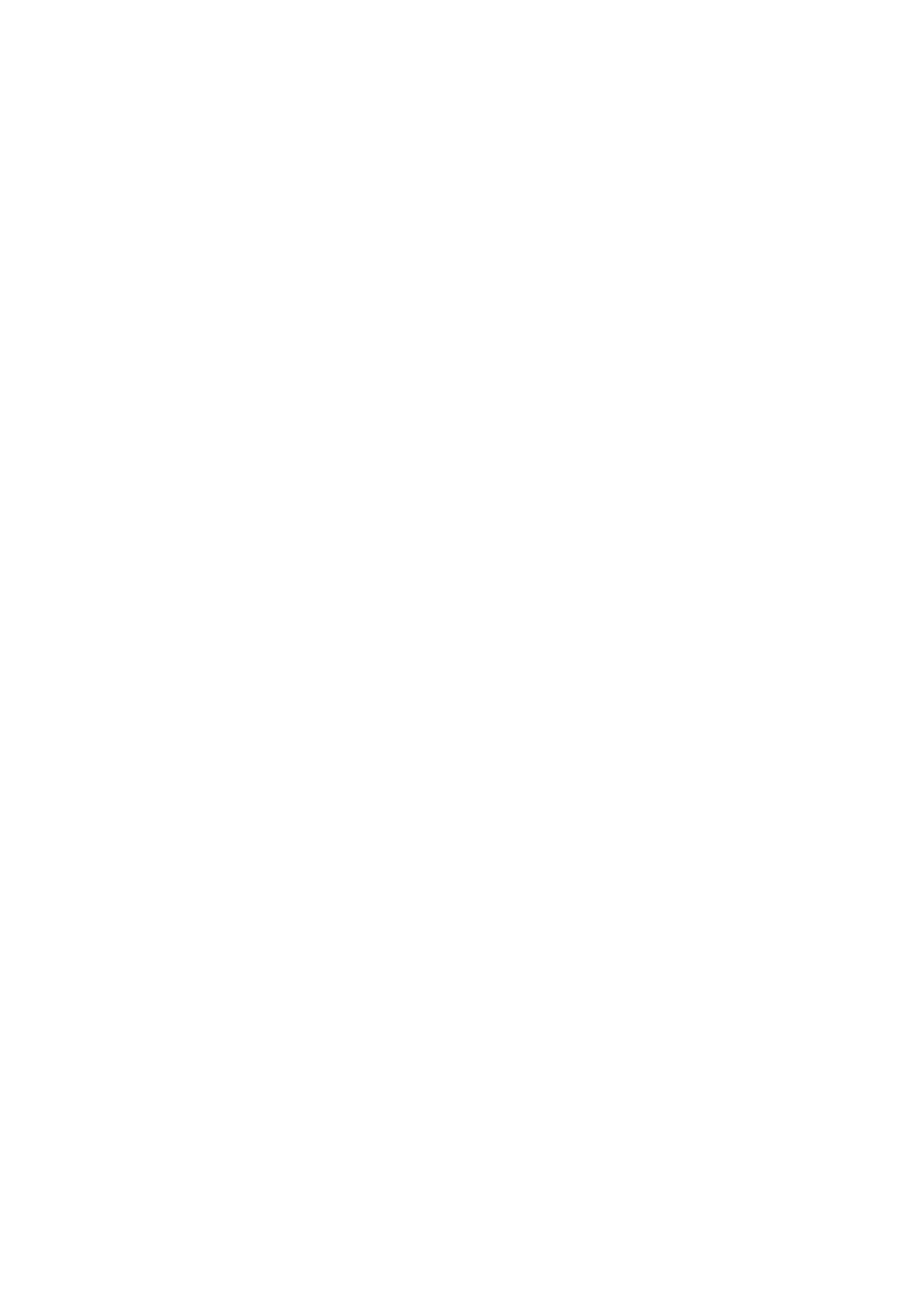# THE AFRICAN REINSURER



### A PUBLICATION OF THE AFRICAN REINSURANCE CORPORATION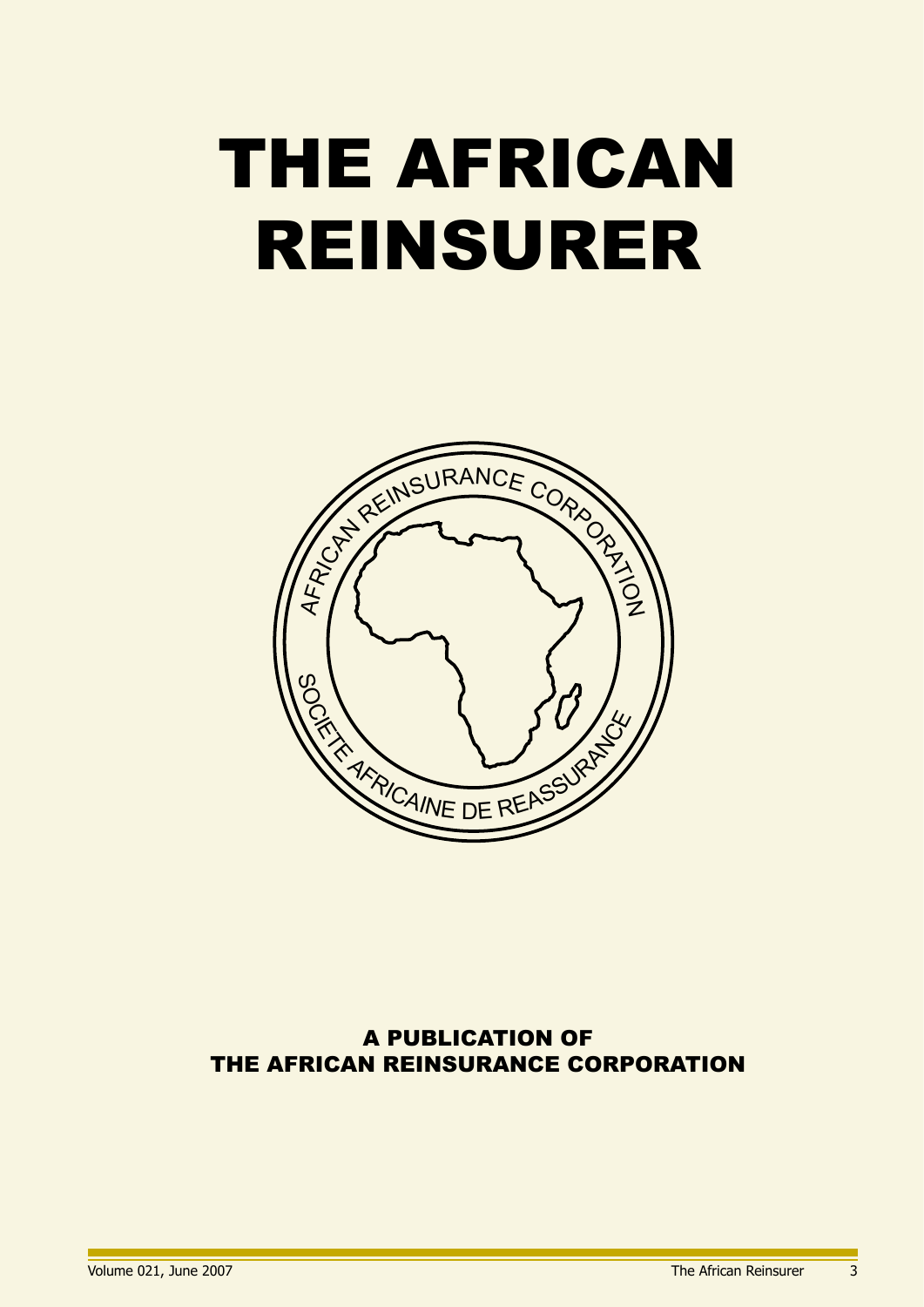

### **AFRICAN REINSURANCE CORPORATION SOCIETE AFRICAINE DE REASSURANCE**

### **Headquarters/Siège:**

Plot 1679, Karimu Kotun St., Victoria Island, P.M.B. 12765, Lagos, NIGERIA Tel: (234-1) 2663323, 2626660-2, 618820 Telefax: (234-1) 2663282/2626664 E.mail: info@africa-re.com - Web site: http://www.africa-re.com

| - Votre Réassureur                                                                                                                                                                                |
|---------------------------------------------------------------------------------------------------------------------------------------------------------------------------------------------------|
| - Un Interlocuteur de Proximité                                                                                                                                                                   |
| - Un partenaire de confiance                                                                                                                                                                      |
| - Une Sécurité renforcée<br>avec les cotes BBB+ de S & P et A- de A.M. Best                                                                                                                       |
| - Un Professionnel Africain à vos côtés                                                                                                                                                           |
|                                                                                                                                                                                                   |
| - Your Reinsurer<br>- An ally within your reach<br>- A Partner You can trust<br>- A Strong Security<br>with (S & P) BBB+ and A.M. Best A- Ratings<br>- An African Professional that stands by you |

### **Regional Offices**

### **Casablanca**

33 Boulevard Moulay Youssef, Casablanca, Morocco Tel: (212) 22 43 77 00 Fax: (212) 22 43 77 29 E.mail: casablanca@africa-re.com

### **Nairobi**

Mairobi<br>
Mairobi<br>
Mairobi<br>
Mairobi<br>
Mairobi<br>
Socience Centre, Hospital Road,<br>
Upper Hill, P.O. Box 62328 - 00200<br>
20 BP 1623 Abidjan 20. Côte<br>
77 00<br>
Nairobi, Kenya<br>
Tel: (254-20) 2730660 - 3<br>
Tel: (254-20) 2730660 - 3<br>
Fa Africa Re Centre, Hospital Road, Upper Hill, P.O. Box 62328 - 00200 Nairobi, Kenya Tel: (254-20) 2730660 - 3 Fax: (254-20) 2724896, 2730608 E.mail: nairobi@africa-re.com

### **Abidjan**

Rue Viviane A24 - Cocody 20 BP 1623 Abidjan 20. Côte D'Ivoire Tel : (225) 22404481 Fax : (225) 22404482. E.mail: abidjan@africa-re.com

### **Mauritius**

One Cathedral Square, Mezzanine Level, Pope Hennessy Street Port Louis Mauritius Tel: (230) 210-0795, Fax: (230) 210-2496 E.mail: p.louis@africa-re.com

### **Cairo**

38c Mansour Street Abdeen Cairo, Egypt Tel: (20-2) 792-4020/ 4180/ 4190 Fax: (20-2) 792-4030 Email: cairo@africa-re.com

### **Subsidiary**

### **African Reinsurance Corp. (South Africa) Ltd**

3rd Floor (North Wing) Oakhurst Building 11-13, Andrew's Road, Parktown 2193, Houghton 2041, Johannesburg Tel: (27-11) 484-3764/1970/1606 Fax: (27-11) 484 - 1001 E.mail: africare@africare.co.za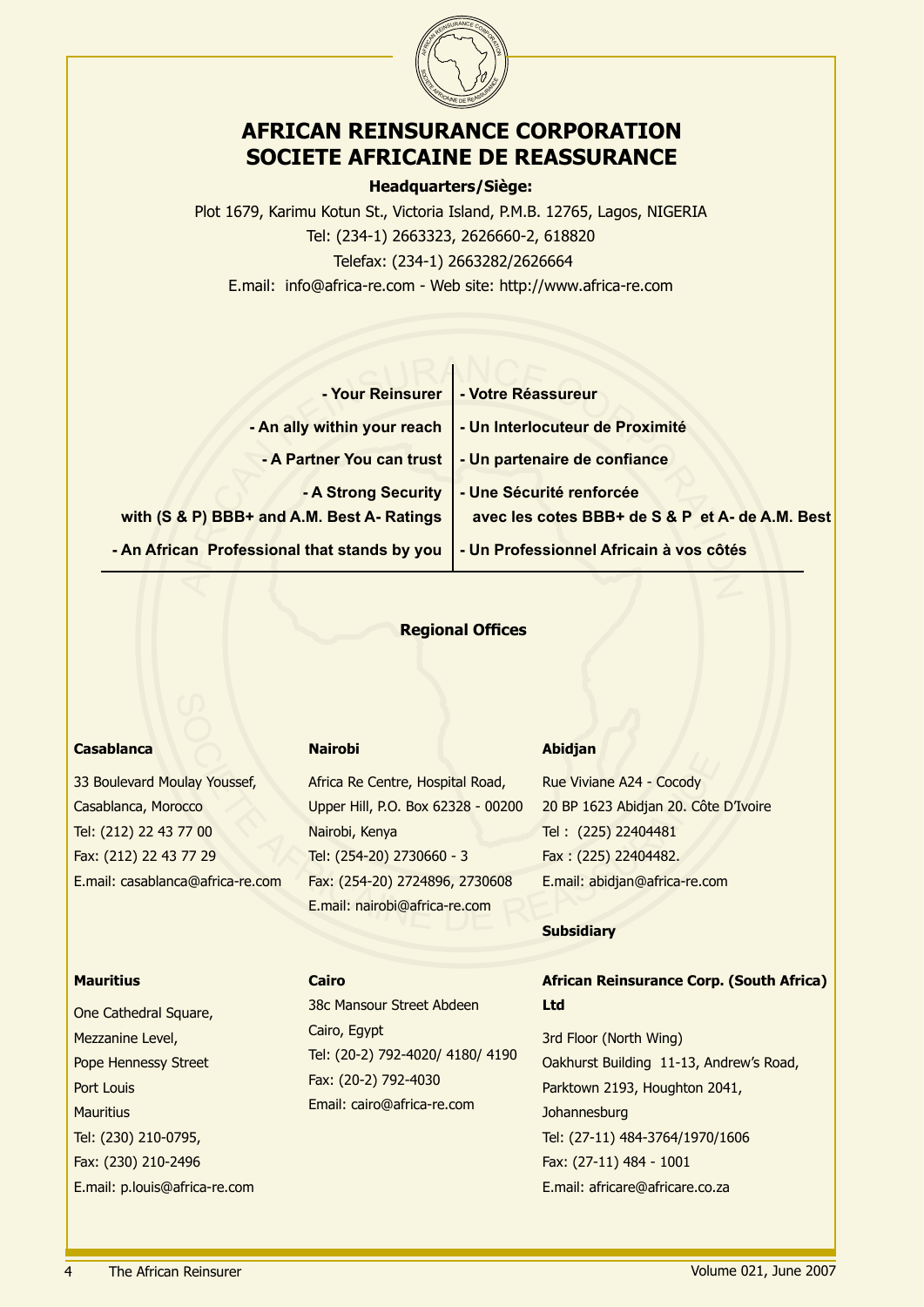

### **THE AFRICAN REINSURER**

### **PUBLISHER**

African Reinsurance Corporation Plot 1679, Karimu Kotun St. Victoria Island P.M.B.12765, Lagos, Nigeria Tel: 2663323, 2626660-2, 618820 Telefax: 2663282/2626664 Email: info@africa-re.com

### **EDITORIAL BOARD**

### **Editor-in-Chief**

Bakary Kamara

### **MEMBERS**

Alain Ravoaja Ken Aghoghovbia Mamadou Diallo Sunday J. Udoh

### **TRANSLATORS**

Mamadou Diallo Sunday J. Udoh Ekereobong Ekpenyong Alexandre Noé Penda

### **TYPING & TYPESETTING**

Patricia Beguy

All rights reserved. No part of this publication may be reproduced without the Publisher's permission

# **CONTENTS**

|                         | June 2007, Volume 021                                                                                                                           | Established in 1987 |
|-------------------------|-------------------------------------------------------------------------------------------------------------------------------------------------|---------------------|
| Page                    |                                                                                                                                                 |                     |
| 6                       | <b>EDITORIAL</b>                                                                                                                                |                     |
| 7                       | <b>INSURANCE &amp; REINSURANCE</b>                                                                                                              |                     |
| $\overline{\mathbf{z}}$ | The Development of Off-Shore Oil Risks Insurance<br>in Africa                                                                                   |                     |
|                         | By Jean Pierre CORVAL, Managing Director, Appealing<br>Insurance Brokers, London                                                                |                     |
| 13                      | <b>The Dynamics of Financial Analysis</b>                                                                                                       |                     |
|                         | By Paul KAYE, Senior Consultant, Benfield Remetrics, London                                                                                     |                     |
| 19                      | <b>Life Assurance Risks</b><br>By Mamadou FAYE, Deputy Managing Director,<br>Millénium Assurances Internationales, Abidjan                      |                     |
| 29                      | <b>MANAGEMENT &amp; FINANCE</b>                                                                                                                 |                     |
| 29                      | How Appropriate is Western Leadership Style in Africa?<br>By Bakary KAMARA, Managing Director, Africa Re                                        |                     |
| 36                      | <b>Solvency and Solvency Margin</b><br>By Mohamed KANNOU, Deputy Director, Underwriting &<br>Marketing Africa Re - Casablanca                   |                     |
| 41                      | The Insurance Sector and the E-commerce race in Africa<br>By Gabriel OPADOKUN, Assistant Director, Information<br>Technology, Africa Re - Lagos |                     |
| 45                      | <b>MARKET PRESENTATION</b>                                                                                                                      |                     |
| 45                      | <b>The Tunisian Insurance Market</b><br>By Mohamed DKHILI, Managing Director, Tunis Re<br><b>Tunisia</b>                                        |                     |
| 51                      | <b>The Senegalese Insurance Market</b>                                                                                                          |                     |
|                         | By Mamadou DIOP, Managing Director, SONAM Assurances<br>S.A. Dakar                                                                              |                     |
| 67                      | <b>NEWS FROM THE REGIONS</b>                                                                                                                    |                     |

5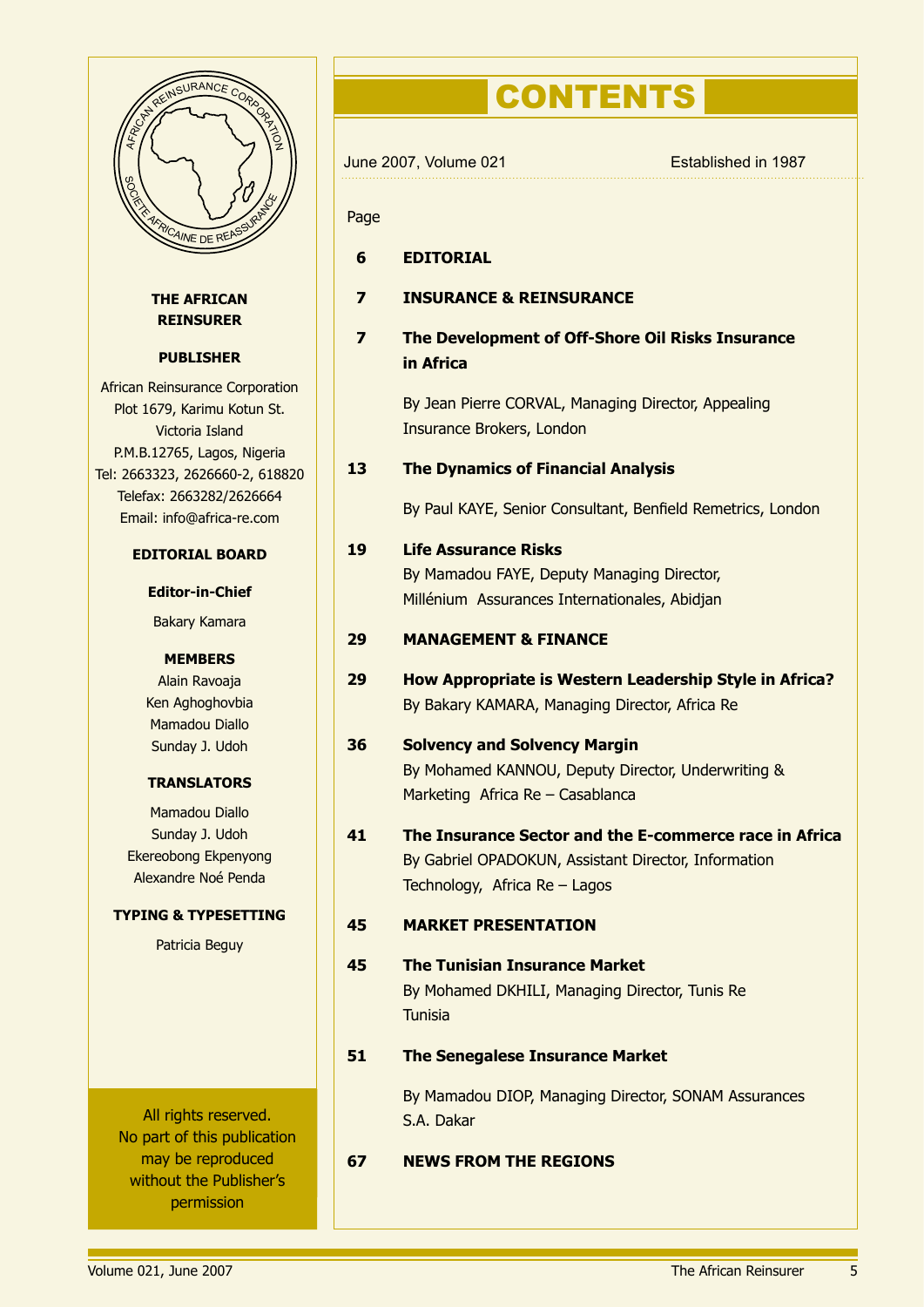# EDITORIAL

### **Bakary H. KAMARA**

Editor-in-Chief

Faithful to its tradition and editorial preference for an eclectic presentation, the 21st edition of The African Reinsurer examines several and diverse issues. Indeed, conscious of the need to give voice to practitioners who are passionate about the African insurance industry, the Editorial Committee, once again, decided that various themes such as the insurance of oil and life-related risks, as well as market presentations would be treated.

Although readers are familiar with these issues, they have been presented in a new light, since insurance as a constantly changing profession cannot be cast in static rules and norms. It was necessary that being a new crude oil export zone, Africa, and the new opportunities the continent offers to oil underwriters, should be presented.

This same pedagogical approach explains the analogy drawn between two articles, which while discussing



the same subject – solvency and financial strength of insurance companies – treat the issue from different perspectives.

The first is the traditional angle of solvency margin with its usual parameters and corresponding regulatory measures.

The other method is that of financial modelling, which rating agencies and supervisory authorities have recommended as the panacea to an intelligible financial assessment and a

prognostic analysis of the well-being of an insurance company.

In conclusion, as required by technological revolution and advancements, some articles have been devoted to e-commerce.

The African insurance industry, which cannot remain aloof to these innovations, must imperatively stay in tune with globalisation.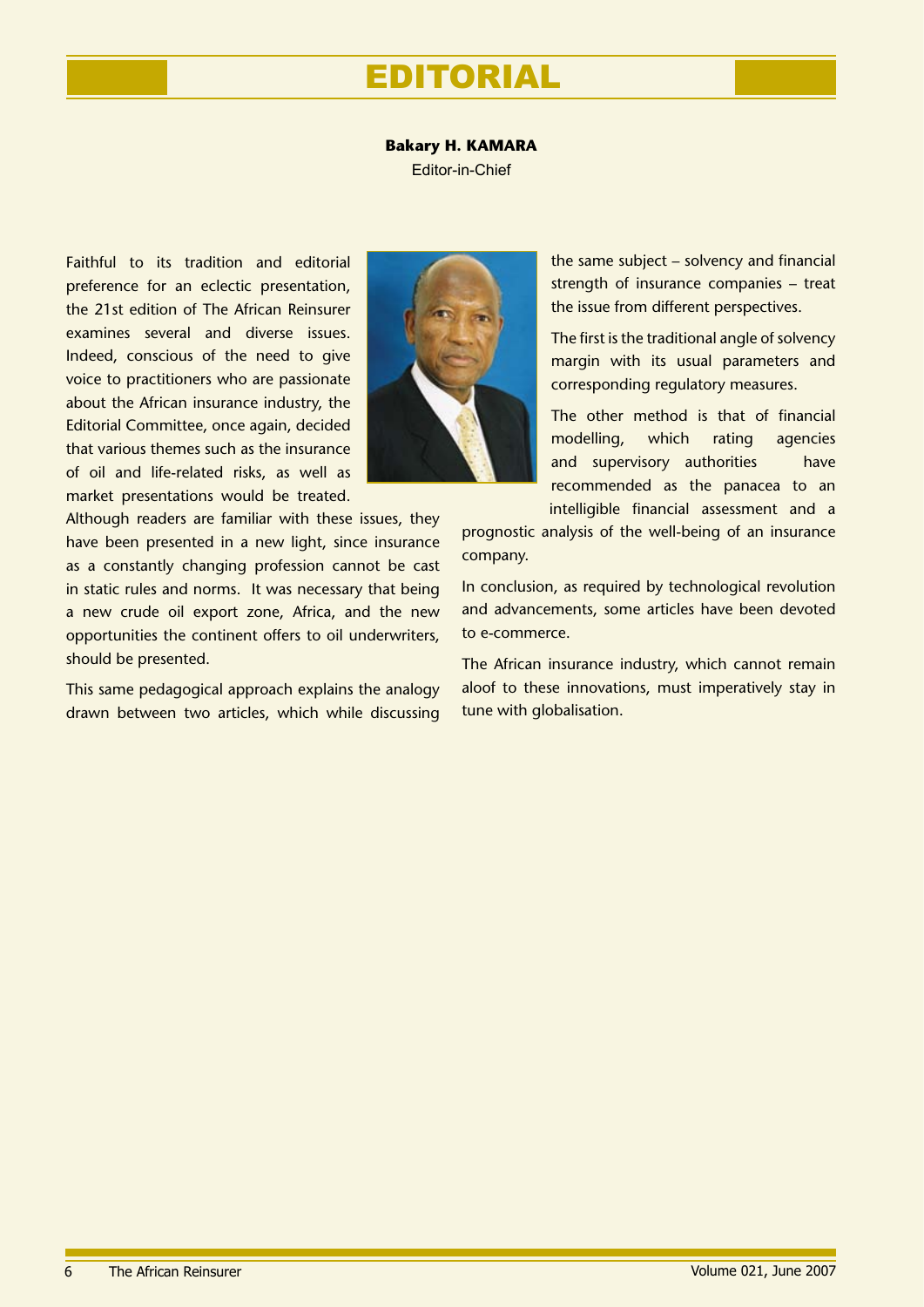### **THE DEVELOPMENT OF OFF SHORE OIL RISKS INSURANCE IN AFRICA**

By

Jean Pierre CORVAL Managing Director, Appealing Insurance Brokers, London

From the moment Elf discovered the first oil wells in Gabon in the 1950s to this era of mega installations in Angola, Nigeria and Congo, the sums insured for offshore oil risks in Africa have continued on an upward trend. Today, with the continued reduction of oil resources, a new development boom is unfolding in Africa: new players, new investors are venturing into new oil wells even in very deep seas.

In what ways, then, have African

insurance markets, lawmakers, insurers and reinsurers been involved in the insurance of off shore oil risks?

### **COMPULSORY INSURANCE**

Off shore oil business was subject to the compulsory insurance Act in practically every African country. Although lawmakers did not particularly have oil risks in mind, that class of business was naturally included as one of those to be compulsorily insured.

### What was the financial reality?

On the one hand, the African insurers had:

- Inadequate shareholders' funds (often less than US\$1 million) •
- Reinsurance treaties that excluded off shore oil risks
- Annual premium income that could not measure up to the oil risks
- Underwriting limits that could not cover beyond the national territory
- Little or no training in the insurance of off shore oil insurance risks •
- Little or no contact with international facultative reinsurance markets, which had little confidence in the security of African insurers. •

On the other hand, the insured oil companies had:



• Shareholders' funds that were far higher (100- 1000 times higher) than those of African insurers

• Cumulative risks that were hardly lower than US\$50 million (physical damage, cost of control of wells, liability and cumulative transports)

International reinsurance programmes that covered their risks all over the world

Captive insurance companies that are also members of Oil Mutuals (OIL)

- Constant relationship with large international brokers and facultative reinsurance markets •
- A good knowledge of their own risks. •

Oil companies have always been aware of the conflict between their legal obligations and financial reality. Initially, they either ignored the law or obtained waivers from African political authorities.

Does that situation still obtain today?

The answer is affirmative in Equatorial Guinea, where no off shore oil company insures with a local insurer despite the substantial amount of oil produced and the fact that CIMA code applies. To the best of our knowledge, no other African country still remains in that situation.

### **THE PERIOD OF FRONTING**

A balance had to be found between the legal obligation and financial security: fronting was adopted and still remains the most appropriate solution. Depending on the level of confidence reposed on the local insurer and the financial dimension, fronting is characterised by several features:

### **-The level of confidence:**

High level of confidence: the insurance premium is paid by the locally insured oil company to the local insurer who in turn pays, within a reasonable •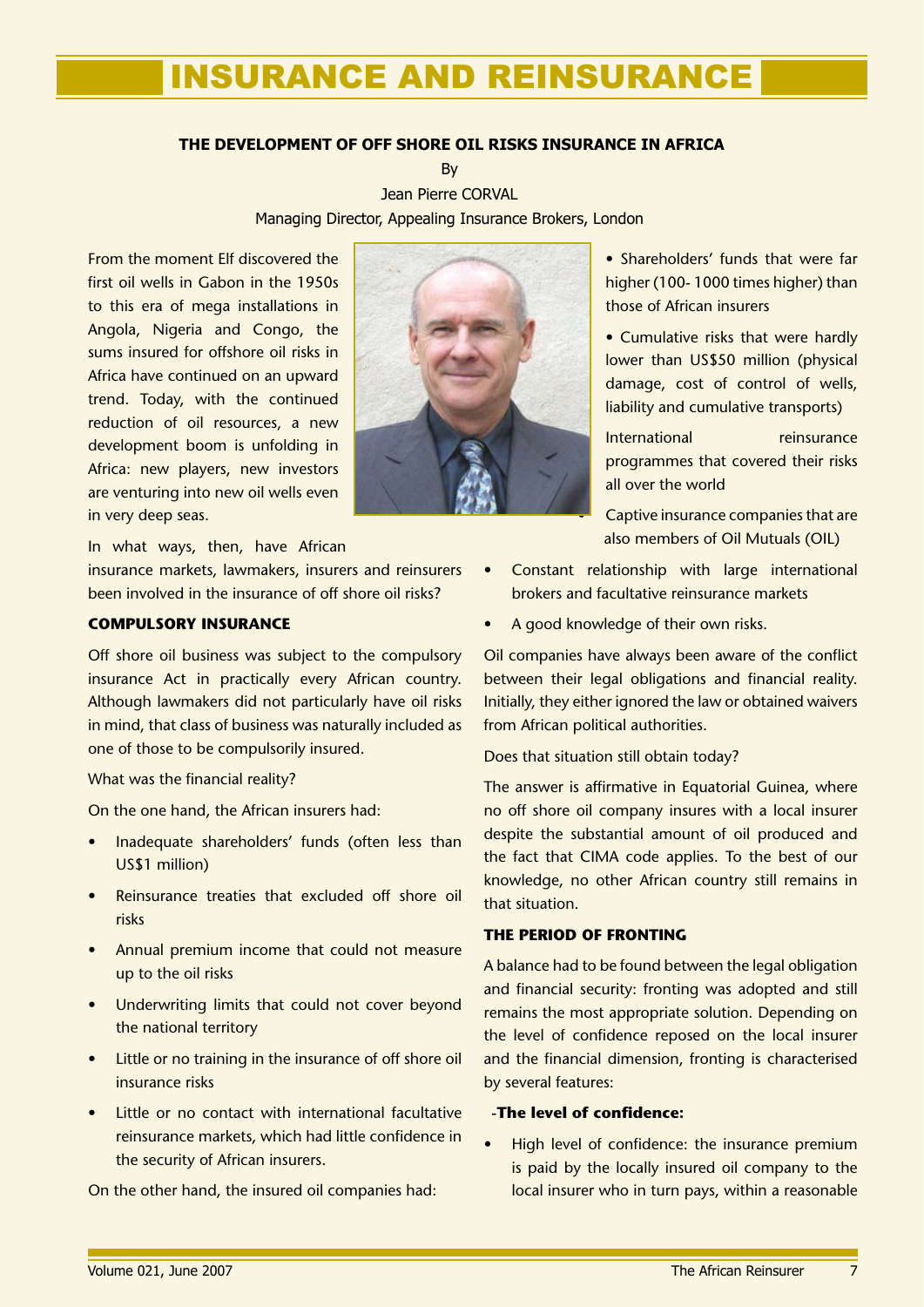period, the international reinsurer or captive imposed or proposed by the insured oil company. The international reinsurer or captive pays the reinsurance claim to the insurer who then settles the claims within a reasonable period.

- Minimal confidence: the locally insured oil company pays the insurance premium to the international reinsurer or captive and separately pays the reinsurance commission and local taxes to the local insurer either directly or through the broker. Reinsurance claims are paid directly by the international reinsurer to the locally insured oil company. A full cut-through clause on the payment schedule for premium and claims is included to mutually discharge the insurer and reinsurer of reciprocal responsibilities and liabilities towards the insured. •
- Between these two extreme scenarios, several options are applicable. It should be recognised that the clauses governing these options are normally formulated by international brokers who are more concerned with protecting the interest of their oil clients than those of local African insurers. There have, indeed, been cases of clear aberrations: there was a case where losses exceeded USD 10 million and the local African insurer was bound to notify the lawyers representing the American bank - lenders of the oil company - but the addresses of the lawyers were never communicated to the African insurer who also never asked for them. •

### **- The financial dimension**

The commissions for fronting negotiated between the local insurer and the oil company would depend on the political situation and the number of local insurers that are likely to take part in the fronting: if the insurer has a monopoly of the market or if political Authorities impose a single oil insurer in a market of several local insurers, the single insurer would find itself in a position of strength and could negotiate a double digit figure as commission for premiums that exceed a million dollars.

In countries where several insurers compete within the market, the law of competition takes effect and unless the insurers reach an agreement, the commission rates or fixed amount for fronting could, after the tender for local services, be ridiculously low. If the local insurer does not take the precaution of striking a balance between its commission for fronting and the various taxes and liabilities on the written premium as well as the costs necessitated by the legal balance sheet reserves obligations, it could end up with a financially negative fronting. Meanwhile, 100% of the local insurance premium would have been reflected in its turnover, placing it above other competitors in the ranking of insurance companies within the country.

A quick word on the obligation for statutory reserves: there have been cases where companies were compelled to constitute reserves for oil business in which there were very precise cut through clauses discharging the African insurer of any liability towards the insured should the reinsurer that was imposed by the insured not pay losses. Such a clause is perfectly normal. However, why do some lawmakers, as is the case with CIMA, compel the African insurer to constitute a reserve in such a case? It should be noted that the French law imposes similar obligations and the African lawmakers should, in their interest, detach themselves from the French example.

### **THE PERIOD OF RETENTION**

Several countries have refused to be satisfied with the fronting solution. Angola is certainly the most radical of these countries as it has imposed, by law, its own local insurer, its local broker, its reinsurance broker in London, its London reinsurer and its own adjusters allowing the local oil company the liberty of choosing its deductibles.

The security of the London reinsurers was presented to the oil clients who found the names of their reinsurers on the list and therefore could not oppose it.

These same oil companies who are interested in producing in one of the most promising countries in Africa accepted the insurance terms imposed by the Angolan Authorities. Angola, the fourth African producer, was able to obtain a favourable outcome that a country with a lesser level of petroleum resources would probably not have been able to achieve. Indeed, it would be difficult for another country to give such conditions, if it desires to attract new oil operators.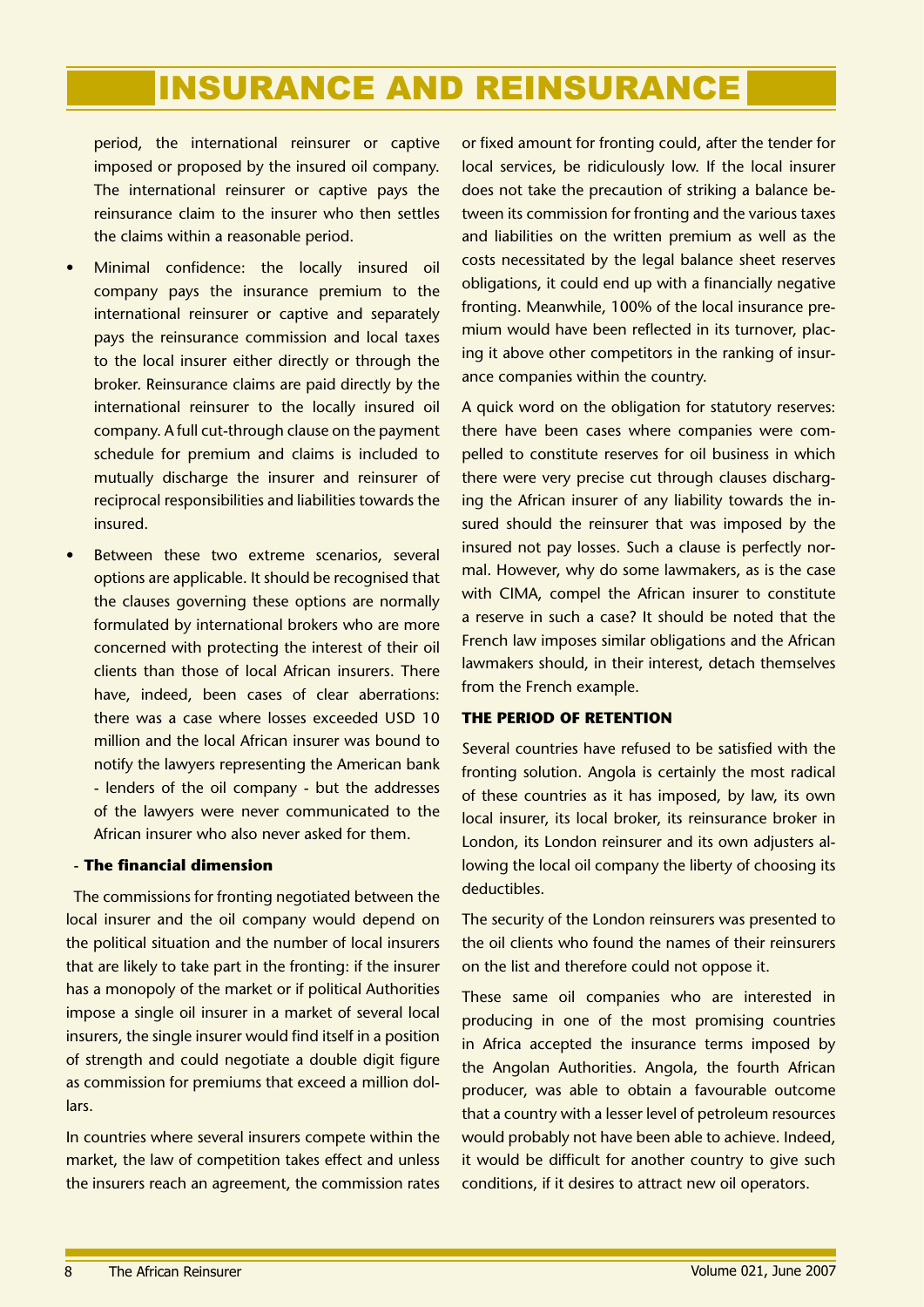There are also doubts as to the medium term reliability of the system in Angola as the only insurance company that is allowed to write oil risks now has private shareholding, yet a monopoly is still granted by the State of Angola. Other local insurance companies and international multilateral institutions in Angola would wish for the restoration of open competition sooner or later.

On its part, Nigeria has introduced a local content development policy, i.e. local retention in which local insurers and reinsurers are expected to write a minimum of 45% of oil risks in 2007, to be increased to 70% at the end of 2010.

Each insured oil company should submit to the Nigerian supervisory Authority the proof that it has exhausted the financially available local capacity before receiving approval to patronise international reinsurers. It is also envisaged that the Nigerian local insurer and no longer the insured oil company would select appropriate international reinsurance broker to cover the relevant risks. At the same time, Nigeria has carried out the sanitisation of licensed insurance companies, which with effect from 28 February 2007 are required to have a minimum capital of 3 billion Naira (about US\$22 m) to continue to carry out business in the Non-Life class, which covers off shore oil risks.

The policy reasoning behind this reform is as follows: an oil producing country should take advantage of its oil wealth to develop other non-oil sectors of its economy. It is abnormal for the bulk of the oil insurance premium to be exported abroad for the economic development of foreign countries.

Again, while the Nigerian insurers will invoke the legal obligation, the international insured oil companies will harp on financial security. The Nigerian insurers will also refer to their increased capital (the authorised minimum has been increased by 20 times), their improved experience in writing oil risks after over ten years, their numerous contacts with the London reinsurance market, while the insured oil company would counter with the argument that the cumulative limit of the existing or prospective deep sea Contractors' All Risks Policies exceed one or more billion dollars. Therefore, 45% of that amount would be completely beyond the financial capacity of local insurers. They would also

argue that their bankers, lenders and shareholders require their insurers to have a minimum of A- rating by Standard & Poor's. It would be noted that Africa Re is the only Nigerian based reinsurer with a BBB+ rating by Standard & Poor's, which is lower than A-.

### **WHAT ABOUT INDIGENOUS AFRICAN OIL COMPANIES**

It is not only international oil companies that operate in Africa. There are also an increasing number of African companies, both state owned and private.

How do they manage the placement of their off shore oil risks? It is difficult to have an exhaustive understanding of their insurance placement policy as we do not have specific knowledge of each of them. In the course of our professional life, we have only been able to gain insight into their insurance policy, which is characterised by wide diversity:

- Some African oil companies are not key players but only act as partners in fields operated by international players. In that case, the percentage of their interest in the partnership is normally reflected in the insurance policy of the operator. Thus, the international operator decides on the insurance policy. By contrast, in Cameroon, the national oil company is not an operator but controls the insurance policy. It places the risks in the local market, which reinsures them with international and African reinsurers. In that case, the African insured takes charge of its insurance policy and decides on the risks, the sums insured, the values and deductibles. In the previous case, it supports the policy of the operator, which does not often suit that of the local African oil company. The financial resources of a local African company are totally different from those of the international operator. Therefore, insuring the two companies with the same deductibles makes no sense. This case is only one example but there are other inconsistencies, whenever an international oil company includes an African oil company in its international insurance programme. Insuring two such different entities in exactly the same way makes no sense. •
- Large national African operators in Algeria, Libya, Nigeria and Angola have their own insurance •

 $\mathbf{q}$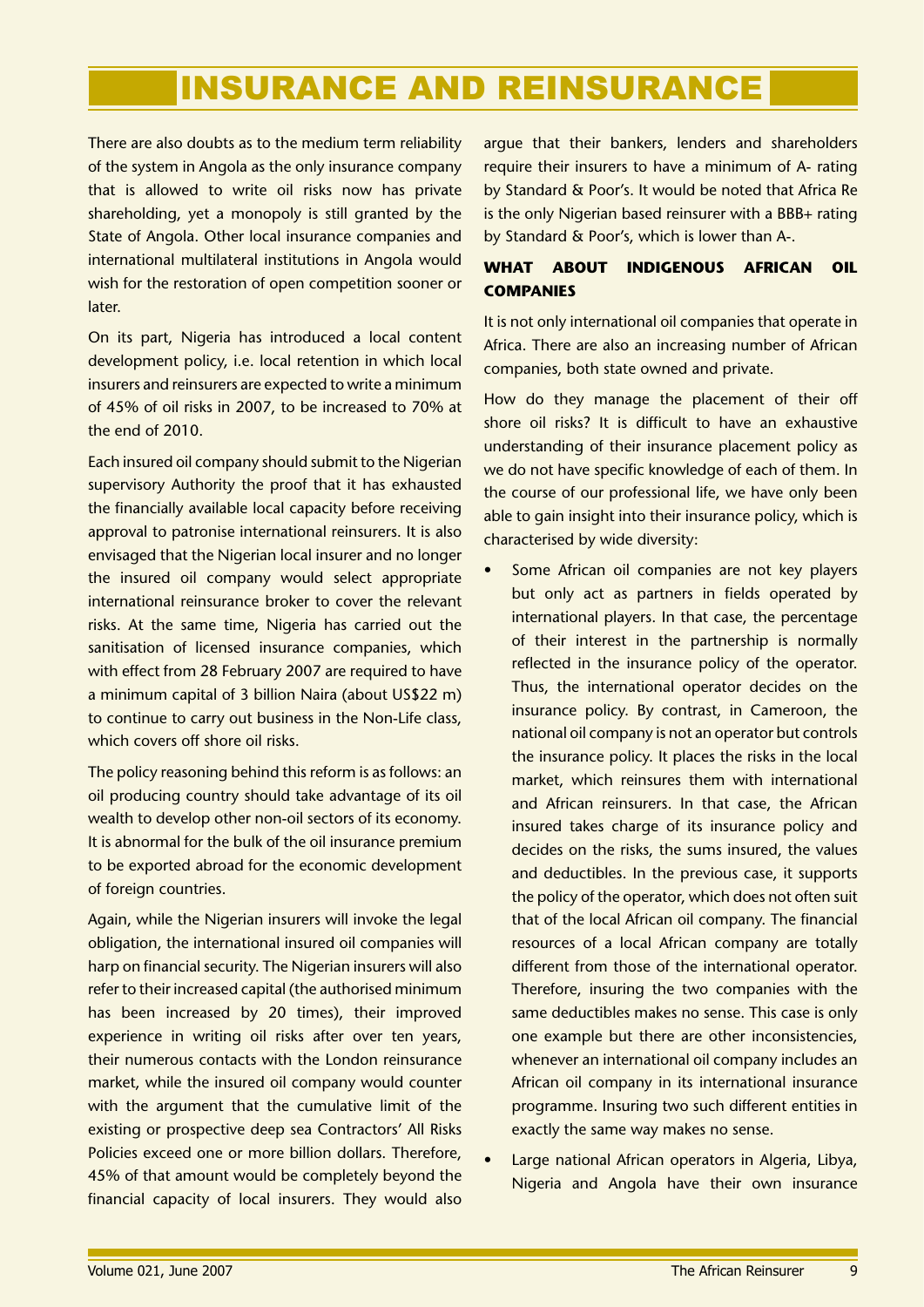policies and cede various shares to the African insurance market (local insurance and reinsurance companies) and it would be interesting to quantify these shares precisely.

- New African private operators generally approach international insurance brokers, which assist them to design insurance policies that respond to their needs and, subsequently, place their risks in international markets with very low local retention. Thus, African insureds demand the same level of financial security from their insurers (a minimum of A- from Standard & Poor's). At first, it could appear surprising that these African insureds behave in the same way as international insureds and do not seek to favour African insurers. Two reasons can be adduced for this behaviour: •
	- They are equally concerned with their financial security. 1.
	- Most often, they also borrow from the international money market to finance their activities and the lenders demand the same security covers for their insurance. The same security rules apply, as required by globalisation. 2.

### **WHAT ABOUT LOSSES?**

In the policy reflection that led to the development of local insurance retention, the issue of losses in off shore oil insurance is rarely mentioned. One only has to read the press in markets where local content is canvassed to have the impression that losses do not exist. Premiums develop the local economy but losses do not impoverish the local economy because no body talks about losses. One cannot treat the issue of insurance risks in off shore oil activities in Africa without mentioning the risks of losses and their consequences on the local insurer and the local economy.

Let us take a specific case: a storage vessel in an off shore field in Cameroon is worth about US\$60-80 million. In the event of explosion and total loss, the cost of pollution, the cost of cargo and loss of business for several months have to be added to the amount. In all, such a loss would exceed US\$100 million.

Let us imagine that the Cameroonian insurance market is bearing these risks solely without reinsurance sup-

port: payment of such a loss would throw Cameroonian insurers into insolvency as they, consequently, would no longer be able to pay losses in the Motor, householders' comprehensive, SME fire, etc…and the failure of insurers would lead to a series of other failures. How would the economic interest of the country be served? It would be recalled that, in the early 1980s the storage tank « Fako » exploded off the coasts of Cameroon.

### **THE WORLD MARKET**

An analysis of global financial results in this class of business in the past decades would reveal that there are cyclical variations of four to five years. While some cycles are profitable, others are to a large extent negative. By and large, insurers do not or hardly balance their technical result and the cost of operation (international brokerage, underwriters, Claims Managers, specialised and highly paid adjusters) is very high compared to other classes of business.

In Europe, these results have led to the following phenomenon: in the early 1980s several insurers took part in the risks with the majority and the most prominent based in London, but today, how many of them are still writing off shore oil risks?

- No insurer or reinsurer from Spain, Portugal, Italy, Holland and Denmark (the list is not exhaustive); •
- Two companies from France, two from Switzerland through their London office and one from Norway; •
- Insurers from England, although the number of underwriters has dropped drastically. •
- A few American insurers, mainly through their subsidiaries in Bermuda or London •
- Some new companies from the Middle East, Africa and lately China, which restrict their activities to their natural geographical space. •

 The rate of failure has therefore been very high and African insurers should reflect on this as well as the reasons for the survival of English insurers. In our opinion, the reasons are as follows:

Financial consolidation (the coming together of syndicates, mergers of companies) and the regular inflow of fresh capital. •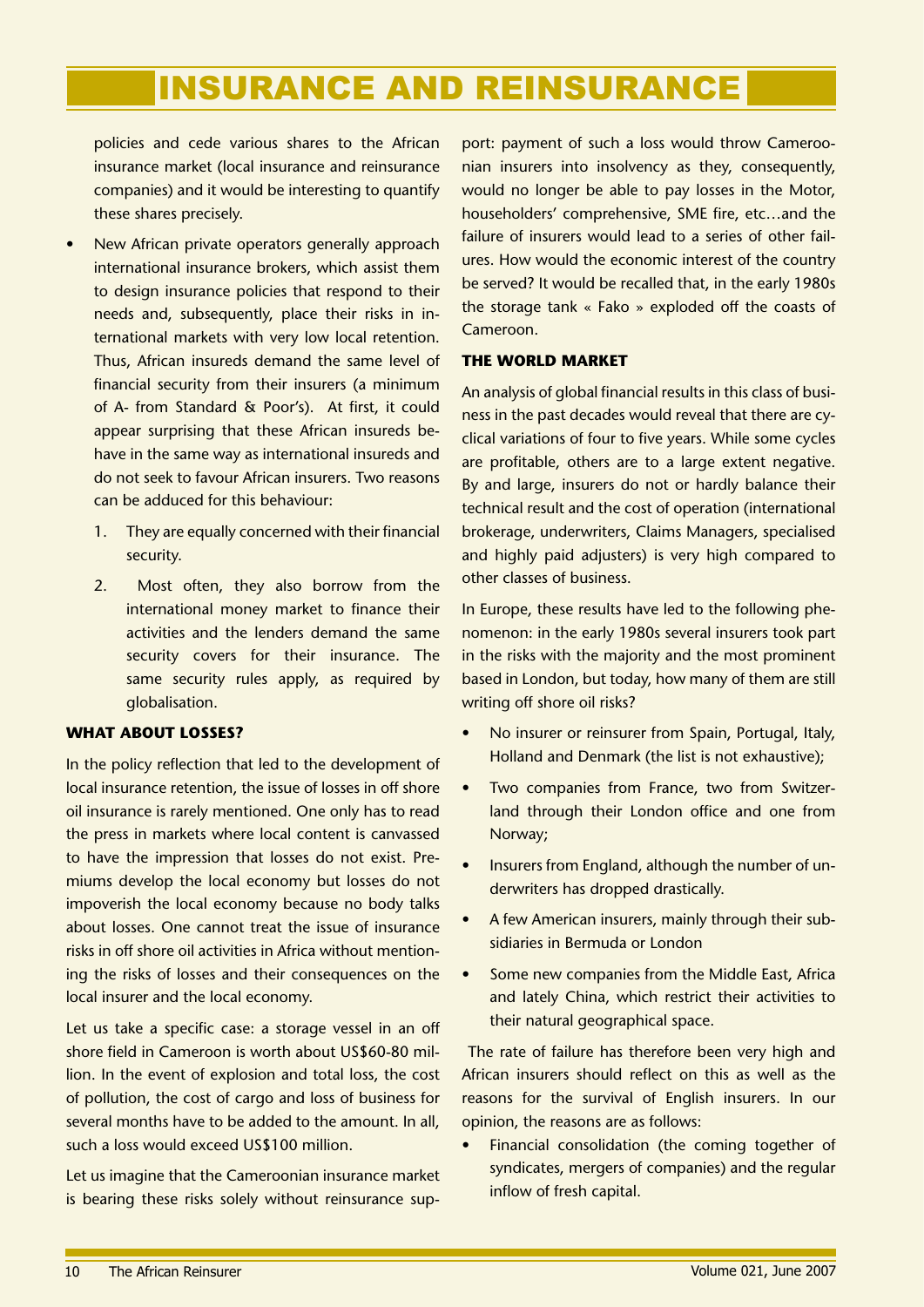- Consolidation of knowledge: with the drop in the number of insurers, there has been a marked improvement in the quality of underwriters and claims managers.
- Geographical scope: all the oil business from all over the world find their way to London, thereby ensuring:
	- 1. Geographical diversification of risks,
	- Constant improvement in the quality of underwriters who are able to assess and accept or reject the risks. A London underwriter handles about 20 risks per week; how many does an insurer from Africa handle in a year? 2.
	- 3. The high number of risks (and therefore premium) written for the same underwriting capacity. Providing a capacity of US\$25 million 150 times in a year for 150 different risks from 50 different countries enables you to protect yourself with an oil treaty that is hundred times better than if you were only able to provide the same capacity of US\$ 25 million only twenty times in the same country.
- Proximity of the reinsurance market: apart from these advantages that are related to the diversification of the portfolio offered to treaty reinsurers, U.K. insurers have always been very close to the U.K. or European reinsurers. The reinsurers trust them because they have confidence in their professionalism and therefore can create solid protection by way of good oil treaties whereas local African insurers can hardly obtain an oil treaty from the same reinsurers. •

### **THE WAY FORWARD**

Having undertaken this overview, it would be difficult to complete this article without proposing improvements that would enable African insurance markets to make progress in the area of off shore oil risks. Let us go back to the reasons for the success of the U.K. insurers and consider whether African insurers can draw inspiration from them and adapt appropriately:

Financial Consolidation: this is an imperative that has not escaped the initiators of the reforms in Nigeria. The minimum capital of USD 22 million that has been fixed is not adequate compared to •

the existing deep sea off shore risks in Nigeria, but that is a tremendous step forward. The shareholders who invested their capital would now start clamouring for return on their investments and if 20 companies are left in the market in 2007, it will not be easy for each of them to make profit on the sum invested. That would have been easier if only 10 companies were left.

It is now left to monitor or see if other countries would decide to follow the example of Nigeria. In our opinion, that would be a necessity. Indeed, should this financial consolidation be limited to only the existing national boundaries or extended to cover the entire African geographic zone?

- Improvement in know-how: this improvement can only come by way of consolidation of companies. First, the initial training cost and effort could be easily borne by companies that have already been consolidated. Secondly, know-how can only develop and be sustained if those that have acquired it are able to apply it on about fifty different risks in a year rather than one or two. That being the case, the field of operation of the oil insurer should not be limited to its national territory, but should at least become pan-African. •
- Geographical scope: London insurers accept business from all over the world. No African insurer can balance its results by remaining in its national territory. It should at least be able to write within the frontiers of the African continent. There is also the need to consider how this necessity can be allowed to flourish side by side with the practice of local fronting which is already in existence and assures local insurers of some income. •
- Proximity to the reinsurance market: in this regard, the London advantage can only be recognised and not adapted. It is only when African entities have been adequately consolidated, present an improved quality and write sufficient number of business that they can create their own treaties or at least line slips, that would enable them develop their underwriting capacities. •

Apart from the English example, it would be necessary to consider the success of the Energy business in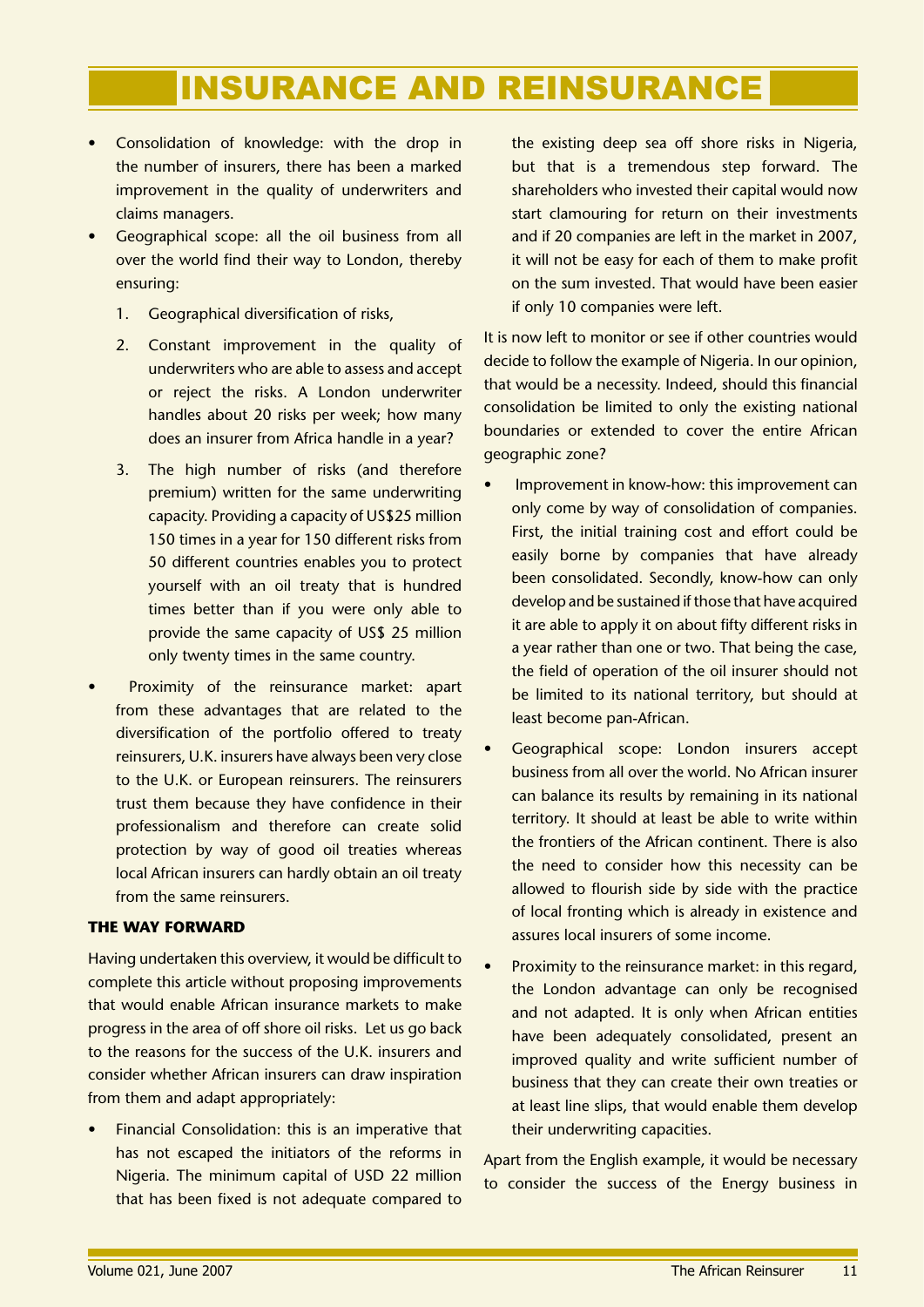Africa Re: With a paid-up capital of US\$100 million, the Corporation offers an underwriting capacity of US\$ 27.5 million, including the oil pool, which is an average capacity of a Lloyd's of London syndicate. Africa Re writes off shore oil business from the entire African continent and has started accepting risks from the Middle East and South East Asia. The Corporation, which obtains two reinsurance treaties to protect its capacity and is rated by Standard & Poor's (BBB+) and AM Best (A-), has trained competent personnel and does not hesitate to engage the services of foreign specialists.

It has earned the trust of Chevron, Total and ENI, oil companies that require a minimum of A- rating (Standard & Poor's) from international insurers and reinsurers. Indeed, Africa Re involves interested African insurers through the Energy pool, which it manages.

In my opinion, it would be interesting for the Management of that Corporation to present a brief background of that success in a future article and emphasise the difficulties the company had to overcome to arrive at the current stage of development.

That example could inspire some groups of African insurers in various countries, as I consider it important that companies should be able to write off shore oil risks from as wide a territory as possible to have a chance of maximising their investment.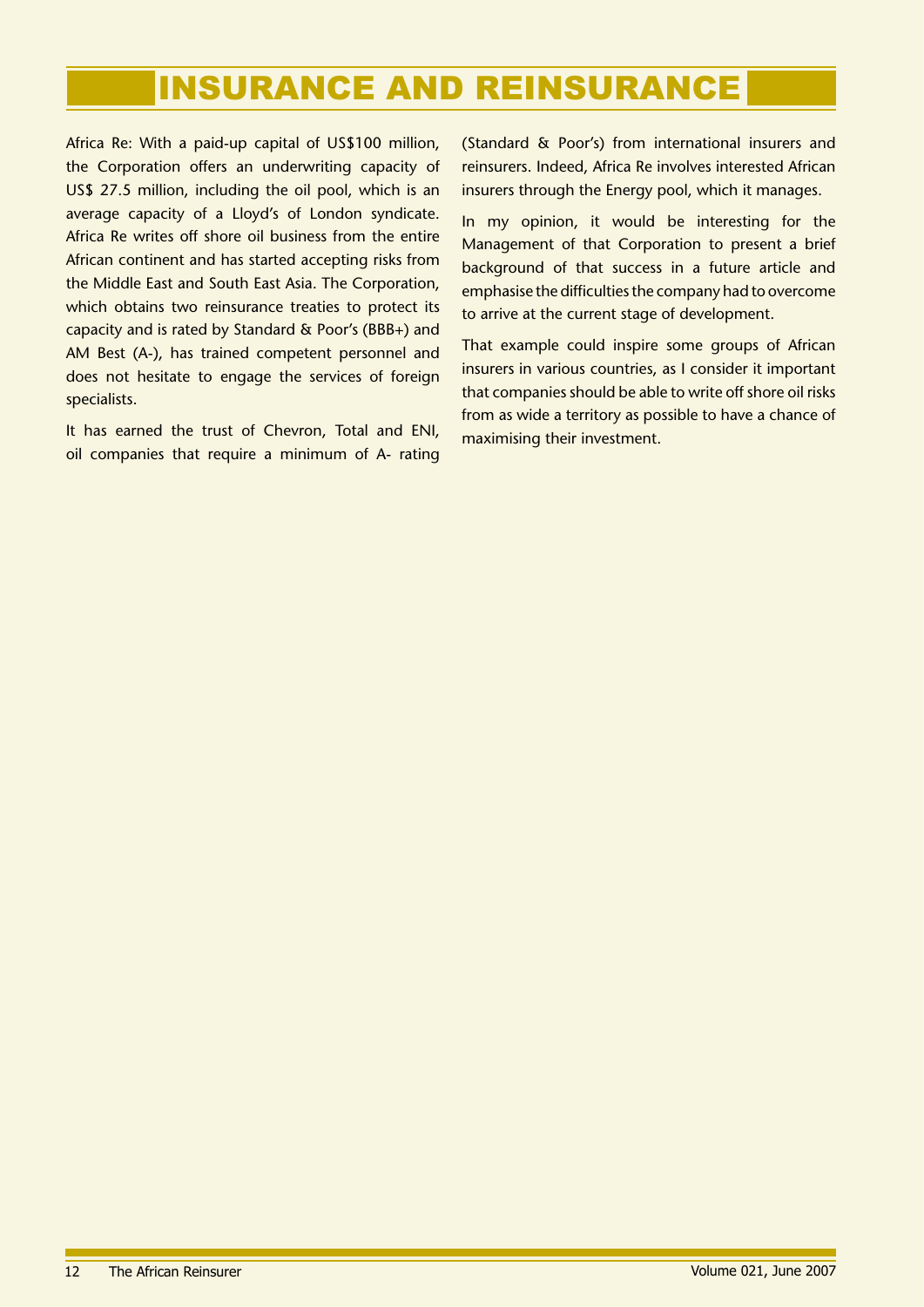### **THE DYNAMICS OF FINANCIAL ANALYSIS**

By Paul KAYE Senior Consultant, Benfield Remetrics, London

### **Introduction**

Dynamic Financial Analysis, or DFA, is now on everybody's lips in the insurance and reinsurance industry.

DFA is one of those insurance terms that is used by many but with no one agreed definition. In purest terms, it represents a whole company asset and liability model, but in common usage it is any probabilistic or stochastic model.

Building a multi-year, multi-risk model (for example, asset and reserving risk) is a more difficult task, a task that most insurers have avoided, unless forced. But what are the practical implications of building and implementing such a multi-year, multi-risk DFA model in an insurance company? Are there any benefits to offset the pain of the process?

Many insurance markets round the world are moving towards more risk based regulatory regimes. Within Africa, the South African Financial Services Board is encouraging the use of internal financial models in its new capital regime proposals. These follow the developments by the Australian Prudential Regulatory Authority (APRA) in the Australian market but represent a global trend, perhaps the most notable being Solvency II, a European wide risk-based solvency system, which is currently being finalised and expected to be in place by 2010. These regulatory developments are being complemented by Enterprise Risk Management (ERM) being given significant focus by rating agencies, in particular Standard & Poor's. A key element of ERM is the development and, more importantly, the use of internal models.

Fortunately for the global insurance industry, one part of the world has, albeit reluctantly, pioneered the development of whole company, multi-year asset and liability models. Virtually every UK company now either has a DFA model of their business, or is building one,



driven in part by the expectations of the UK Financial Services Authority. Demand for DFA software and for actuaries and analysts with DFA experience is rocketing.

But why is this? What was the motivation for UK companies (or the UK regulator) to invest so quickly and so heavily in DFA modelling? Are there lessons in the successes and failures experienced by UK insurers?

### **What is DFA?**

DFA is now often used as a catch-all term for any stochastic financial model. A stochastic model does not just seek to present the most likely result, or a worst case, but rather the whole range of possible outcomes, each with its associated probability. It does this by describing each key variable in a system as a probability distribution rather than just a single value. Some distributions may depend upon others, while others will be independent. Thousands of simulations will be run, perhaps one hundred thousand, each a different version of the following year or years. From the model, it is possible to see not only the most likely outcome (the median) but also the average (the mean) or the extremes (e.g. the 1 in 200th worst year).

### **The early days of DFA**

Stochastic modelling really started to be used in re/ insurance in the 1990s, as computer power increased and software tools became available. Typical initial analyses were limited to specific tasks, for example optimisation of the reinsurance programme for a single class of business. But by the late 1990s whole company DFA models were being attempted, particularly in the USA. The concept was captivating, a single model encompassing all the risks to which the company was exposed. Strategic decisions could be compared based upon their impact on the whole company: for example, would reinsurance strategy A deliver a higher return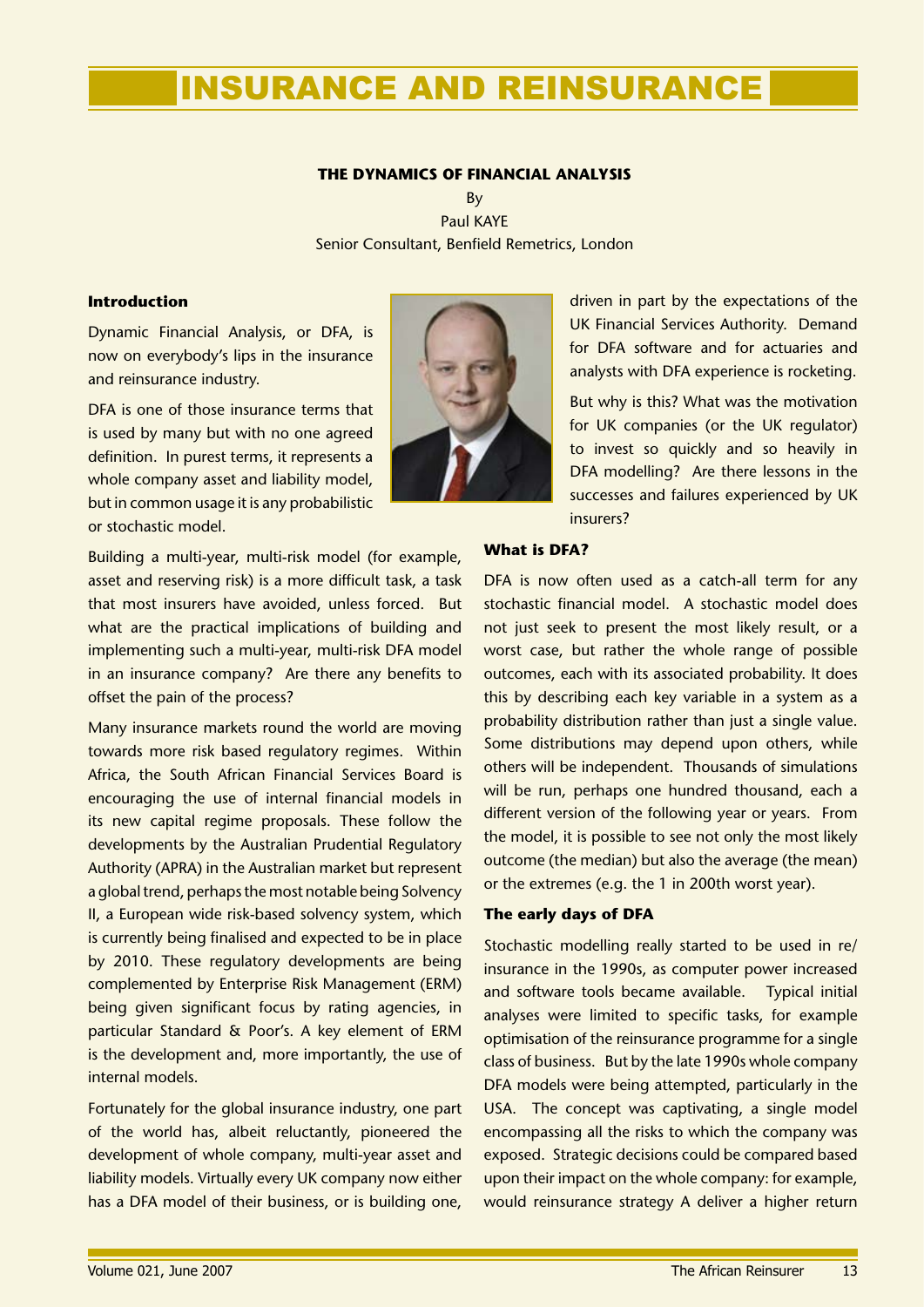and lower the risk of company failure than strategy B? Or is the company investment policy consistent with its underwriting risk appetite?

Unfortunately, most of the early projects failed; they tried to do too much, too soon. The software was slow and not very robust, the models became too complicated and impossible to interpret or audit. Whole company DFA models got a very bad name.

### **Stochastic modelling comes of age**

Through the late 1990s and early 2000s stochastic analysis became common-place. The modelling was often used by reinsurance brokers to determine "optimal" reinsurance arrangements and prove to their customers the value of their reinsurance purchase. Similarly, the output was often used to demonstrate the economics of a deal to reinsurers, particularly for non-traditional reinsurances where the behaviour of the contract may not be readily clear.

In parallel, probabilistic catastrophe peril models were growing in use and influence. A peril model is essentially a specific purpose DFA model, though often, particularly in the early days, with little transparency about the assumptions used to generate the catastrophe events themselves or the damage they cause. People became familiar with the concept of a "1 in 100" event or "1 in 100" aggregate year for catastrophic risk and sought equivalent information for other classes of business.

At the same time, computers were getting faster and DFA software becoming readily available, either as addin to Microsoft Excel or as a stand-alone product. At the end of 1999, the first component based, flexible DFA tool ReMetrica™ was launched. There was now no theoretical barrier to building a stochastic financial model appropriate to each task.



Figure 1: Example Component based DFA model with event by event peril model *input*

### **Whole company DFA models**

By the early 2000s full company DFA were still a "nice to have" rather than a "need to have". But it had become clear to many that business strategies could not be properly compared on a departmental basis if one measure of success was the capital efficiency of the company as a whole.

How to model capital is a matter for another paper, but typically companies use some form of Value at Risk (VAR)

or Tail Value at Risk (TVAR) method to assess and/or allocate the economic capital required to support a line of business. Note that VAR methods look at a chosen percentile, whilst TVAR methods look at the average over a threshold. For example, every 200 years, you may expect an underwriting loss of over USD 100m or more (VAR) with the average such large loss being USD 150m (TVAR).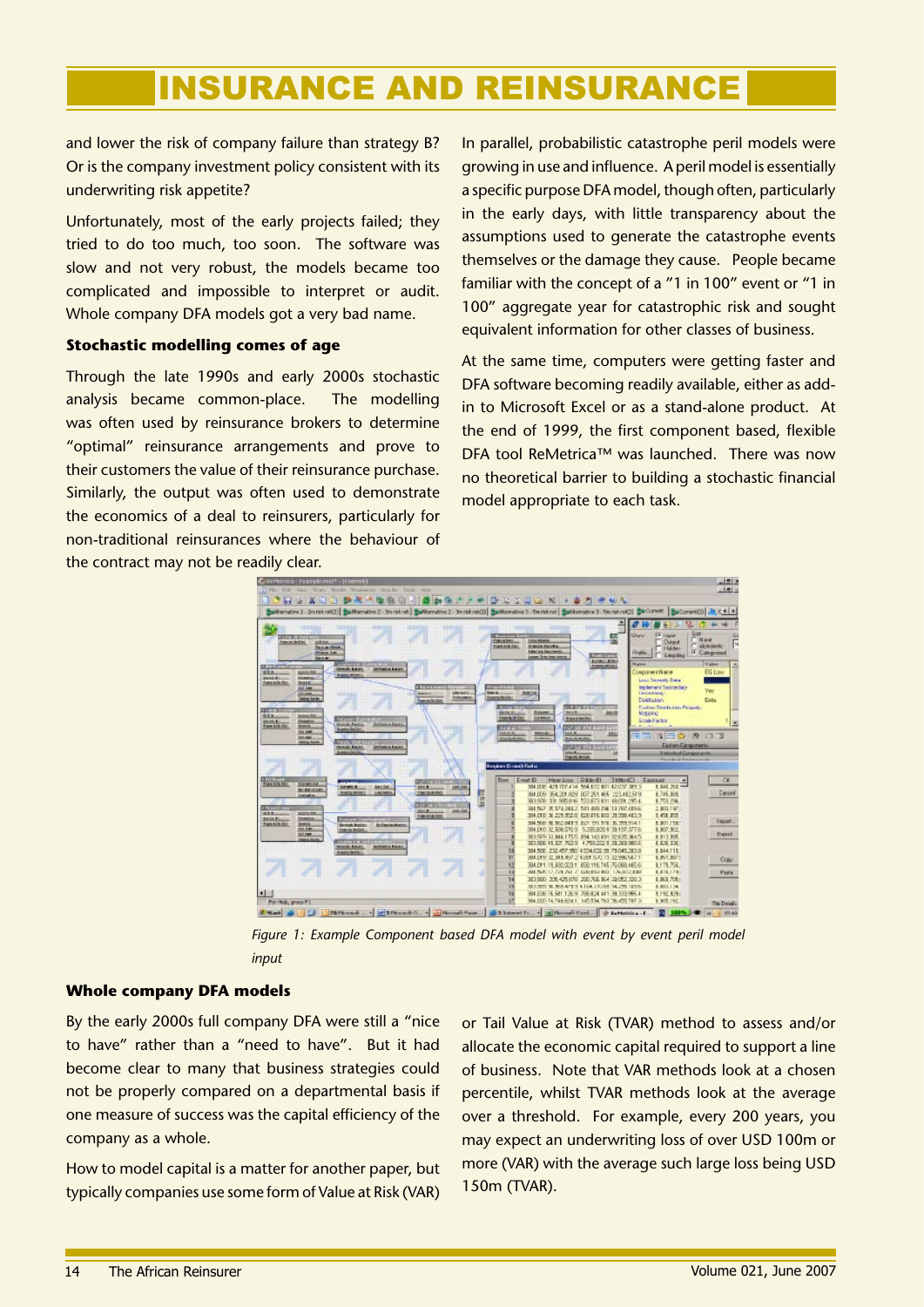Consider two companies with identical motor portfolios; one a mono-line motor company, the other a diversified composite company. The capital implication of cancelling a quota share reinsurance arrangement for the mono-line company is likely to be severe: its 1 in 200 number, and so its required capital, could double. But for the diversified company, things are very different. It could be that its capital is driven not by the motor book but by a much larger property book exposed to catastrophe risk. Cancelling the quota share does inject more risk in the motor book, but most of the 1 in 200 year and above scenarios for the company as a whole are driven by the property book. Cancelling the motor quota share thus has little if any capital implication.

### **An early case study**

An example of this is some work done around the turn of the century with a leading UK company. The company was one of the first to attempt a whole company DFA in the UK, but would be the first to acknowledge that in 1999 it was still very crude. Benfield was attempting to show the value of the company's UK catastrophe treaty protections.

- 1. Benfield's initial analysis looked at the impact of the programme on the company's UK catastrophe losses: the 1 in 100 catastrophe loss, at the time its chosen benchmark, was cut from £500m to under £50m, an excellent result.
- 2. Benfield then looked at the cover in the context of the company's global catastrophe exposures; it still looked good, reflecting the UK dominance of their portfolio.
- 3. But when non-catastrophe property losses were included, things began to change. The model probably over-estimated the variability of attritional property losses, but even so the result was unexpected. The gap between the gross and net 1 in 100 result narrowed from £400m to under £200m, as bad attritional loss years dominated the net 1 in 100 number. Whilst still valuable, the catastrophe cover was looking less attractive.
- 4. Adding in all other underwriting risks, e.g. motor, casualty etc, the impact of the catastrophe cover was becoming negligible – the gap between 1 in

100 gross and net of the catastrophe cover fell to under £50m.

When asset risk was added, the gap almost 5. disappeared – the UK catastrophe programme had no measurable effect on the group's 1 in 100 number.

Did that company stop buying catastrophe cover on the basis of that analysis? No, for two reasons: firstly the model was known to be flawed, so it would be unwise to base a decision solely on the result of that model; secondly the company was well aware that catastrophe reinsurance is not only bought for capital protection. Should there be a large catastrophe tomorrow and the company reported a larger net loss proportionate to size than its peers, it would appear illmanaged, its share price would fall and management might lose their jobs.

But the company did at last have the beginnings of a framework to judge the value of its reinsurances objectively. It became aware that these models can be used to educate stakeholders about why decisions were made, managing expectation.

The same company continued to develop its DFA model, achieving by 2005 a "state of the art" regulatory capital model. Interestingly, the model showed that for regulatory capital purposes, catastrophe reinsurance was important, but capital requirements were dominated by reserving and asset risk.

### **Current drivers of demand**

The spur for UK companies though was not internal but external. The European Union has long been edging towards a uniform risk-based regulatory capital regime called Solvency II, but the UK regulator, the Financial Services Authority (FSA), decided to go it alone. In 2005, the FSA introduced a risk-based capital regime with a commitment to it being "super-equivalent" to that likely to emerge from European discussion. Essentially the capital assessment element has three components:

- 1. Minimum Solvency Requirement (MSR): the current "Solvency I" EU minimum capital. Regulatory capital must be at least at this level.
- 2. Economic Capital Required (ECR): an enhanced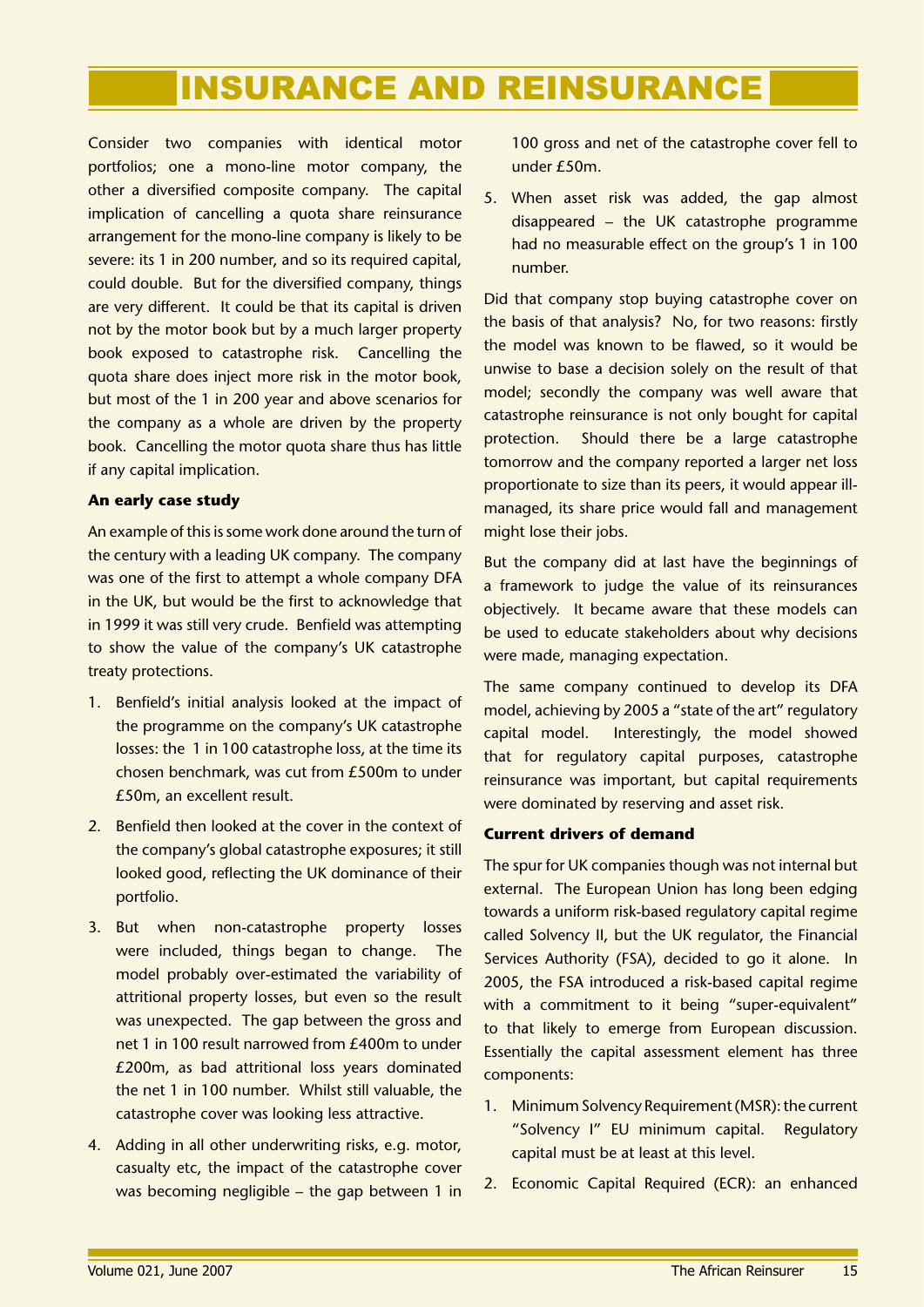ratio with separate varying charges based on premiums, reserves and asset classes.

3. Individual Capital Assessment (ICA): the company's own view of its capital requirement – with the probability threshold set at 1 in 200. Many UK companies have used DFA models to derive this number.

From these three the FSA impose Individual Capital Guidance (ICG). Normally, this is at least the higher of the MSR, ECR and ICA, perhaps with an additional margin, although the FSA has offered the carrot that it may be willing to accept the ICA number even if lower than the ECR if it is convinced by the model.

Contrary to FSA expectation, the vast majority of UK companies decided to use a DFA model to estimate their ICA; the FSA expected most initially to use stresstest methods. This caused the FSA a problem, as it did not have enough actuaries to validate the DFA models built. But in truth, the FSA is more interested in seeing that there is a robust risk management process in place. The DFA model is part of the evidence that a company has thought through the risks it faces and how they inter-relate.

But interestingly, aside from official regulatory developments, the methodology is now being championed by those that many would call the real regulators of the insurance industry, the rating agencies.

### **Rating Agency Pressure**

In late 2005, Standard & Poor's (S&P) announced two initiatives that could have profound implications for many insurers and reinsurers. Firstly, the catastrophe element of its capital adequacy calculation was no longer to be a flat premium charge but rather a modelled 1 in 250 worst case aggregate net catastrophe loss year. In many cases, this has caused a leap in capital requirement. S&P makes no recommendation about which peril model to use. The agency is aware of the risk of "peril model shopping", i.e. companies picking the most benign model in the market. It seeks to ameliorate this risk by expecting the same model to be used in internal decision making, i.e. the same model should be used to determine reinsurance policy and perhaps be included in the corporate DFA.

The second S&P initiative is a more formal consideration of a company's Enterprise Risk Management (ERM). Just like the UK regulator, S&P wants to see that risks are properly managed and that robust risk control policies and procedures are in place. Again there is no immediate requirement for a DFA model, but it is expected that most re/insurers will feel that they have a greater chance of demonstrating an efficient ERM policy if a corporate DFA is the result of such a process, i.e. risks are not only identified, but also quantified.

However, the position is becoming more interesting. For example, in November 2006, Standard and Poor's published a consultation paper about their proposed capital modelling changes. They indicated in an accompanying brief paper that they will take into account the results of a company's internal "ERM modelling" in their capital assessment. Like their announcement in the previous year about using peril model results to assess catastrophe capital, it is suspected that the exact methodology is yet to be fully thought through. Clearly the key to whether they accept internal modelling will be the credibility of:

- **1. The modelling approach:** How are key risks identified, assessed and captured in the internal model, including risk inter-dependencies? Also what risks fall outside the main probabilistic model and how are allowances made for these?
- **The software used:** Benfield's ReMetrica™ is the **2.** market's leading DFA software, used by over 50 companies worldwide and recently selected by the world's largest, AXA, for all their global insurance, reinsurance, asset and capital modelling. Within Africa, ReMetrica is now used by Africa Re and the three largest South African insurance companies.
- **The model's use:** Do management fully **3.** understand the model, and can they demonstrate the model is used to make key business decisions?

The last point is key, it is likely that S&P staff will be more comfortable auditing the softer elements of the ERM process, i.e. risk registers and risk control procedures, than the DFA. But, the DFA must be credible, transparent and intuitive.

### **Lessons learnt from the UK**

It is certainly true that the UK experience over the last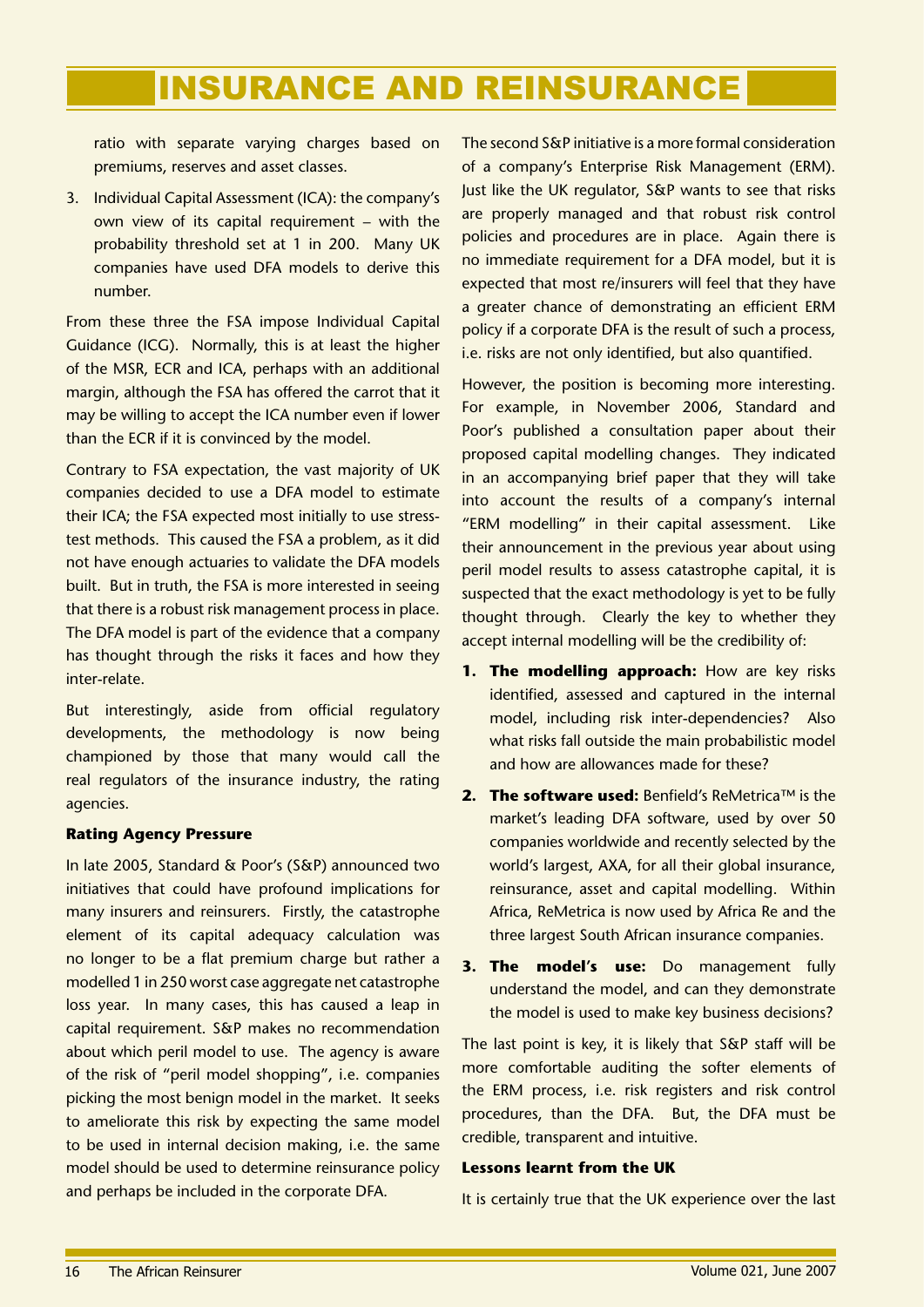two years has been painful: painful for the companies, painful for the regulators and painful (if profitable) for the actuaries and modellers. But there have been positive lessons learnt and potential traps identified. These include:

- **Do not under-estimate the time that the 1. process will take.** This is not only time for actuaries and modellers, but also time for business managers and ultimately the board. The FSA does not want to see a model owned by actuaries used once a year to keep it happy. It wants to see a model embedded in the risk management and decision making culture of the company. A senior FSA spokesman said in 2005 "We expect the senior management team to "own" the ICA and to understand what it means for the way in which they manage the business"; other regulators and rating agencies will have similar expectations. This is not just a model, it is a cultural change. So start early, don't wait until you have to do it.
- 2. Do not expect it to be easy. The FSA require a multi-year model, normally 3-5 years. They expect the model to behave realistically, e.g. if there is a big loss in year 1 of a simulation, what will happen to reinsurance pricing? It expects companies to think through the impact of business and pricing cycles on their business and their volatility. Companies are expected to identify and model dependency and correlation explicitly. All this must be expressed in a way that is not only technical, but also measurable and understandable to non-mathematicians.
- **Do expect some surprises.** It is rare for a model **3.** not to come up with unexpected results. But it is also rare for a truly unexpected result to not be either due to a mistake or an over-simplified assumption. Checking the model will probably take as long as building it.
- **4. Keep it simple.** It is far better to have a simple model which is understood, with its flaws identified and known, than an over-complicated model which produces results nobody understands. One leading UK company was forced to scrap its ICA model as it produced results far worse than any of its competitors for reasons that were not fully

understood. If a flexible DFA tool is used, it is possible to add complexity back in where required once a working, believable, base model is built.

- **Don't build a DFA just because you feel you 5. have to have one.** Build a DFA for a purpose. If there is no immediate regulatory pressure, then pick a pilot study – perhaps a simple whole company capital model, or a detailed model of one line of business for reinsurance optimisation purposes.
- **Have clear responsibilities and deliverables. 6.** Every DFA project must have a senior management champion, a strong project leader, buy-in from all levels of management and clear, measurable deliverables. If even one of these is not there, the chance of failure is high. If possible, phase the project such that the first real value is delivered in weeks, not months or years.
- **7. Choose your software carefully.** In the final reckoning, cost of software is but a small part of the cost of a DFA exercise. The software must be flexible, fit for purpose, robust and fast. This will include having the necessary sophisticated business logic and operating functionality in terms of both model building and result management and reporting. Even then, the software must be robust enough to run over 100,000 simulations, otherwise, as many UK companies have found, the results are vulnerable to sampling error. And finally, the most important lesson:
- **Remember models advise, models do not decide.** Even the most sophisticated model must be used wisely. Every model requires interpretation; it must be a guide to decision making not the decision maker. A company that lets a model decide its future is dead. But, used intelligently, a DFA model is a superb management tool that can help management determine optimal policy, test the sensitivity of that policy to changes in assumptions, demonstrate risk management competence and explain decisions to others, be they colleagues, superiors, regulators, rating agencies, shareholders, parent company, analysts or reinsurers. **8.**

Embarking on a DFA process is not trivial, but within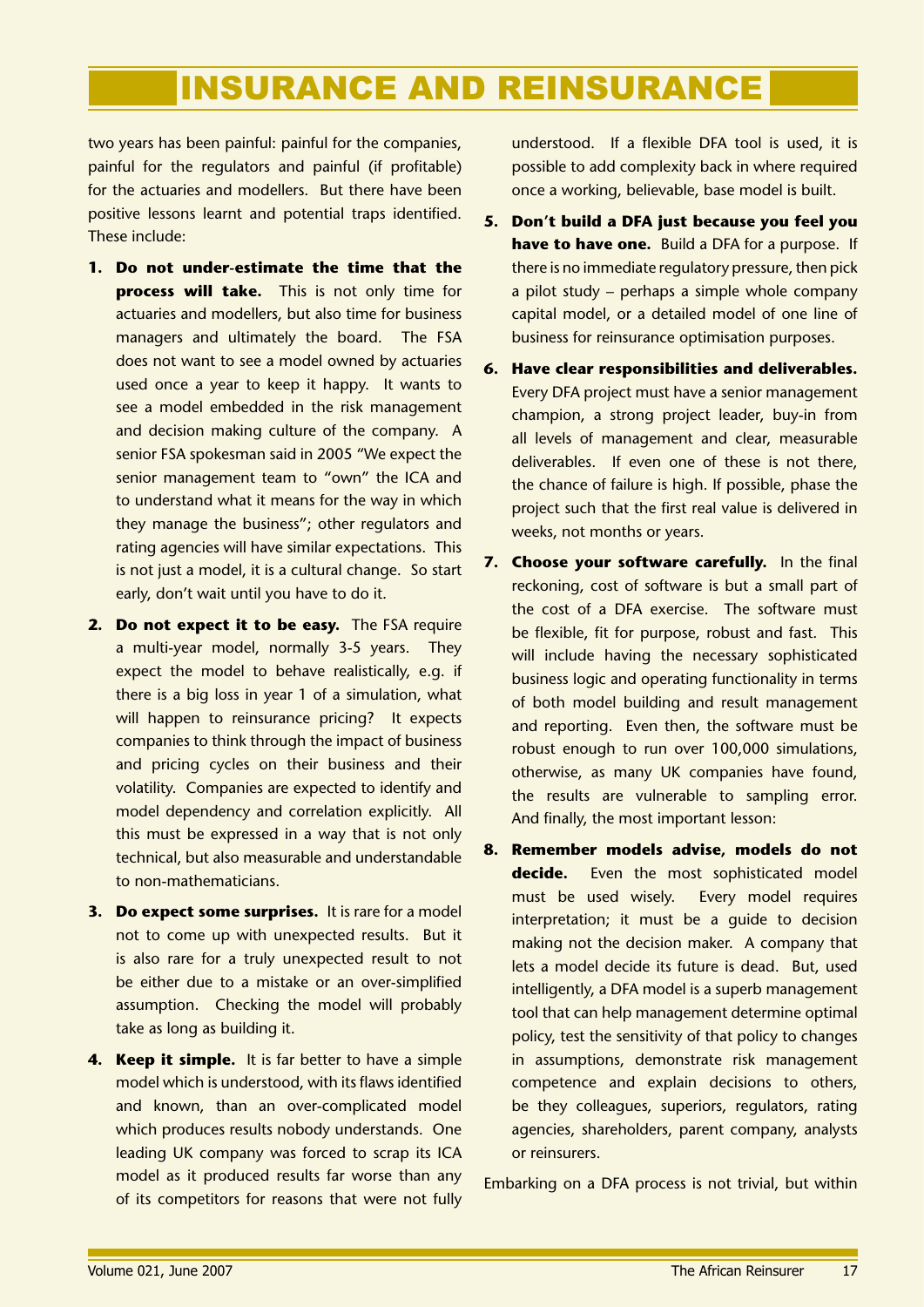three years every major company, in Africa or elsewhere, will either have a whole company DFA model or be desperately building one. But building a model is the easy part; embedding it in the culture of the company, and so getting the full benefit without damaging but rather improving the efficiency of the company, is the real challenge.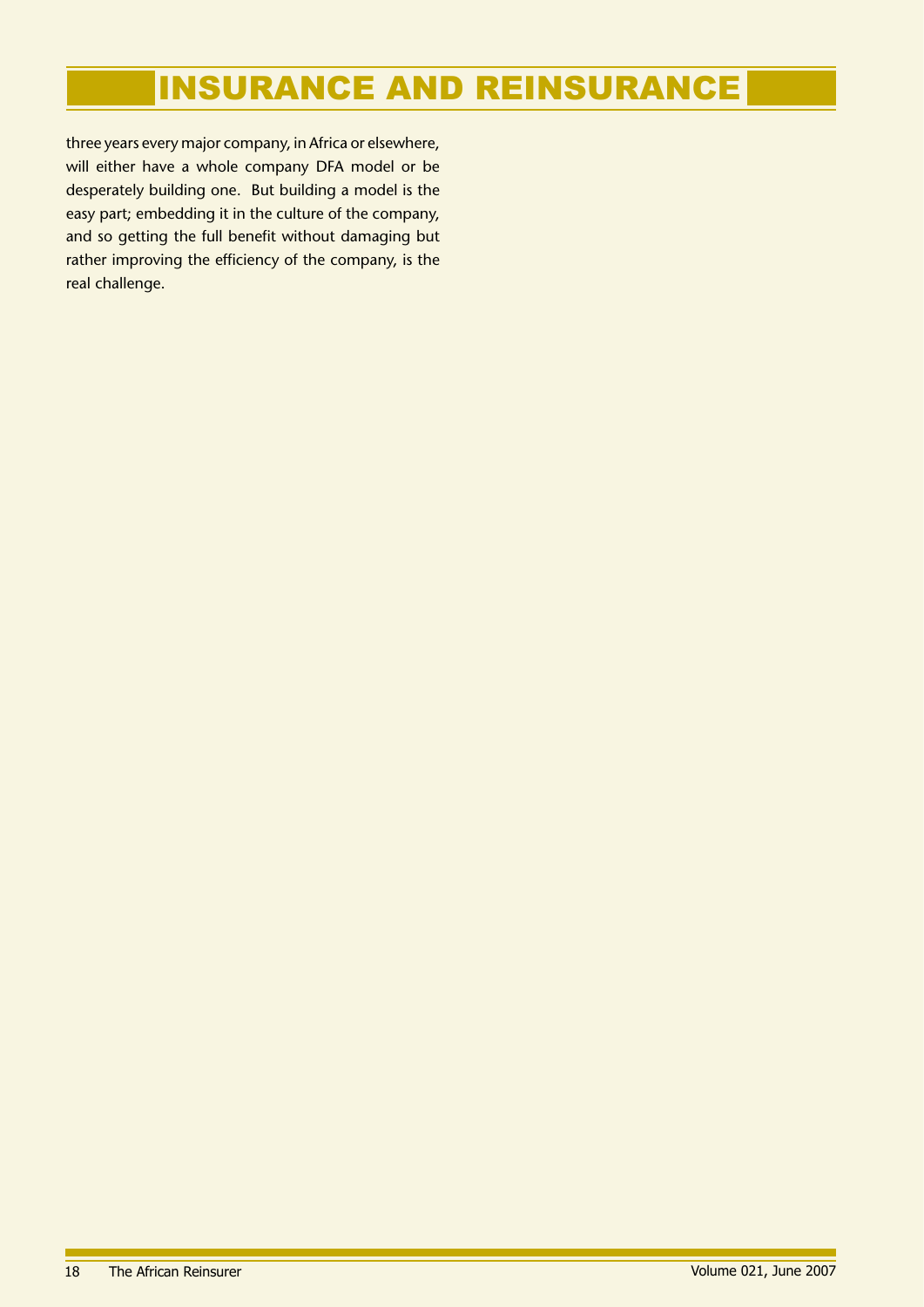### **LIFE ASSURANCE RISKS**

By Mamadou FAYE Deputy Managing Director, Millénium Assurances Internationales, Abidjan

 Article 328 of the insurance code, which lists out the main classes of insurance, defines life assurance as; "insurance that depends on the human life span". This is a purely legal but somehow brief definition, which needs to be expanded in order to reflect the full implications of the actual nature of operations.

In the 18th century, Etienne Clavière, founder of the first French Life assurance company and author of the celebrated « 1788 Prospectus » explained the purpose of life assurance in these terms:

*"life assurance means a contract by which insurers receive a certain amount annually, over a limited number of years or once and for all, with the condition to pay, on the death of one or several people stated in the contract, a fixed sum or annuity per head for the same one or several persons indicated in the contract. Also included in the insurance contract is the insurer's commitment to pay the insured a certain amount or annuity, when he attains a certain age till his death."*

Two centuries later, Messrs. Picard and Besson, in their Non-Marine Treaty, define life assurance more simply as:

*"the contract through which in consideration of premium, an insurer undertakes to pay the policyholder or a designated third party, a specified capital sum or annuity in the event of the death of the insured person or if he lives up to a determined period"* (Picard and Besson, "Non-Marine Insurance, Volume I, Insurance Contracts", LGDJ, 1982).

Today, this definition seems too narrow considering the volume of group policies companies write.

Thus far, insurance companies seem to establish the object of life assurance as individual or group contracts by which, in return for premiums or contributions,



the insurer undertakes to pay the policyholder or a designated third party, a lump sum or annuity fixed at a certain time and for a duration stated in the contract, in the event of the insured's death or if the latter lives on.

Given the rather long duration, an average of about ten years, between the time when the insurer collects premiums and when he must fulfil his obligations, he can be exposed to a number of risks, which may compromise

his solvency.

### **Definition**

*By risk, the author means any contingency which reduces the insurer's ability to meet his liabilities.*

The issue is to handle not just the contractual liabilities but also other hidden liabilities vis-à-vis shareholders, for instance, in the case of a listed company or contributors in the case of an endowment fund.

For instance, in this last case, protecting annuities against inflation risks constitutes an implied liability for the institution even though this is not necessarily expressed in the contract. Moreover, it is not a case of precise indexation, but rather protection of purchasing power in the long term.

### **Observation**

*The risk can emanate from aggravated cost of* contractual *liabilities (inadequate assessment of loss experience). It can also result from a drop in value, returns, or the liquidity of the insurer's investment portfolio. Beyond these purely financial aspects, it is equally important to know how risk occurrence will impact on the accounts depending on the requirements of industry specific regulations.*

The insurer is confronted with risks from the two professions he is involved in, namely: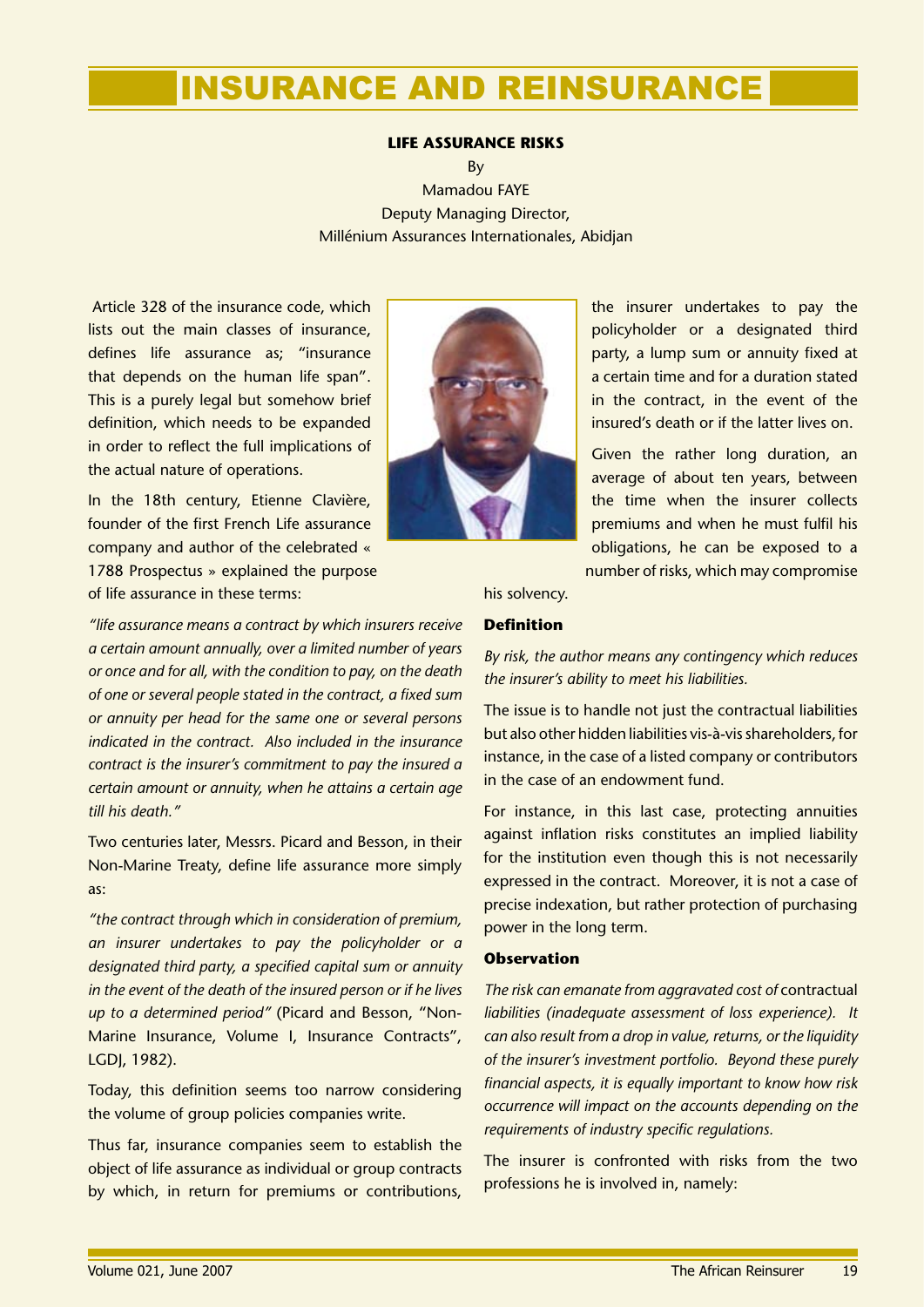- Marketing and management of insurance policies •
- Financial management of investment portfolios •

The first risk is related to his core business. The insurer manages multiple technical, legal and administrative problems associated with the contractual relationship established with his client or with his partners (distribution network, co-insurers, reinsurers etc).

The second financial risk affects life insurers in particular since the 80s. Indeed, clients, instigated by insurance intermediaries and by the media, always insist on the best returns for their savings and do not hesitate in triggering competition. Therefore, the industry should ensure optimisation of profitability in both finances and risks (i.e. improve the performance of its contracts as well as protect its margins).

The main risks, which weigh on the financial situation of life assurance companies, are listed subsequently. Life annuity risks, which are risks related to the duration of human life, are presented first. Cash-valued insurance products induce financial risks that are different from products in which the covers are denominated in units of account. Moreover, life assurance contracts include hidden options, that is, risks which do not appear on the balance sheet.

### **Life Annuity Risks**

### **Definition**

*Life annuity risks are related to the duration of human life. It appears right from the moment the life contract provides for different benefits or different payment dates depending on if the insured lives or dies.*

The value of life annuity liability is measured with a mortality table. In fact, this is the age by age, mortality rate of a given population (national population or the insured lives in the society). Once the mortality estimate has been determined, the insurer's risk takes on a dual nature:

- A drop in mortality: With time, policyholders live longer (due to medical advancements, improved living conditions) in such a way as was not envisaged by the mortality table used; •
- Anti-selection phenomenon: Policyholders do not represent the populations on the basis of which the death or survival rates were estimated. •

However, it is appropriate to note that annuity risks do not exist in most life contracts. It is rather the case with endowment covers where the insurer's liability is limited to the accumulated value of the constituted life benefits. In fact, only provident funds and retirement funds covers pose high life annuity risks.

### **Terminal Benefits Risks**

This refers to benefits paid in event of the insured's death. It mainly concerns the payment of a capital sum.

Two risks are identified:

### **Frequency risk**

The first mortality risk that comes to mind is that of loss frequency. The company must use a mortality table that does not underestimate the probability of death while evaluating its liabilities.

Medical selection enables the company to better assess this risk and consequently avoid a high underestimation of the probability of death. This risk can in part be controlled by excluding some sub-standard risks. Exclusion clauses may target people who have had medical surgery.

In the long run, with the option of reinsurance cover, the insurer may be protected against an increase in loss experience. This would limit the risk incurred by the insurer, as part of the risk is transferred to a specialised company: the reinsurer.

### **Concentration risk**

The second type of risk that could be encountered is the concentration of insured risks. It could happen that an insurer covers death risks of employees of the same company, who may be on the same plane.

In this case, the insurer does not have the actual contractual means of reducing such risks except to limit the covers, which the forces of competition may not allow him to do.

On the other hand, an adequate reinsurance cover may ensure that the risk is shared between several insurance and reinsurance companies.

### **Pension risks**

In retirement policies or life annuities, the insurer protects the insured against the "risk" of survival.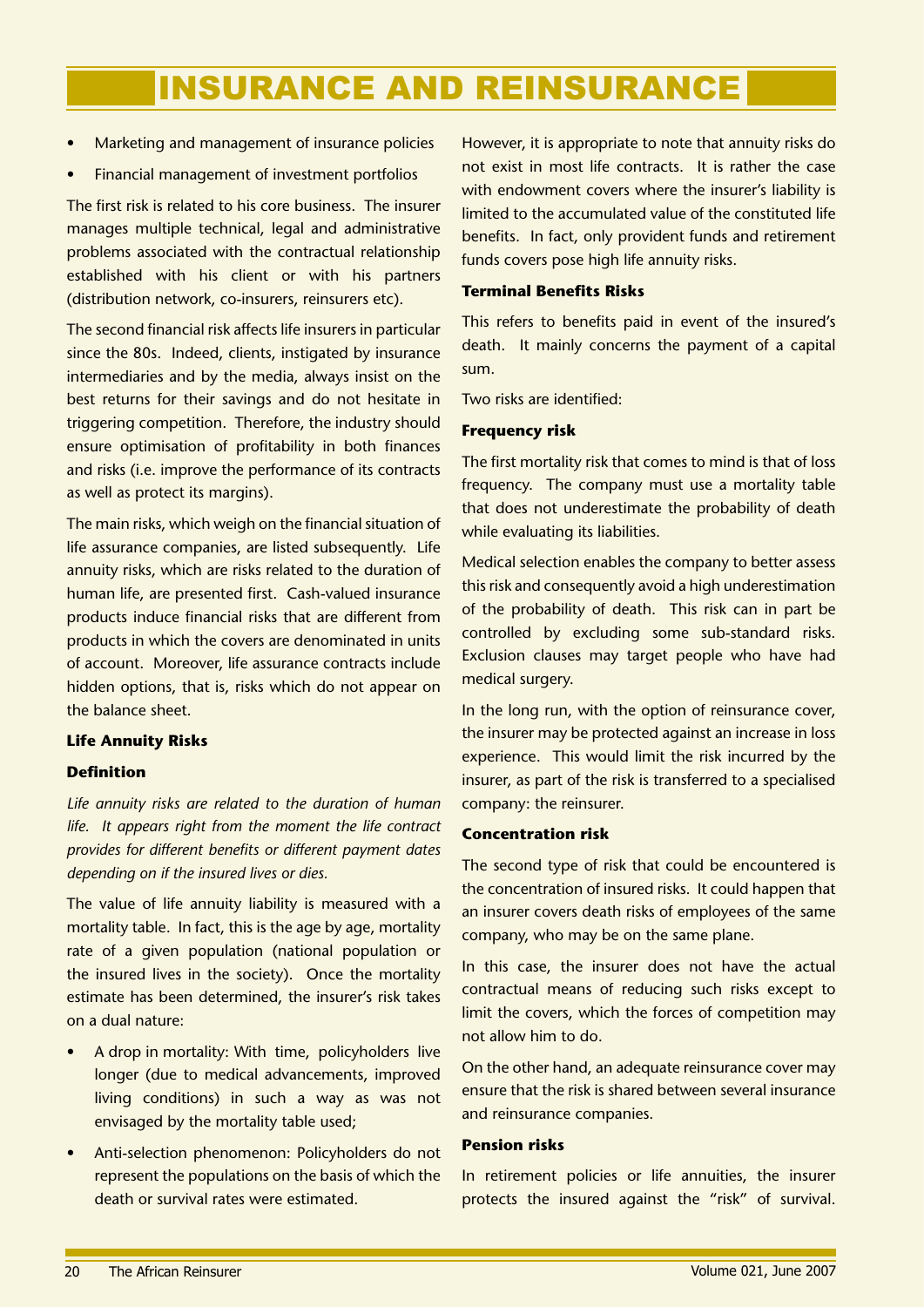Consequently, this type of policy suffers annuity risks when the number of surviving persons is more than what was projected when pricing, i.e. when insured persons do not die as quickly as expected using the mortality table. Thus, there is a drop in mortality.

### **Drop in mortality**

The drop in mortality is tied to the general improvement in living conditions. In the 20th century it has resulted in a high increase in life expectancy.

In order to take cognizance of and even forestall this trend, insurers have to use specific mortality tables known as prospective life tables (e.g. TPRV93, cf. Chapter 2 appendices) to price and constitute reserves for annuities. Unfortunately, this table does not exist in the CIMA zone. Insurers are still pricing annuities for life risks based on CIMA TV code.

### **Anti-selection**

Moreover, the drop in mortality can be explained through the anti-selection phenomenon.

### **Definition**

*Anti-selection occurs when the insurance conditions, price or marketing method ends up making the policy more attractive to clients with sub-standard risks and less attractive to clients with low or average risks.*

This phenomenon can also be observed in life annuity policies where beneficiaries averagely live longer than the rest of the population. Life policies do not only contribute to the insured's good health, but because the insured persons knowing their poor health (therefore constituting a low risk… for the insurer) are not interested in tying down capital in a life policy.

### **Financial Risks**

The notion of financial risks cannot be reduced to just volatility of financial results.

In reality, the actual benchmark in financial management is constituted by the insurer's liabilities. The financial risks discussed subsequently are those that can create an adverse disparity between the value of assets and that of liabilities.

The financial risks incurred by the insurer differ depending on the type of liabilities: cash-valued policies or units of account. The two categories of contracts are redefined below.

### **Definition**

*Cash-valued policies are characterised by the fact that the cover is expressed in monetary terms.*

For the insurer, this cover always means liability in terms of financial yields for the client (if not a 0% return liability!).

### **Definition**

*A units of accounts policy is a cover expressed in given units of account (shares, bonds, OPCVM etc…)*

In other words, the insurer, in return for premiums, guarantees a given number of securities without any commitment on the final value of these securities.

### **Policies in FCFA**

The financial risks on currency-based policies can be classified into three categories:

- Exchange rate risk which has to do with the respective currency fluctuations; •
- Solvency risk or credit risk, which have to do with a deterioration in the issuer's solvency; and •
- Interest rate risk. •

### **Exchange rate risk**

This risk arises when the assets are expressed in one currency while the liabilities are expressed in another. Exchange rate risk does not present an actual cost value in insurance in that the insurer is required by regulation to make his investments in the currency of the contract (or in the unit of account which is used to index the contract).

However, in France, some flexibility has made such a risk possible. In effect, some insurance companies can cover their liabilities with up to 20% of their "incongruent" assets. In other words, the insurer can retain his assets in a currency other than that of the liabilities accepted from policyholders provided that they are not more than 20% of the value of the liabilities. The CIMA insurance code does not contain this provision.

### **Solvency risk**

This risk relates to the solvency of the bond issuer as well as the market perception of this solvency.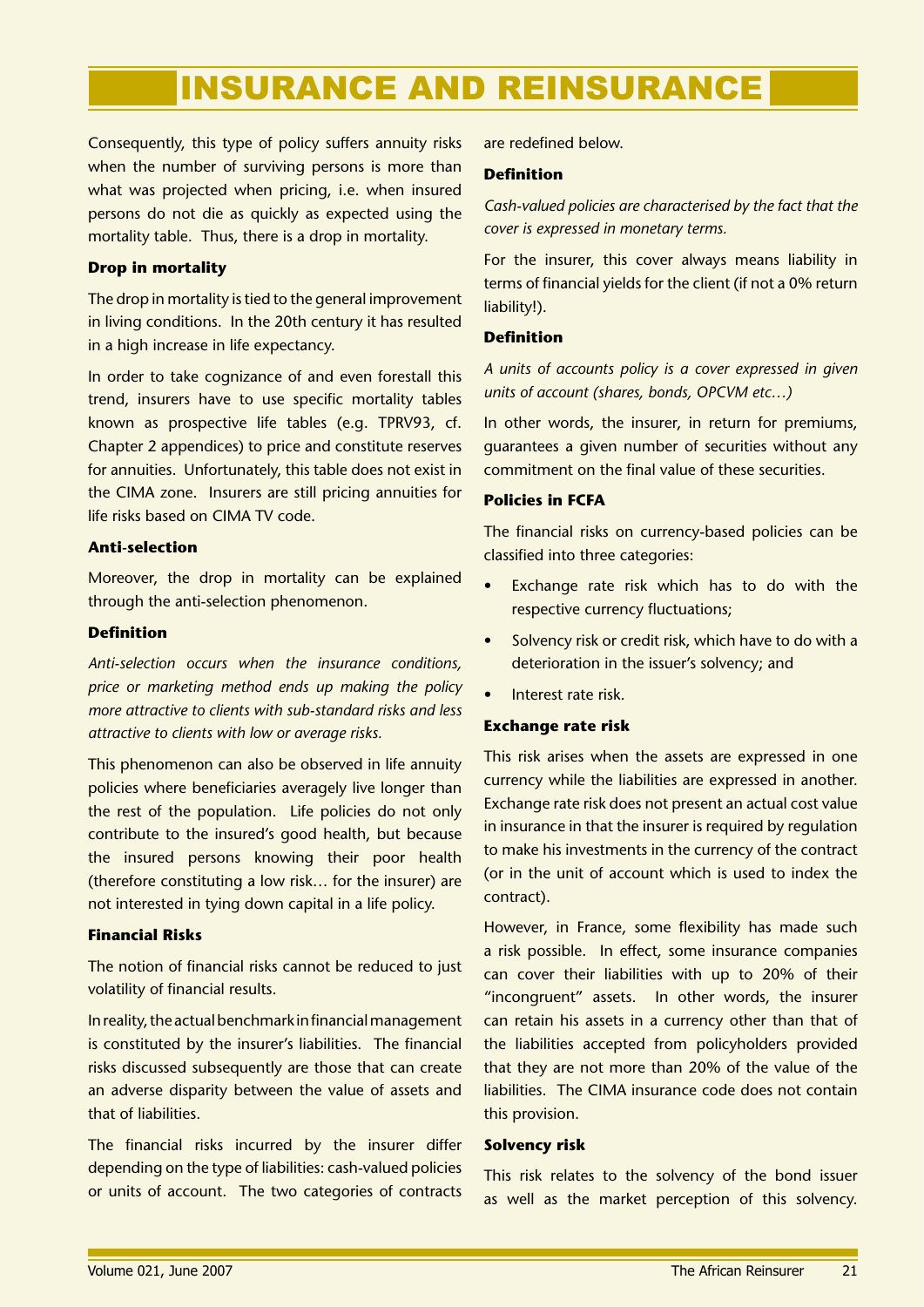Indeed, financial players will not wait for a payment default much less a declaration of bankruptcy before interpreting stock prices as a deterioration in the issuer's capacity to pay back his debts.

In addition to the perceived risk attached to a particular issuer, the market can generally adopt a different attitude towards private issuers; in that case, the difference between the interest rate on Government bonds and the rates of private bonds widens (this can be termed "spread risk").

In order to limit such risks, regulations impose a number of investment constraints, which include:

- Spreading the investment amongst different issuers; •
- Selecting values based on their legal nature and according to the type of market where they are negotiated. •

The legal limit of 5 % per issuer, in principle, allows insurers a minimal diversification of investments. A stricter limit is applied to unlisted securities and further strengthens that legal provision.

For instance, in France, most insurance companies have introduced internal rules for selecting instruments and fixing appropriate limits for bond issuers in a way as to enhance the financial security attached to investment transactions.

### **Interest rate risks**

These are risks related to the interest rate fluctuations on the money market. They can be analysed by breaking them into two categories:

### **Reinvestment (or rates cut) risk**

### **Definition**

*Reinvestment risk occurs when the returns on which future investments are based are lower than the guaranteed returns on insurance contracts.*

This risk materialises when there is a drop in interest rate, reduced returns on investment, the more so as assets are "shorter" than liabilities;

In other words, when a bond matures, the insurance company proceeds to reinvest the reimbursed nominal value. However, in the case of a reduction in rates, the company will not find investments as profitable as the previous one (flat risk). In some cases, a negative balance may occur between the rate of investment return and the interest rate guaranteed to policyholders. This differential will reduce quickly moreover as the average tenor of the investment is shorter than the liability period.

### **Example**

*Reinvestment risk can be illustrated using for instance an 8-year life policy at a rate on line of 3%, on the basis of which the insured paid CFA 10,000; which to simplify issues, excludes administrative charges. At subscription, the interest rates stood at 3.5 % and the insurer invested the premium in 4-year "zéro-coupons" (a "zéro-coupons" is a type of bond in which the interests are not paid periodically but capitalised and included in the value of the final capital sum). With supposedly stable rates during the first four years, the value of the insurer's investment increases more than that of his liabilities. At the end of 4 years, the "zéro-coupons" are redeemed and the interest rate then drops to 2%. The insurer invests the redeemed value in "zéro-coupons" for another 4 years. During the last 4 years of the policy, the growth value of the insurer's investment is no longer sufficient to meet his liabilities.*

In addition, the risk is more tangible as nothing in the law prohibits ownership of an investment portfolio with a much lesser maturity period than the liability period ("short-tail" assets management).

However, interest rate risks are moderated through the interplay of some financial reserves such as profitsharing reserves (the proportion of financial income, which belongs to the insureds and retained under nonpersonal headings). These reserves ensure a stability of the financial yields of the contracts, within the limits of established reserves.

## **Liquidation (or rates increase) risk**

### **Definition**

*Liquidation risks arise when the bonds are liquidated before they mature, even though the bonds have depreciated compared to when they were bought.* 

If the insured liabilities expire before the bonds are redeemed, then the bonds must be liquidated. If the interest rates rise, the bonds bought previously have depreciated.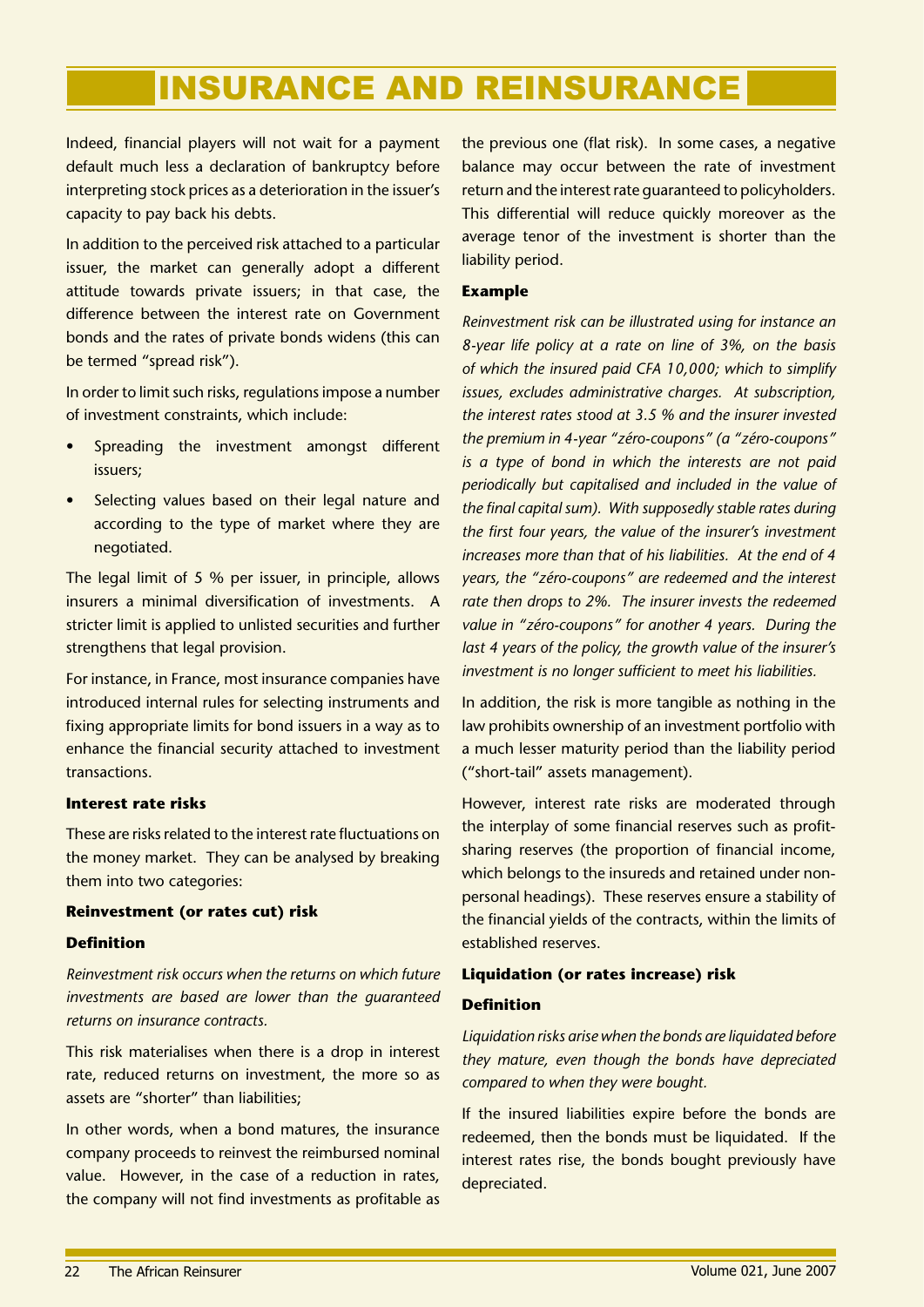Liquidation risk results from rather "long" assets compared to liabilities. It becomes tangible where interest rates rise as a result of depreciation.

Liquidation risks can arise as policyholders are allowed to sell bonds prematurely. Based on this scenario, the insurance company may end up buying bonds which depreciate more or less in proportion to increase in interest rates (deductions made from the reserves constituted precisely for depreciation of securities may eventually compensate the capital loss). Unfortunately, the phenomenon of increased premature liquidation coincides with increase in interest rates, as it is more profitable in such a context.

### **Example**

*Liquidation risk can be illustrated using the instance of an 8-year life policy at a guaranteed rate of 3% on the basis of which the insured pays FCFA 10,000. At inception, interest rates stood at 3.5 % and the insurer invests the premium in 15-year "zéro-coupons". Interest rates rise to 4.5% sharply after acquiring the "zéro-coupons". The return on the insurer's investment is higher than the guaranteed rate given to the insured, however, 8 years later, he would have to bear the depreciated securities due to increase in interest rate. The insurer can no longer meet his liabilities.*

### **Where is the safe middle?**

As we have just seen, a life insurance company's profitability logically depends on the gap that exists between the cost of its funds (determined by its pricing policy) and the profitability of its financial investments. Interest rate risk can be controlled by comparing the duration and yields of liabilities and assets.

From the preceding paragraphs, the reader would have understood that securities should preferably be managed in such a way as to ensure that they are liquidated at the time when the policyholders' liabilities expire.

Thus far, it has been demonstrated that where the client opts for premature liquidation, there is really no reliable way to measure the duration of obligations against liabilities.

Other options available to clients such as additional premiums, interrupting fixed payments or extending

the existing contract only further complicate envisaged maturity dates.

It should be noted that when liabilities are very long (as the case with some annuity funds that exceed 15 years on the average), it is practically impossible to create and efficiently manage a securities portfolio of equal duration.

### **Policies in units of account (UC)**

Policies in units of accounts are indexed on the market value of one (or several) asset(s), which are units of account. These are generally SICAV, commonly invested funds or shares in real estate companies. There are also policies known as "multisupports" where the client can spread his investment between different assets, which sometimes include cash-valued policies.

The basic principle supporting the financial logic of a unit of account denominated policy is that of an asset rated according to market value and a liability whose growth is wholly tied to that of the asset in question. On that basis, the market risk associated with the increase in the cost of funds is mainly borne by policyholders.

Despite this initial observation, the insurer still has to confront occasionally high risks associated with:

- Regulations, which allow the policyholder the right to cancel his policy a month after subscription (Article 65 of the CIMA code), •
- The illiquidity of certain investments such as real estate, which have been accepted as units of accounts, •
- The imbalance between assets and liabilities, which may result from a disparity between the date in which the unit of account was purchased and the effective date of the policy or an operational error; and •
- Some covers with minimum repayment value (termed "floor"). •

### **Cancellation risk**

Policyholders are allowed by regulations to cancel their policy within 30 consecutive days.

For certain policies, that time limit may run indefinitely due to the inadequacy of contractual information provided to the policyholder at the inception of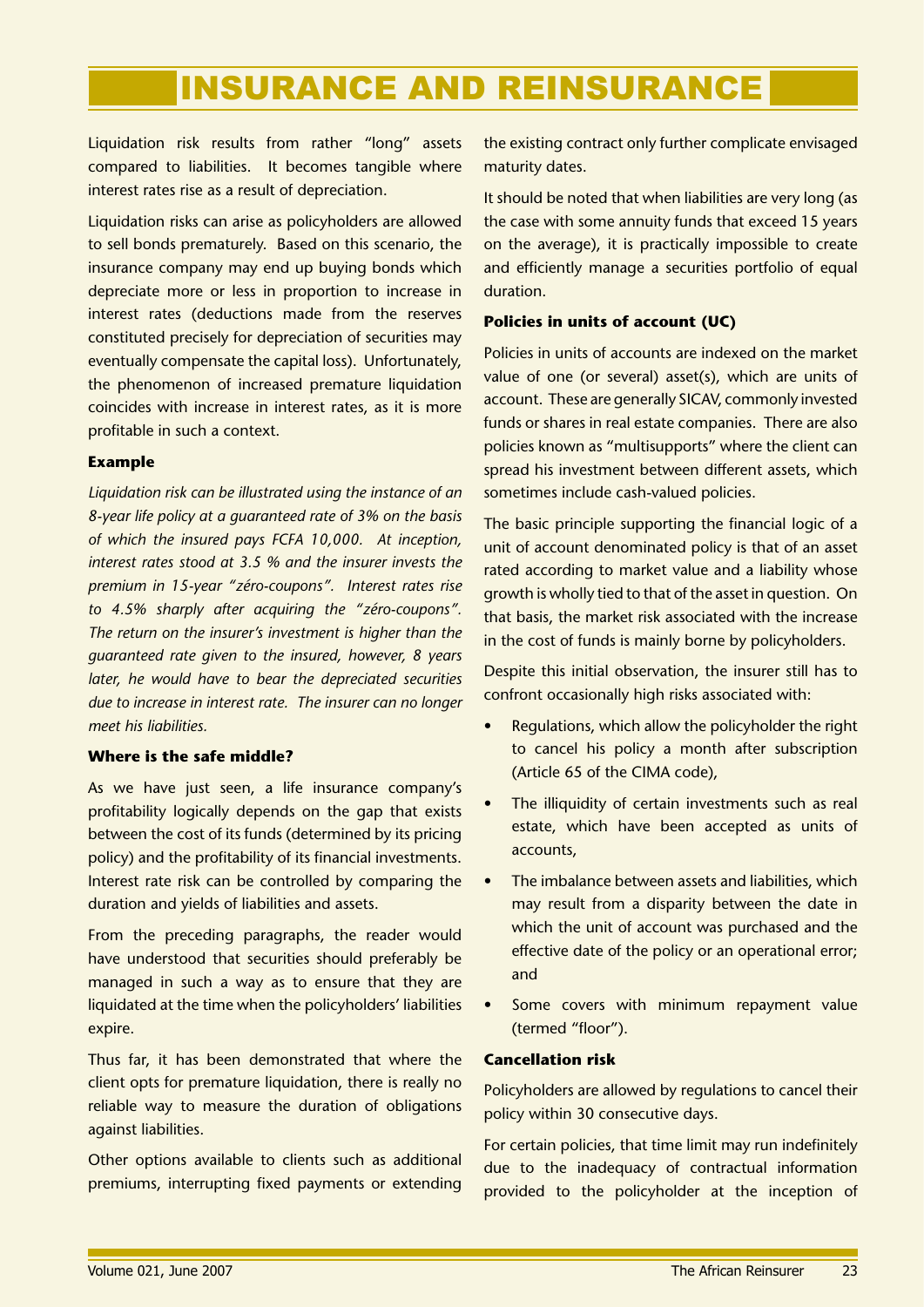### contract.

Generally, it should be noted that a normal units of account depreciation risk occurs within the 30 days, whereas the client can cancel his policy and have his premiums reimbursed.

In order to protect themselves against such risks, insurers generally arrange for such funds to be temporarily invested in a monetary fund, which is unaffected by the market fluctuation risks.

### **Illiquidity risk**

The insurer cannot disengage himself from his liabilities by handing over the units of account to the insured. He must pay the euro equivalent of the securities (except if the insured explicitly requests payment through units of account).

For the insurer, illiquidity risk means his inability to sell off the unit of account when the policy matures. This risk can materialise during a financial crises period as the case for the real estate market in the early 90s. Such a risk can have its full implications where policies tied to such units of accounts are redeemed prematurely.

One of the rare counter-actions is for the insurer to acquire the units of accounts for himself using his shareholders' funds or the equivalent contract value in euro.

It goes without saying that a company where the balance sheet reflects a high proportion of illiquid units of account-based policies and which in addition has a foreign currency funds, might run into great difficulties.

### **Asset-liability imbalance risk**

This risk is evident when the asset composition for the policies in units of account does not accurately match the insurer's units of account denominated liabilities.

The risk occurs when the insurer does not buy (or sell) on time, the outstanding number of assets, which emerge from the differences in liabilities in units of account.

### **A simple example**

*A policyholder pays a premium of FCFA 10,000. The payment is converted into units of account. However, when posting the purchase details into the computer, an*  *error is committed on the number of units to be acquired.*

### **A more detailed example**

*General insurance conditions specify a value date, i.e. the date (for instance Monday at the opening of market) in which the payments (for the previous week for instance) are converted into "nombre ducs" However, the insurer must send in his purchase or sales order before this date (Friday by 12.00noon for instance). In addition, he must prepare his orders based on estimated price as at the value date. As a result, there is always a disparity between orders placed and those that are supposed to have been placed.*

This imbalance between assets and liabilities expressed in units of account may have the following implications:

- Exposure to bearish markets in the event of over-insurance, i.e. when the number of assets representing the liabilities in units of account is higher than the number of liabilities taken by the insurer; •
- Exposure to bullish markets in the event of under-insurance, i.e. when the number of assets representing liabilities in units of account is lower than the number of actual liabilities taken by the insurer; •

### **Minimum benefits risks**

In general, such covers guarantee the repayment of a minimum sum in the event of death, but also sometimes in the event of survival.

The insurer is exposed to an amount equal to the positive difference between the lowest value and the acquired value, which in itself is determined by market trends.

Here, the problem arises from the combination of two independent risks, the one relating to the human life span and the other to the financial markets environment.

Although the first case is easier to understand statistically, it is not the same for the second, moreover as the usual financial methods used are inconsistent with the long term conditions which generally prevail in Life assurance.

However, it should be noted that most of the time,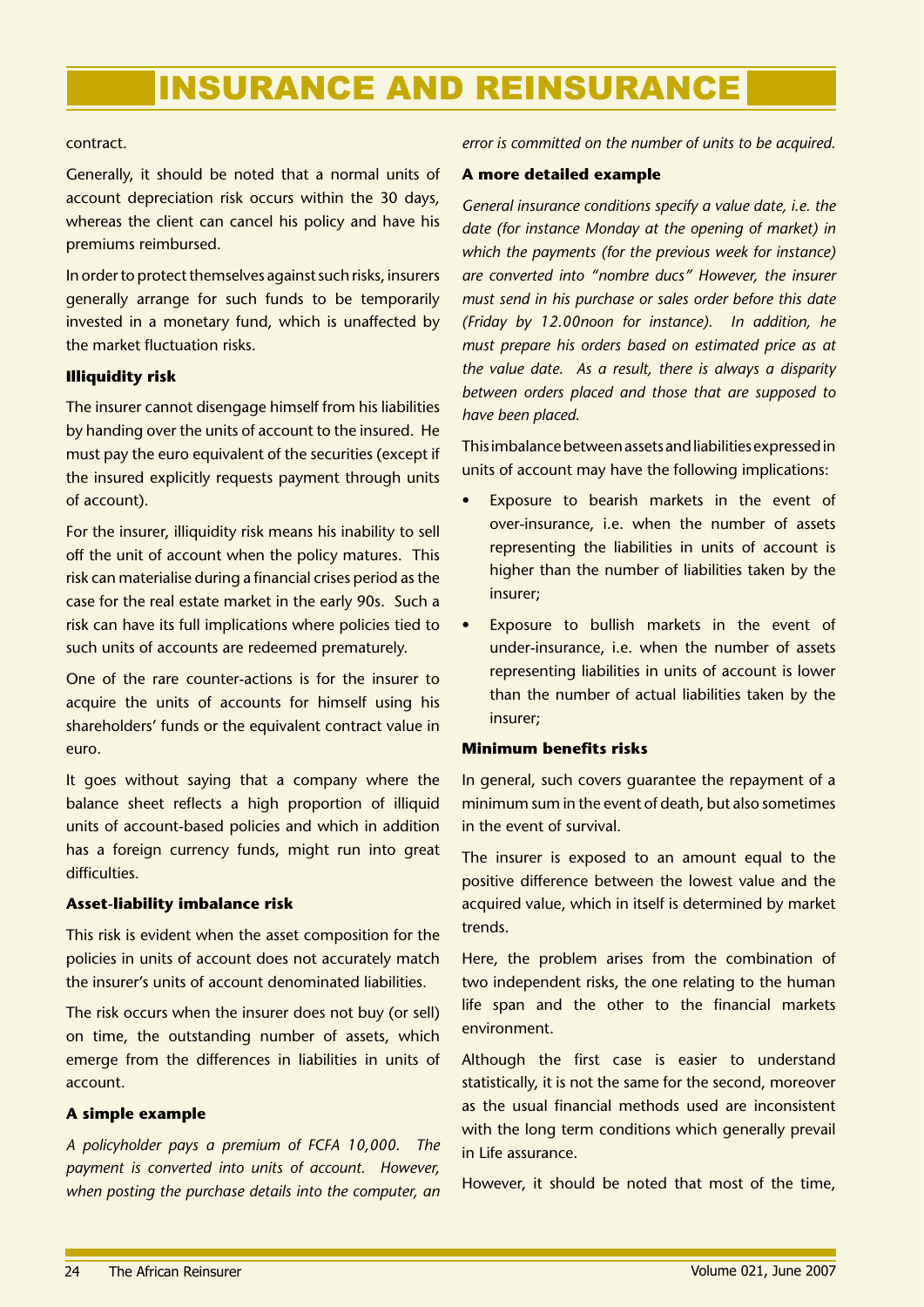insurers include certain protective measures in the contract such as:

- Maximum age beyond which the cover cannot be granted; •
- Limits on terms of benefits; •
- Limits on the period of cover •
- Limits on choice and type of units of account. •

It should be noted that in the case of Life covers, based on the given deadline, minimum benefits can prove to be financially burdensome for the insurer, unlike death risk covers, because after this deadline, it only depends on the insured's goodwill. The policyholder will naturally claim his reimbursement whenever it serves his interests best, which in this particular instance are quite contrary to those of the insurer.

As it will be seen, there are other cases where the clients' options may be used to the detriment of the insurer.

### **HIDDEN OPTIONS**

### **An overview of hidden options**

*The hidden options are not secret neither are they deliberately concealed from the different stakeholders (policyholder, insurer, auditors).*

### **Definition**

*Hidden options are guarantees or privileges granted by the law to policyholders by way of contractual clauses and intended to make the policy more flexible and attractive; there are no distinct reserves in the insurer's accounts for these options.*

Although these covers can in some instances constitute a significant expense for insurers, they are not ordinarily included in identified accounting provisions and therefore perfectly deserve to be called "hidden options".

Often, they occur depending on the policyholder's decision (they should really be called "insurance contracts options"); to that end, these options are a contingency.

### **Observations**

*Hidden options also include insurance contracts that are comparable to normal financial options (sales, purchase or exchange of securities, minimum or maximum rates,* 

*minimum guaranteed rates, indexation options etc), within the context of Life assurance, these options sometimes occur due to uncertain non-financial circumstances.*

The hidden options make it difficult to assess the financial risks incurred by the insurers. Indeed, they are numerous and very difficult to assess. Furthermore, they are rarely standardised and based on the contract design adopted by the insurer, can either be totally harmless or very dangerous in certain instances.

Here is a list of possible (inexhaustible) options in an endowment policy:

- **Cancellation:** This is the legal option given to clients enabling them cancel their contract and recover their investment one month after subscription. **•**
- **Cash surrender value:** This buyback option allows clients to use all or part of their available savings (generally mathematical reserves) before the normal expiry of contract and in most cases, at any time without any penalty on the insured. **•**
- **Transfers, arbitrages:** The arbitration option is granted to clients within the context of multisupported units of account to enable them modify through their insurer the asset composition used to index their contracts. These changes sometimes attract costs and the amounts or duration can be limited. **•**
- **Extension:** When the contract expires, the covers can be renewed for another year or several years. The extension can be automatic or on client's request. **•**
- **Reinvestment and/or upfront payment of guaranteed interest rates:** This has to do with the opportunity given to policyholders to pay additional premium during the course of the contract. The rates applied to such premiums can be the ones specified from the beginning of the contract or the ones obtainable as at time of payment. **•**
- **Paid-up:** This is the option whereby clients can cancel payment of future premium for contracts which provide for periodic premium, but a reduced **•**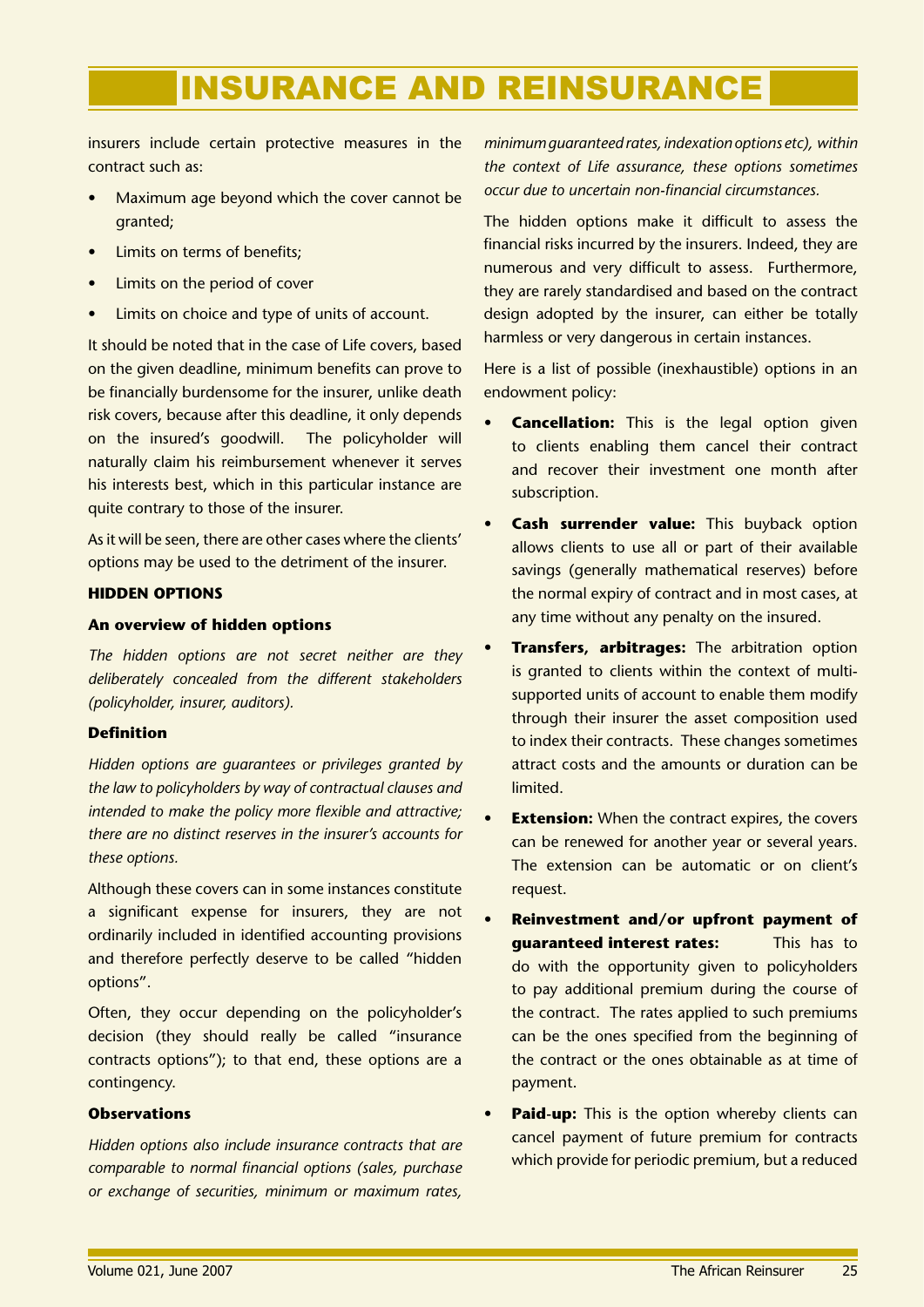sum assured becomes payable on maturity or earlier death.

- **Loans:** Such loans are granted to clients who apply within the limits of a portion (80%) of their savings with an insurance company. The loans are subject to professional recommendations under the form of ethical codes regarding the rates of returns and duration. **•**
- **Conversion into annuity:** When the policy expires, the client has the option of converting all or part of his capital into annuity. This means using the accumulated capital to buy an annuity. The annuity is calculated based on rates (mortality table and technical rates) predetermined at the inception or otherwise, fixed when the policy expires. **•**

The following covers are independent of the clients' decisions, but are born out of the same problems as the preceding options (contingency, lack of accounting provisions on expiry).

- **Minimum guaranteed rates:** This indicates the minimum annual returns on cash-valued policies. **•**
- **Hedge effect:** Hedging allows the client, in the same way as guaranteed interest rates, to enjoy a minimum rate below which the value of his constituted savings cannot drop irrespective of subsequent market developments. **•**
- **Floor value:** This is the minimum repayment or buyback value indicated in some units of account-denominated policies. **•**

### **THE INSURER'S OPTIONS!**

For cash-based policies, the insurer's contractual liabilities generally determine the profit-sharing rates. On the other hand, the insurer reserves the right to select placements (within rather flexible regulatory limits).

Therefore, the insurer's first option is the free choice of financial policy, which however directly influences the policyholders' future participation in profit-sharing. For instance, the insurer may prefer fixed income investments, or otherwise, seek to increase his capital gain, which enables him "manage" the performance of his contracts.

In addition to this determining factor, the insurer also

possesses "hidden options". These options have value and in terms of complexity are no different from those of the insured:

- By opting for capital gains on investments, the insurer can partially control the return on his assets; •
- Depending on the circumstances, he may decide on reserves or recover from capital reserves by selling depreciated or appreciated securities; •
- The insurer may defer or accelerate profit-sharing by making use of profit-sharing reserves; •
- And then, except where there is strict control, the insurer is allowed to spread profits over different policies. •

It can therefore be observed that if there is a natural connection between the financial results of the insurer's capital and the profit-sharing rates given to policyholders, then the connection is far from straightforward.

This has been a description of the main risks facing a Life Assurance company. These risks, which compromise both the technical and financial balance of Life insurance results, should be specially managed using the actuarial management tools of the balance sheet. Therein lie all that is needed for asset-liability management.

 In practice, the expression "Asset Liability Management" (ALM), which is used by bankers, has become a household term. Even modern regulations use the terms "asset" and "liability" simultaneously:

This represents a set of forecasting methods, risk analysis tools, and management techniques intended to control all manners of financial risks. Consequently, Asset-Liability Management connotes:

- A permanent assessment procedure for the abovementioned risks •
- A decision process which will enable the insurer confront these risks •

In order to clarify the subject, several definitions of Asset-Liability Management have been given in this paragraph.

Asset-Liability analysis is first of all a management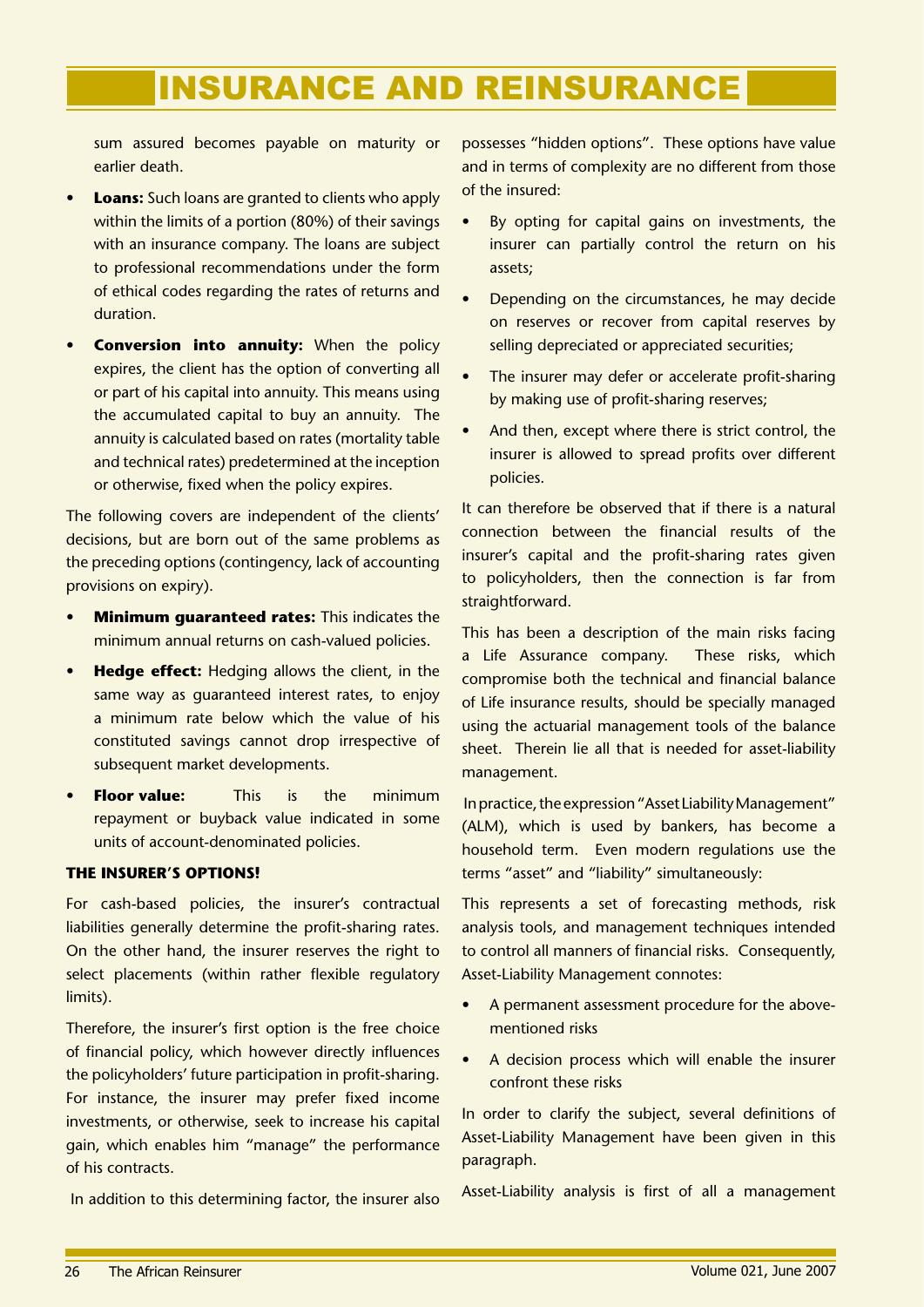tool to draw up financial, technical and marketing policies. Furthermore, Asset-Liability Management first of all concerns mainly economic and financial issues, as it adds prospective meaning to solvency by adds prospective meaning to solvency. To that end, an Asset-Liability Management Committee should exist, terms of reference drafted and an active, independent supervisory unit established.

### **Definition**

In its broader sense, asset-liability approach involves assessing every management decision within the framework of the active harmonisation of the balance sheet.

This definition is too general to be useful (almost every management decision will have an impact on the balance sheet), however, its advantage is that of emphasising the general characteristics of the assetliability method.

### **Definition**

In a narrower sense, asset-liability management involves studying and controlling financial events.

The financial events in question are significant movements in economic indices or market rates and actions. Asset-liability management is concerned with the accounting and financial implications of these events.

This second definition implies that priority should be given to financial strategy issues, i.e. strategic asset allocation issues. By strategic asset allocation, the author means:

- Distribution of assets between classes;
- Selecting sensitive interest rates products.

This definition equally emphasises risk control and insolvency risks in particular. However, this is not to say that questions cannot be asked on how to optimise the profitability of the insurer's business or how different financial parameters impact on his results.

As asset-liability analysis must also feature in liability management, the second definition remains insufficient for the technical definition of insurance products and interest rate policy used generally.

Moreover, several financial decisions can influence

balance sheet risk significantly and the border line between operations for which the funds manager is solely responsible and those that must pass through the asset-liability analysis test is blurred.

Asset-liability management is a general tool for both technical and financial departments. It contributes to decision-making and risk control, in terms of strategy and sometimes tactics.

It should therefore be expected that asset-liability management will provide information and prospective studies that will help to:

- Define financial policies (asset allocation);
- Define reinsurance policies;
- Define products (covers, rates, innovations);
- Define contract remuneration policies;

In addition to these standard areas, asset-liability analysis can extend to how to optimise both profitability and overall risk for the insurer. A broader analysis is needful and not only in terms of the volatility of financial results. Asset-liability techniques must ensure periodic assessment of balance sheet risks and this assessment can be included in the guidelines for general management.

### **Also, actuarial literature has produced three generations of tools and a fourth is in the making.**

### First generation tools

The first generation tools are directly inspired from early banking control tools for interest rate and liquidity risks. They are based on projections and by comparing financial flows of assets and liabilities.

These projections are generally made statically, that is from the asset and liability stock as at a given date, without taking into account production and subsequent investments:

- For liability, actuarial models are used to estimate inflows; •
- For assets, financial front and back office tools are used to estimate securities-related inflow. •

Cash flows can be compared using a semi-banking perspective; that is, measuring the following for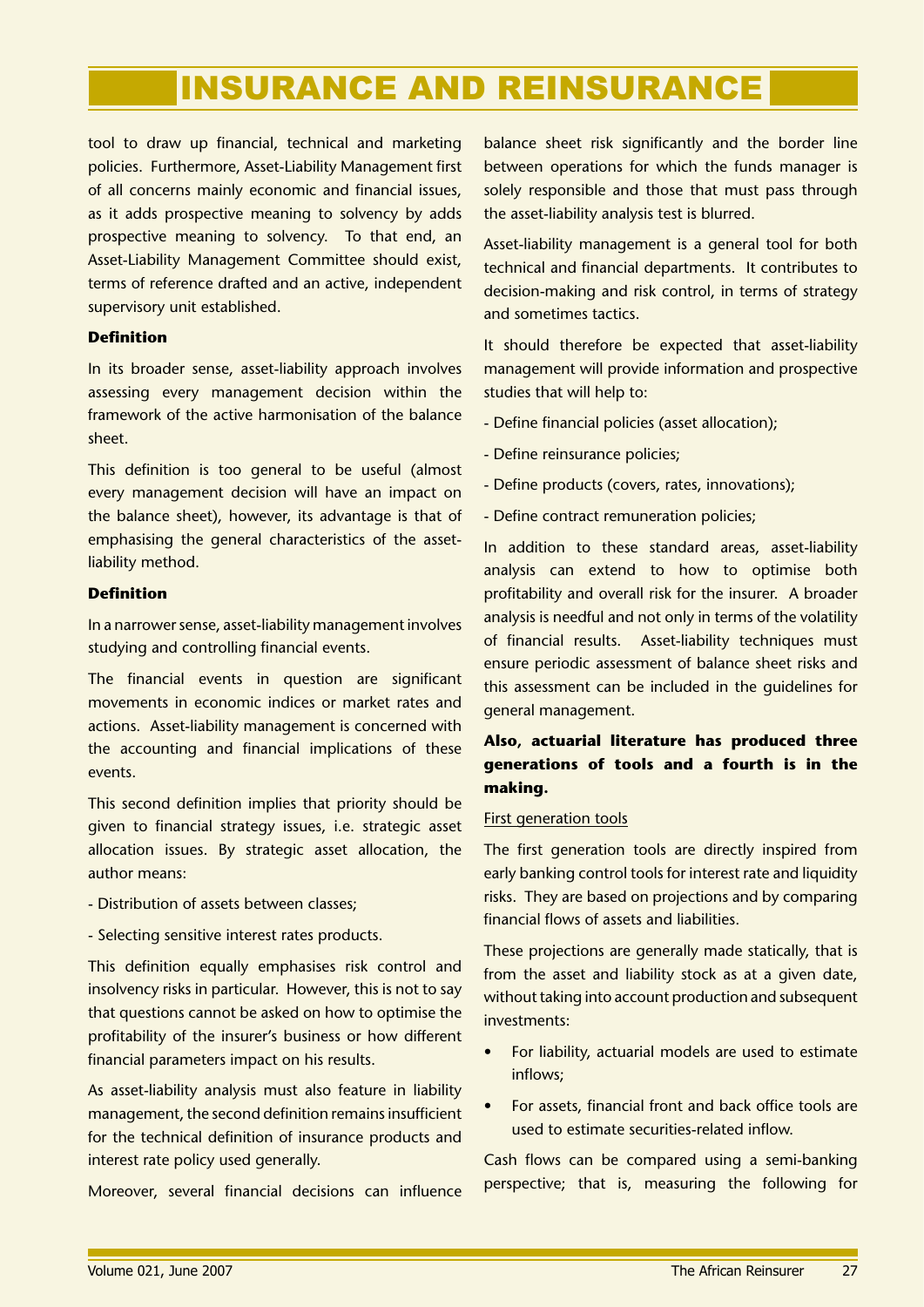different maturities:

- Cash flow surpluses or deficits; •
- Capital financing cost (for the insurer the average rates used), •
- Profitability of working capital (financial assets profitability ratio). •

This generation of tools equally include general interest rates assessment concepts, the calculation of actual net values of financial inflows and sensitivity, duration and interest rates immunisation concepts.

### **Observation**

These last methods are very similar to actuarial techniques for calculating the intrinsic value of contract portfolios.

### Second generation tools

The second generation tools are balance sheet simulation models. These models allow for the projection of financial and accounting results and balance sheet growth based on a set of detailed scenarios determined by the user.

These sets of scenarios involve economic, financial environments as well as production and clients' behaviour.

The second generation models are known as "deterministic models" or "deterministic scenario models" as opposed to third generation models.

Deterministic asset-liability models can be more or less complete and detailed. Generally, they ensure:

- A forecast of the entire balance sheet using a dynamic approach; that is by taking future production into account; •
- A simulation of asset-liability interactions and accounting provisions; •
- Testing of different financial policies. •

Deterministic models are mainly used to forecast results from a budgetary perspective, and also to test the strength of the balance sheet against adverse financial conditions.

Compared to the first generation, studies do not reveal just "interest rate risk indicator" but a wider range of asset-liability risks.

### Third generation tools

Third generation tools are "stochastic models". They use simulation techniques similar to those of deterministic models, but in this case the economic and financial scenarios are no longer directly determined by the user.

The model itself generates a large number of risky scenarios and calculates the results of all the scenarios. The basic principle behind all these selections called "Monte-Carlo method" is to consider the randomly produced scenarios as "equiprobable".

Thereafter, it could be possible to systematically calculate the expected average results, confidence intervals and measure the distribution of results. Different risk indicators, such as the probability of production results falling below a certain threshold, can be obtained.

For these models, there are also several degrees of development, mainly as regards the description of financial scenarios. These random selection methods can vary from the simplest to the most sophisticated.

### **While waiting for the fourth generation**

A fourth generation shall be achieved by defining an objective function for the insurer and by programming optimisation algorithms. These algorithms shall automatically call up asset allocations and "best" rates policies for clients.

This area of research is vast and interesting, but it requires perfect knowledge of 2nd and 3rd generation models. Each generation tool capitalises on the experience gained whilst developing the previous generation.

The optimisation methods can only be profitable if the stochastic financial scenarios used adequately represent middle/long term risks. This is not in any way a trivial problem and still requires serious research efforts from the industry.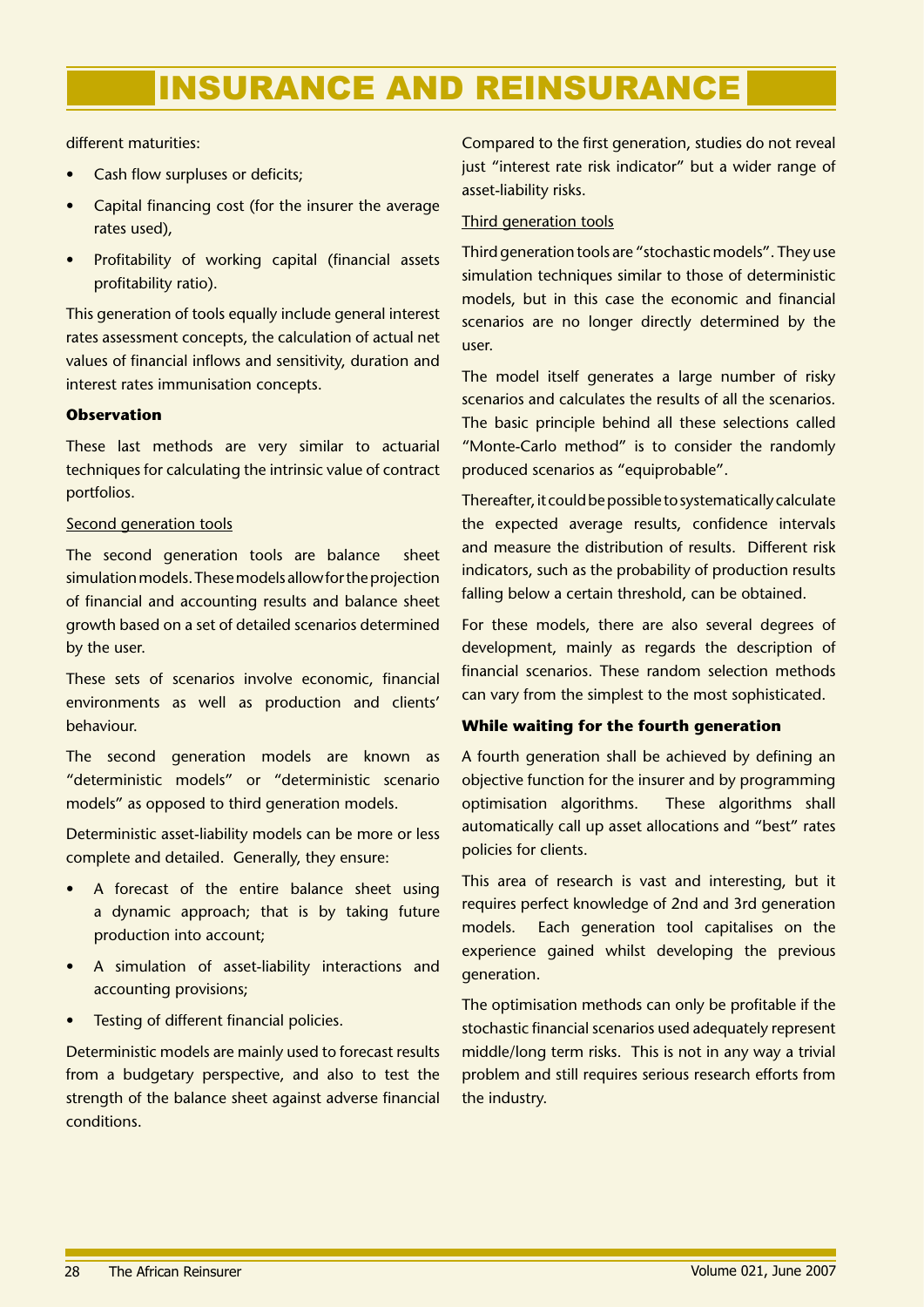### **HOW APPROPRIATE IS WESTERN LEADERSHIP STYLE IN AFRICA?**

By Bakary KAMARA Managing Director, Africa Re

### **I. INTRODUCTION**

An article on Leadership could be presented from different perspectives. It could require a general discussion on its definition, classification and attendant constraints or its manifestations or how leaders go about the attainment of objectives?

This presentation will be limited strictly to leadership style.

However, it would be useful to settle for one among the several definitions of leadership

and discuss the leader's functions before dedicating the bulk of our presentation to leadership styles. The article will conclude by stating how appropriate each of the styles is to the African continent, its culture and customs.

### **II.DEFINITIONS, FUNCTIONS AND FOUNDATION OF LEADERSHIP**

Theoreticians and practitioners of modern management have discussed the issue of leadership at length but no single definition has been universally accepted. Three of the definitions would be reviewed:

- The concept of Leadership as enunciated by Peter Druker (cf-Peter Druker: *Practice of Management* - New Delhi- Allied Publishers Put Ltd, 1970 – P. 159), which states that « Leadership is the lifting of man's vision to higher sights, the raising of man's performance to high standard, the building of man's personality beyond its normal limitations ». •
- On their part, Alford and Beatty (L.P Alford and H.R Beatty: *Principles of Industrial Management* – N.Y. Ronald press 1951, P. 11) define it as the ability to voluntarily obtain tangible actions and results, without coercion. •
- Finally Keith Davis (« *Human Behaviour at Work* » N.Y MC Gray Hill 1967 P.96) considers leadership as the persuasive force by which others can be made to •

enthusiastically adopt pre-determined objectives. Thus, according to this author, it is the human factor that unites and motivates a group towards the achievement of objectives.

 These three definitions clearly reveal that there is a difference between a leader and a manager. Whereas a leader can exert influence without formal power, the Manager always requires formal power to stamp his

### authority.

In other words, whereas Management handles complexities and therefore ensures the emergence of large industrial and financial organisations in the modern age as well as order and consistency in the quality and profitability of products, Leadership deals with changes, which explains its importance in the past few years of serious competition in the economic world, following a multiplicity of factors such as accelerated technological changes, increased international competition, market deregulation, excess industrial capacity, and high capitalization in the service sector, etc.). That is why it has become necessary for any enterprise that seeks to survive and remain competitive in the new environment to adapt. Stated briefly, the more the changes required, the higher the level of leadership.

With regard to the functions of the leader, they may vary based on the above-mentioned economic and sociological factors, current situation (economic crisis or growth), organizational modalities (unitary structure or subsidiaries), size of the company (multinational, sub-regional, local) and the activity sector (industry, services, agriculture) involved.

Nevertheless, it should be noted that the essential function of leadership is to bring about change, which is to say that defining the direction of change is one of the essential missions of leadership. Defining the

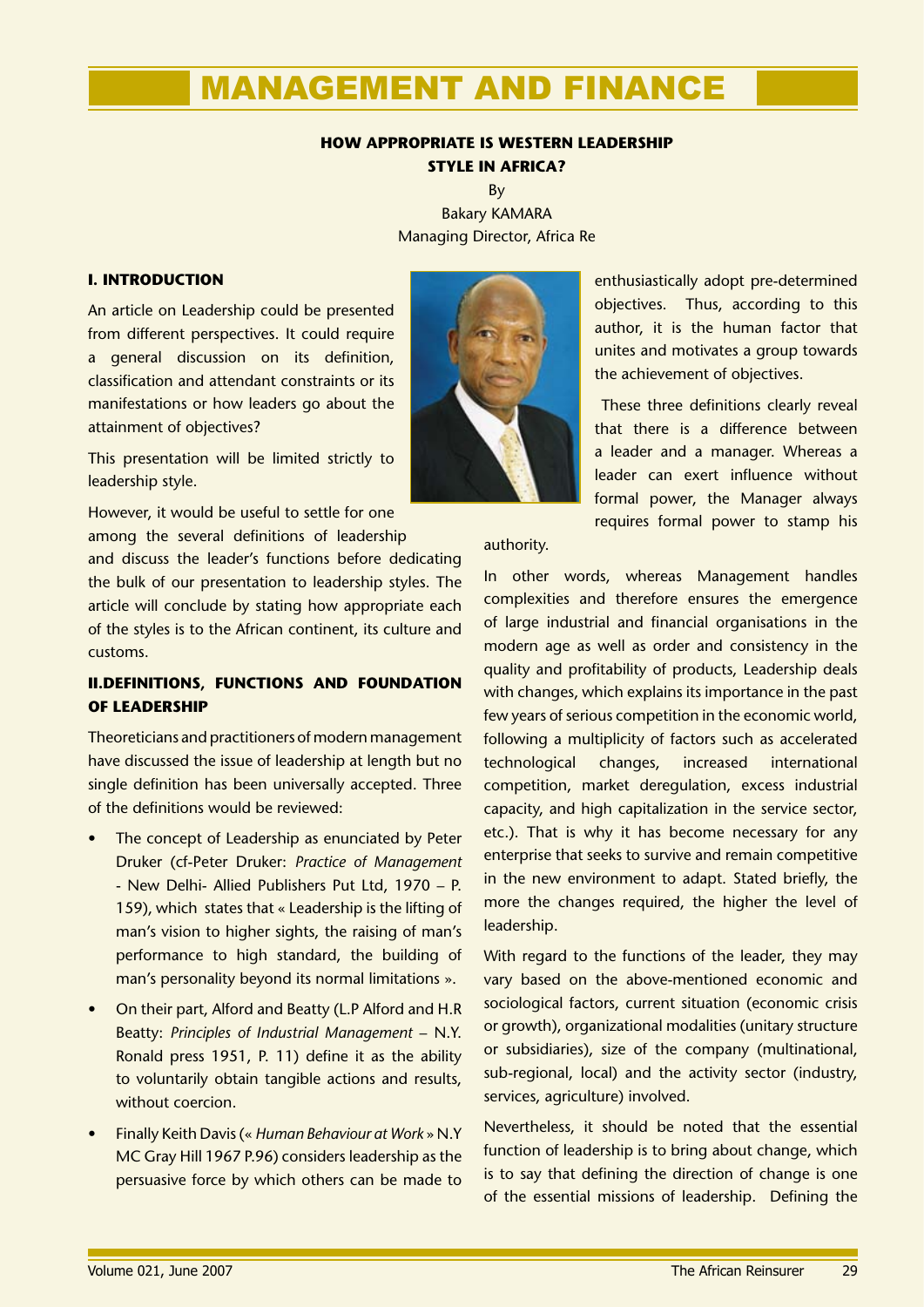direction does not signify planning. Rather, it implies an inductive gathering of a wide range of data so as to arrive at models, patterns and relationships through which a situation can be explained. Defining the direction does not result in a plan, which falls under the Manager's prerogative. It creates a vision, which spells out the medium and long term future of the enterprise, technology and corporate culture. It also formulates a realistic strategy to actualize the vision.

Thus, the role of planning is to complement and not substitute the definition of direction. Indeed, it helps in controlling and adjusting the defined orientation to reality. Similarly, when the direction is well defined, it guides the planning process towards a given objective.

These two functions, namely, defining a direction and planning its implementation are what differentiates a leader from a manager. As the aim of this presentation is to discuss how appropriate western leadership style is in Africa, an attempt will be made to describe the leader's personality and role before getting to the substance of the topic, rather than dwell on the details of the distinction between a leader and a manager.

### **III.LEADERSHIP STYLES**

In this article, the word styles would be emphasized because nowhere in the world, neither in the West nor in the Far East nor in Africa, is there a unique leadership approach that is applicable to all situations and entities. Researchers and practitioners agree that the major role of a leader is to obtain results. However, despite the high number of studies, the diversity in range of training and increased specialty in Management, a number of people have not yet adequately grasped what leads to leadership efficiency. In fact, two schools of thought exist on that issue: While one school believes that leadership skills are inborn, the other suggests that they can be acquired. Based on research with 3000 American Chief Executive Officers, Daniel Goleman, an American Psychologist and Consultant and author These of several Best Sellers including Emotional Intelligence, Working with Emotional Intelligence and co-author of Leading with Emotional Intelligence distinguishes 6 leadership styles, each of which is a

product of individual emotional intelligence. Each of these styles would now be reviewed with a view to stating whether they are appropriate to African culture, social organisation and genes, as some would want to believe. It is the author's belief that there is no African style of leadership different from that of Europe or America, of Japan in particular or Asia in general. There are universal styles of leadership that are applicable, with variations that are specific to a given cultural, ethnic and religious environment.

Furthermore, studies have shown that the most successful leaders are not those that stick to a particular leadership style. They combine several styles within a short span of time depending on the circumstances, comparable to a golf player with 13 sticks. As will be demonstrated, Africa is not an exception to this rule.

Thus, according to Goleman, a leader can be coercive or commanding, authoritarian, affective or affiliative, democratic, pacesetter or pedagogic (trainer or coach).

In addition, it has been proven that leaders whose style positively impact on the working climate of a company are likely to be more successful than others.

### **A.Coercive or Commanding Style**

This style demands an immediate and total submission. It leaves no room for personal initiative and consequently scuttles creativity and motivation. This is the least effective of all leadership styles because it inhibits flexibility and sense of responsibility. In addition, it has an adverse effect on the staff reward system, as financial gain is not the only motivating factor for staff. The satisfaction derived from contributing an individual quota to the shared general goal is also important if not fundamental.

However, coercive style can be effective in a scenario where a company is to be turned around or during a hostile take over bid as it puts an end to bad habits to bad habits and compels the staff to adopt new work methods.

Some people may think that due to the high rate of illiteracy or low level of education, Africa would be the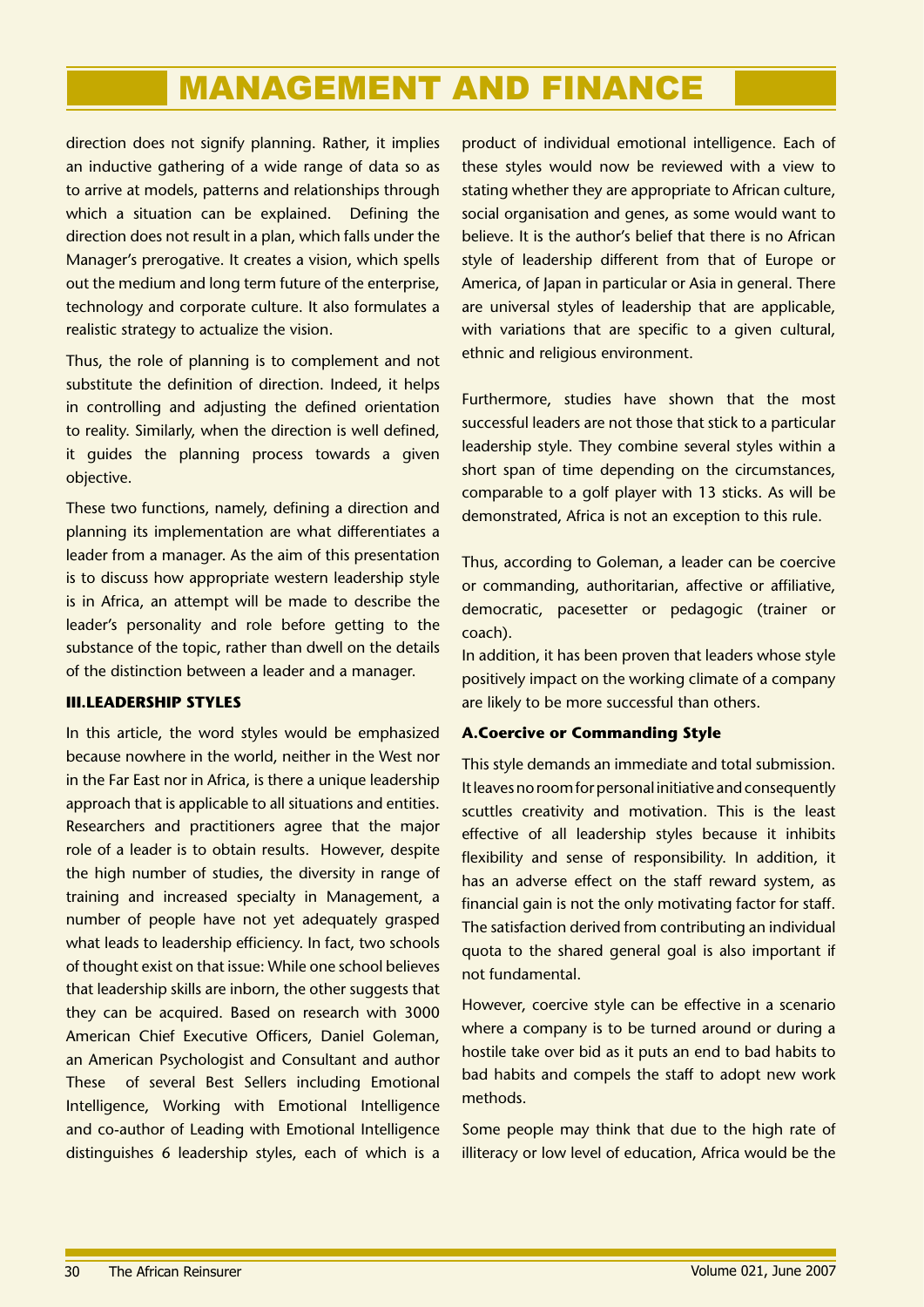ideal testing ground to validate this model. However, four decades of coercive and indeed, dictatorial political leadership have only yielded disastrous results in the countries where they were adopted. Therefore, it is not surprising that the most laudable economic performances in the continent have been recorded by countries where democracy is better entrenched such as Botswana and Mauritius. Meanwhile, this truism in public governance is also valid for micro-economic management.

### **B. Authoritarian Style**

This is different from the coercive style in that it involves persuading colleagues that a vision, which must be both clear and enthusiastic, is correct. It has been established that of all the six leadership styles, this is the most effective by virtue of its positive impact on the working climate. It offers the following advantages:

- **Clarity**: the authoritarian leader is a visionary who motivates his team by making them perceive their mission within the wider context of the whole organisation; **•**
- **Commitment**: the staff understand the objectives and meaning of the strategy. Thus, the norms and value of the leader's vision are well defined and the staff imbibe them. **•**
- **Flexibility and Initiative:** the leader specifies the purpose of a mission but gives his colleagues the liberty to choose their means of reaching the target. **•**

Nevertheless, despite these merits, authoritarian leadership has limitations if the colleagues are experts or more experienced than the leader. They may consider him just adequate or outdated. In addition, the situation should be avoided where other staff will feel rather arrogant in their perception of the leader.

These notwithstanding, it still remains the most effective style. It also seems to be the most appropriate in Africa as it does not kill initiative and has proven effective in some regional organisations where their multicultural nature requires the adoption of different methods in choosing the resources needed for the achievement of the goals of the industry or company. In these

organisations, authoritarian leadership was applied at given moments in the life of the institutions, within the context of growth in operation and in consolidating the culture of good corporate governance. In that respect, example can be given of Chief Executives of some insurance companies who radically transformed their companies, after the staff had accepted and imbibed the vision.

### **C. Affective or Affiliative Style**

This type of leader creates personal bonds and harmony. He lays more emphasis on people and their feelings than on tasks or objectives, pays attention to the happiness of his employees and endeavours to create harmony between them. In certain ways, this style of leadership is paternalistic. Having created strong affective bonds with his subordinates, this type of leader reaps the fruit of his investment by gaining the unflinching loyalty of his staff. Other advantages of this leadership style are that mutual confidence is sustained and staff are encouraged to be innovative and to take risks. It also results in increased flexibility as unnecessary rules are not prescribed as to how tasks should be accomplished and staff are given considerable liberty on measures that they should carry out in order to fulfil their mission. Thus, it creates a sense of belonging. Generally, this style has a positive impact, which makes it applicable in all circumstances. It is specially recommended where there is need to improve communication and harmony within the group, lift staff morale and restore confidence.

However, despite these advantages, this style cannot be used exclusively. Indeed, the fact that it depends on positive response does not enable it to correct negative performance. Thus, there is a great danger that staff may construe it to mean that mediocrity is tolerated. In situations where clear instructions need to be given, this style leaves subordinates without direction, as they had been left on their own. Therefore, it is most effective when combined with the autocratic style.

Affective leadership is the style most commonly adopted by African Chief Executives, who given the various forms of social pressure from the family and tribe, shirk their leadership responsibilities and establish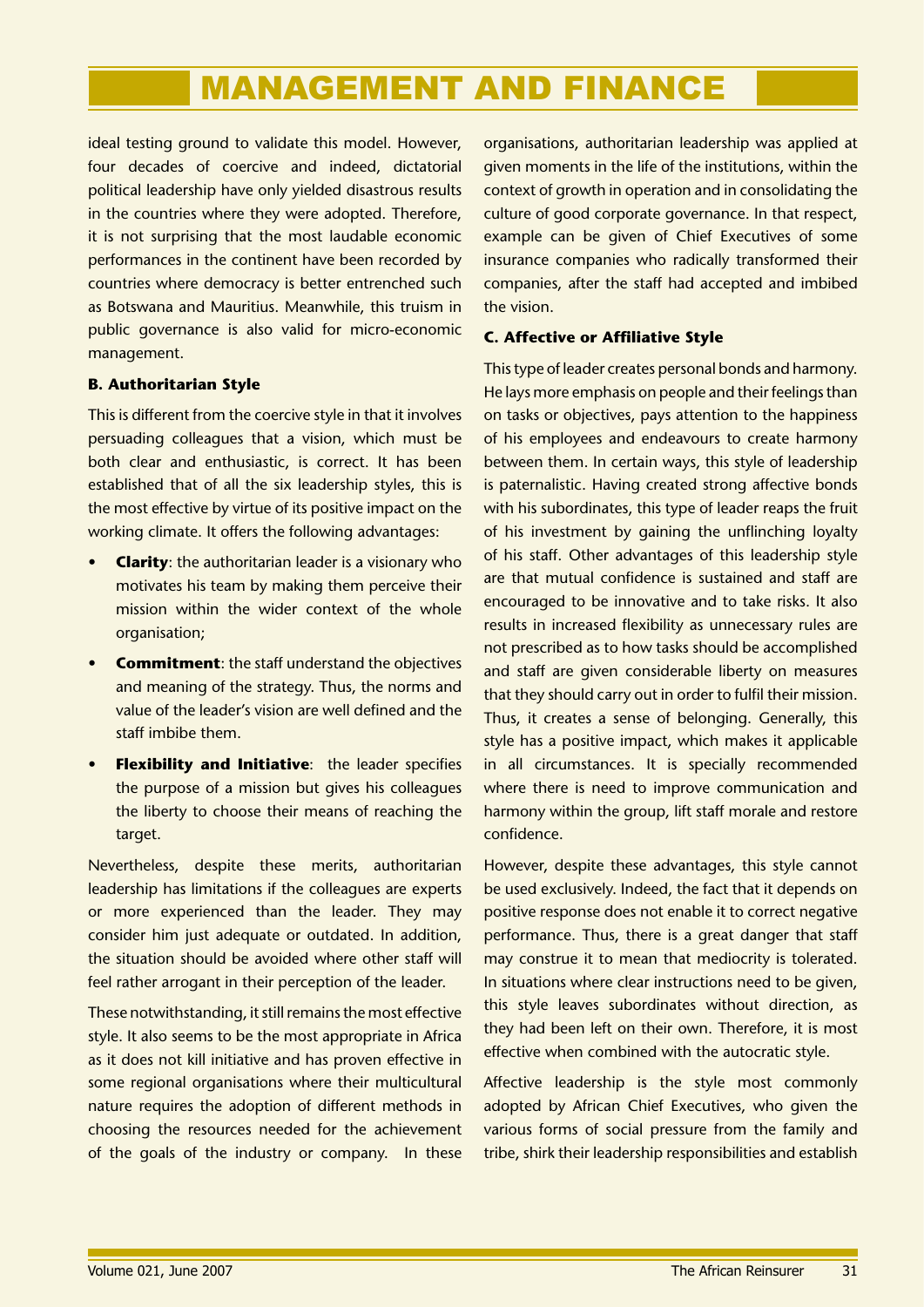closer personal relationship with their staff than necessary. Being a chain in a long line of parentage, they succumb very often to the siren songs of ethnic solidarity by adopting this style, thereby destroying the advantages described above. Similarly, as members of a society with strong oral tradition, African leaders tend to withhold information, by releasing it only sparingly, thereby creating imprecise objectives and confusion in hierarchical and personal relationships. Everyone may recall having adopted the affective leadership style in certain situations and even taking things to excess, even if it had yielded appreciable results. Emotional intelligence, which is characterised mainly by empathy suits our environment well because of the enormous recourse to team work. Globalisation and the increasing need to recruit the services of tested talents validate this method.

### **D. Democratic Style**

This leadership style seeks to build consensus through participation. By taking the time to listen to others, the leader creates an adherence to a vision. By encouraging his colleagues to express their opinion and thereby participate in decision making, the leader creates an atmosphere of confidence, respect and commitment and further reinforces flexibility and sense of responsibility, thus keeping the staff morale at a very high level.

The weakness of this system is that its influence on the working climate is not as positive as other styles, as there is the propensity for an interminable series of meetings, synonymous with the traditional African village meetings. Some Chief Executives take recourse to this practice to delay crucial decisions, hoping that the adage that « discussions illumine the mind» would prove true and an ingenious idea would become obvious to all. Such a situation would amount to shirking responsibilities.

The tradition of consultation or discussion known as the village square meeting in sub-Saharan Africa or "Jamaa " in the Arab world favours the discussion of all important subjects by the community until a consensus is reached. How many times have African Chief Executives not taken recourse to this style, when bereft of ideas and seeking that the staff participate in the life of the entreprise, they nurse the secret hope that a

solution will eventually be found for a difficult situation. Another weakness of this style is that it is inadequate when staff are not competent enough to treat the subject at hand or when, for lack of information, they cannot provide appropriate solutions. Similarly, in moments of crisis, the search for consensus can prove inappropriate. The adoption of a procedure manual would remedy this sociological heritage.

### **E. The Pace-setter's Style**

The leader looks for excellence and autonomy. He sets high performance criteria, which he also exemplifies. He always seeks to do things better and faster and imposes the same exigencies on his colleagues. This method does not always produce excellent results given that it destroys the working climate as staff may feel overstretched by the quest for excellence and ultimately their morale might drop.

Furthermore, even if directives are clear in the mind of the leader, they are not always limpid to the staff. Similarly, the staff often feel that their efforts are not recognised or rewarded since the leader often takes over the employees assignments as soon as he feels that they are not measuring up to expectation. In addition, the subordinate may not be able to identify his personal contribution to the general, shared objectives.

However, this method is effective in an environment where the staff are highly qualified, motivated and competent. Therefore, it would be appropriate in the Research and Development Departments of insurance institutions as well as legal and Chartered Accounting or Actuarial firms. In such organisations, tasks are well executed and in their due time.

In Africa, where the notion of time is elastic because it is not always considered as a quantifiable factor, a judicious adoption of this style would further inculcate the culture of efficiency, result, profitability and personal responsibility.

Therefore, leaders are ardently encouraged to adopt this style from time to time, so as to further develop the culture of excellence in the continent.

### **F. Pedagogic Style (Trainer or coach)**

This leader trains his colleagues with the future in mind. He helps them to become conscious of their strengths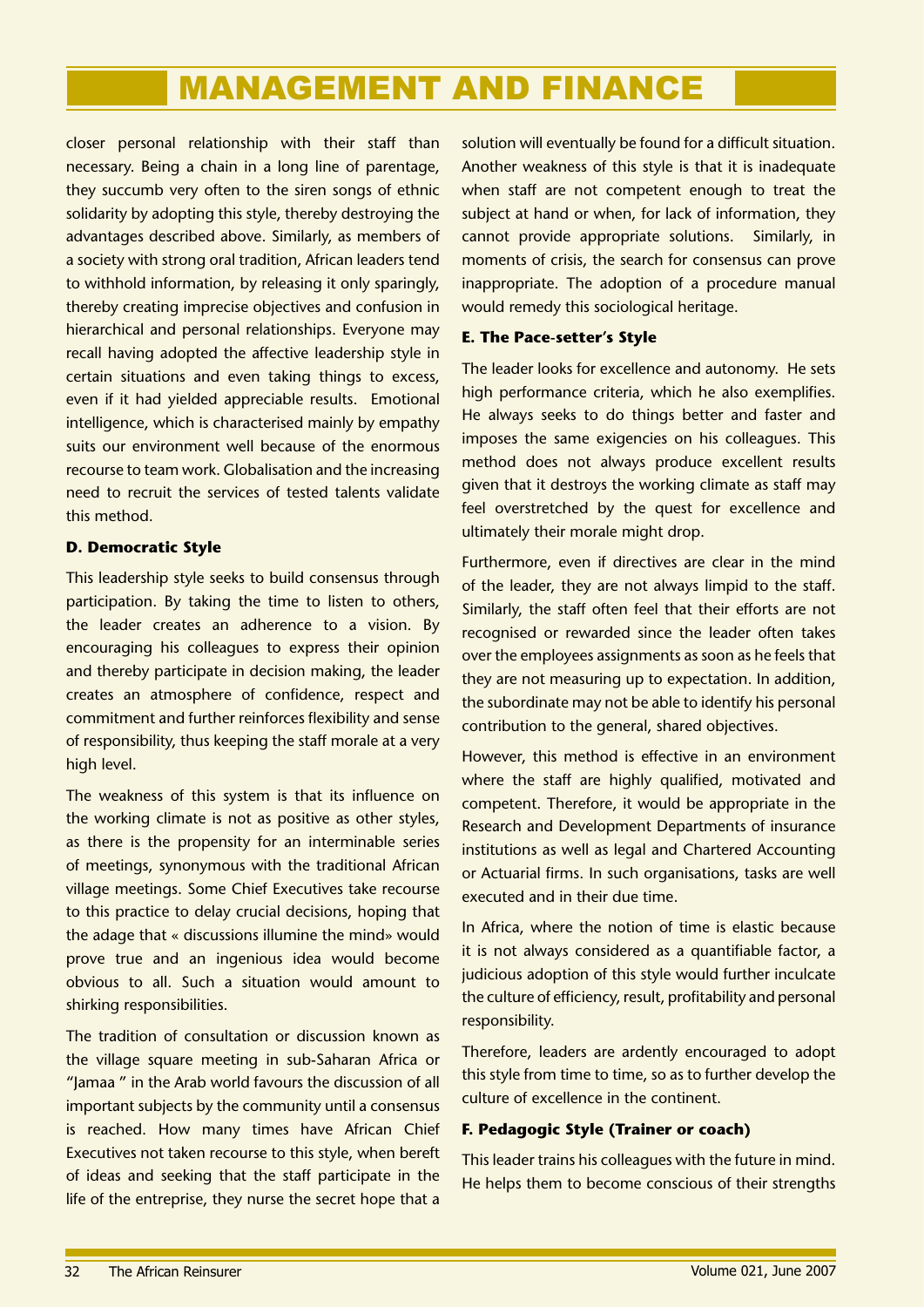and weaknesses and sharpen their personal and professional aspirations. He motivates them to set long term developmental objectives for themselves and a plan of action on how to attain them. Thus, each of the players (the leader and his staff) assumes specific roles and responsibilities. In addition, the leader delegates freely, thus affording his staff assignments that also pose as challenges.

Of all the leadership styles, this is the least used because the leader normally does not have enough time to train his subordinates, although it is the most effective because the staff ego would be massaged knowing that the Manager has confidence in them and that would sometimes encourage them to exceed their potentials. It works well where the employee is conscious of his weaknesses and seeks to overcome them. On the flip side, it would lose its usefulness where there is reluctance to change or learn. Similarly, if the leader himself lacks experience, the effectiveness of this style would be limited as he would be unable to assist his subordinates.

Therefore, this style is not very common in Africa as the leaders are in a hurry to fulfil several responsibilities, with no prospects of immediate tangible results.

### **IV. CONCLUSION**

Several studies carried out on this subject reveal that the leader's effectiveness is directly proportional to his ability to vary his style. Any leader that masters at least four styles (authoritarian, democratic, affective and pedagogical) would obtain excellent results and gain in efficiency if he knows how to alternate the different styles to suit the needs of the moment. Although ambitious, a measure could be put in place through the recruitment of immediate deputies who possess

any of the styles that the leader lacks, while the leader would play the role of a coordinator and head of the Management for whom he takes responsibility.

Leaders also exist in Africa, who while not abruptly adjusting their style to a series of given situations, adopt a fluid process, being very sensitive (empathy) to the impact of their method on others, which they adapt imperceptibly and frequently to obtain better results. However, empathy (sensitiveness to how others feel), being the characteristic of an affective leader is an indispensable tool to all leaders who seek to be efficient in Africa, irrespective of their style. The aptitude to become easily and intimately acquainted with people and forge strong relationship, although innate can be acquired by training and practice. It is essential for anyone who aspires to lead an organisation in Africa because African companies, while diverse, are built on common foundation, which accords priority to communal existence, mutual confidence, joint responsibility, respect and responsiveness.

Contrary to the opinion expressed by the Cameroonian economist, Daniel Etounga Manguelle - author of the book *«"L'Afrique a-t-elle besoin d'un ajustement culturel?* Does Africa Need Cultural Adjustment,"» in the 1980s, during the era of the structural adjustments imposed by the Bretton Woods institutions on our countries, African culture is not incompatible with development, efficient management and profitability. It certainly harbours several negative aspects that need to be dropped as Africans come in contact with other cultures, so as to pave the way towards what the Poet President Léopold Sédar SENGHOR referred to as "the universal civilisation, that is sustained by giving and receiving."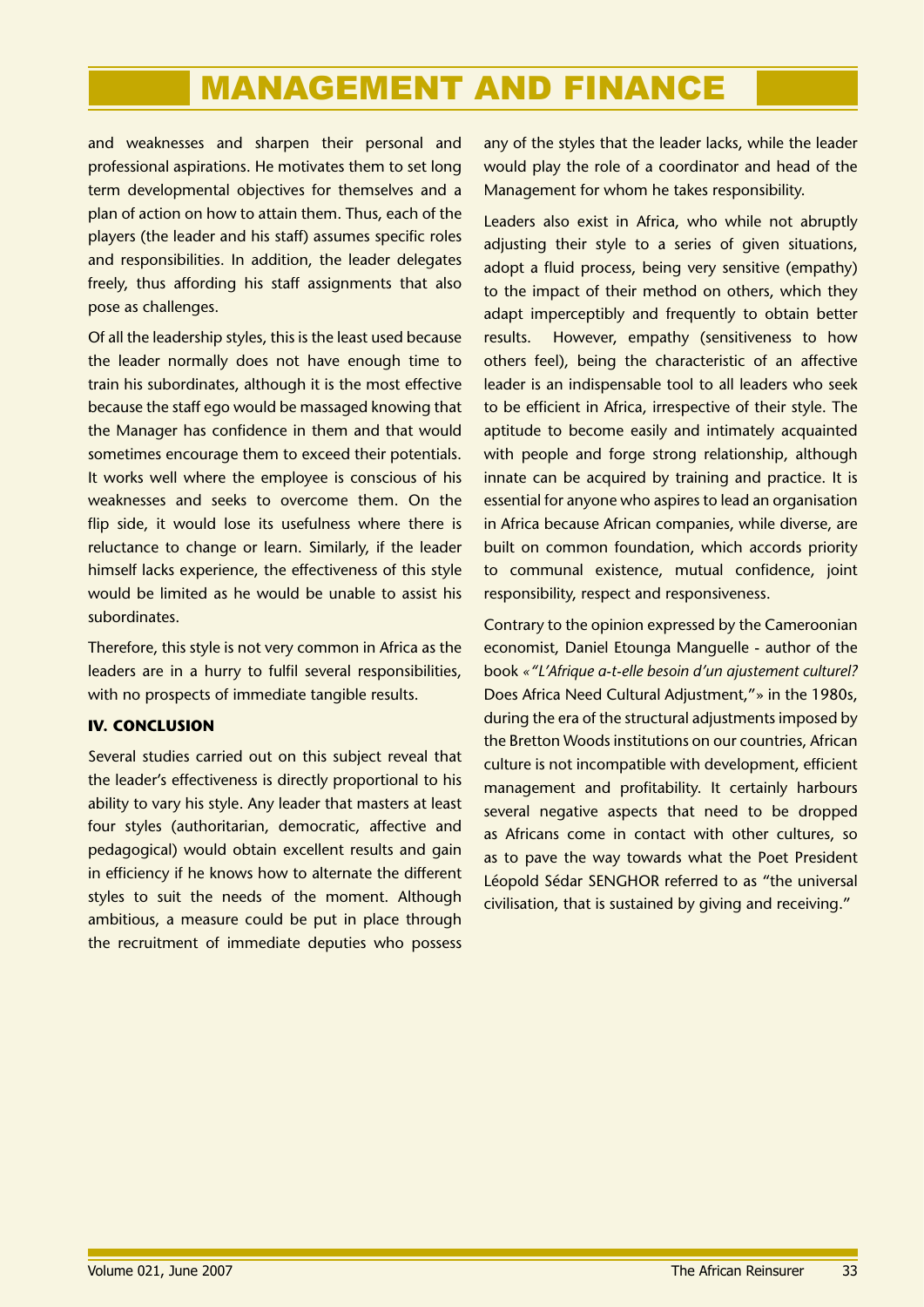**MANAGEMENT AND FINANCE** ESTRIKT AND FINANCE

# SUMMARY OF THE SIX LEADERSHIP STYLES BY DANIEL GOLEMAN SUMMARY OF **THE SIX LEADERSHIP STYLES BY DANIEL GOLEMAN**

|                                             | <b>Coercive</b>               | Authoritarian                                                                                               | Affective/Affiliative                                                                                              | Democratic                                                                  | Pace-setter                  | Coach/                                  |
|---------------------------------------------|-------------------------------|-------------------------------------------------------------------------------------------------------------|--------------------------------------------------------------------------------------------------------------------|-----------------------------------------------------------------------------|------------------------------|-----------------------------------------|
|                                             | Commanding                    |                                                                                                             |                                                                                                                    |                                                                             |                              | <b>Performance</b>                      |
| Operational mode of the Demands             | total                         | Mobilises the staff in Creates harmony and                                                                  |                                                                                                                    | consensus<br>Forges                                                         | high  <br>Sets               | Develops talents for                    |
| leader                                      | submission                    | of a vision<br>support                                                                                      | affective bonds                                                                                                    | through participation                                                       | performance norm the future  |                                         |
| Summary in one sentence   « Do what I say » |                               | « Follow me »                                                                                               | « People first »                                                                                                   | « What do you think?                                                        | « Now, emulate               | « Try this »                            |
|                                             |                               |                                                                                                             |                                                                                                                    | $\hat{\mathbf{z}}$                                                          | me »                         |                                         |
| <b>Emotional</b> Desire<br>Attendant        | achieve,<br>$\overline{c}$    | confidence,<br>Self                                                                                         | Empathy,                                                                                                           | ability to $ $ C $o$ - $o$ peration, $ $ C $o$ nscience,                    |                              | ď<br>Development                        |
| Competence                                  | initiative, self control      | motivates   build<br>empathy,                                                                               |                                                                                                                    | relationships, directing the team, desire to achieve, others, empathy, self |                              |                                         |
|                                             |                               | changes                                                                                                     | communication                                                                                                      | communication                                                               | initiative                   | consciousness                           |
| Favourable Context                          | In times of crises, to When   |                                                                                                             | changes call for To bind the team or To favour bonding To obtain                                                   |                                                                             |                              | staff<br>fast To help the               |
|                                             | turn around a company         | another vision or when   motivate the troupe in   and                                                       |                                                                                                                    |                                                                             | consensus results from a     | <u>si</u> y<br>improve<br>$\frac{1}{2}$ |
|                                             | difficult<br>or control       | a new                                                                                                       | clear direction is   moments of difficulties                                                                       | and                                                                         | qualitative highly motivated | $\overline{0}$<br>performance           |
|                                             | employees.                    | necessary                                                                                                   |                                                                                                                    | from<br>contribution                                                        | and                          | competent develop his long term         |
|                                             |                               |                                                                                                             |                                                                                                                    | staff                                                                       | team                         | goals                                   |
| General Impact                              | on Negative                   | Extremely positive                                                                                          | Positive                                                                                                           | Positive                                                                    | Negative                     | Positive                                |
| working environment                         |                               |                                                                                                             |                                                                                                                    |                                                                             |                              |                                         |
| * Adaptability in Africa                    | Applicable                    | despite Highly                                                                                              | recommended   Agrees with the cultural   In line with the African   Good for «start-ups   Also suitable for family |                                                                             |                              |                                         |
|                                             | negative because<br>the above | it seamlessly                                                                                               | and                                                                                                                | sociological   practice of the village   » and situations of   business     |                              | and for                                 |
|                                             | conclusion                    | but it emulates the traditional environment of the square and the Arab urgency: time gain smooth succession |                                                                                                                    |                                                                             |                              |                                         |
|                                             | should only be used concept   | of a leader continent                                                                                       |                                                                                                                    | where Jamaa but should be and reduction of                                  |                              |                                         |
|                                             | occasionally                  | and<br>consults<br>and who                                                                                  | empathy is a celebrated used with moderation the cost generated                                                    |                                                                             |                              |                                         |
|                                             | only when no other then d     |                                                                                                             | lecides for the virtue and accepted as                                                                             |                                                                             | by style number 4            |                                         |
|                                             | alternative exists.           | community                                                                                                   | a characteristic of great                                                                                          |                                                                             |                              |                                         |
|                                             |                               |                                                                                                             | leaders                                                                                                            |                                                                             |                              |                                         |

34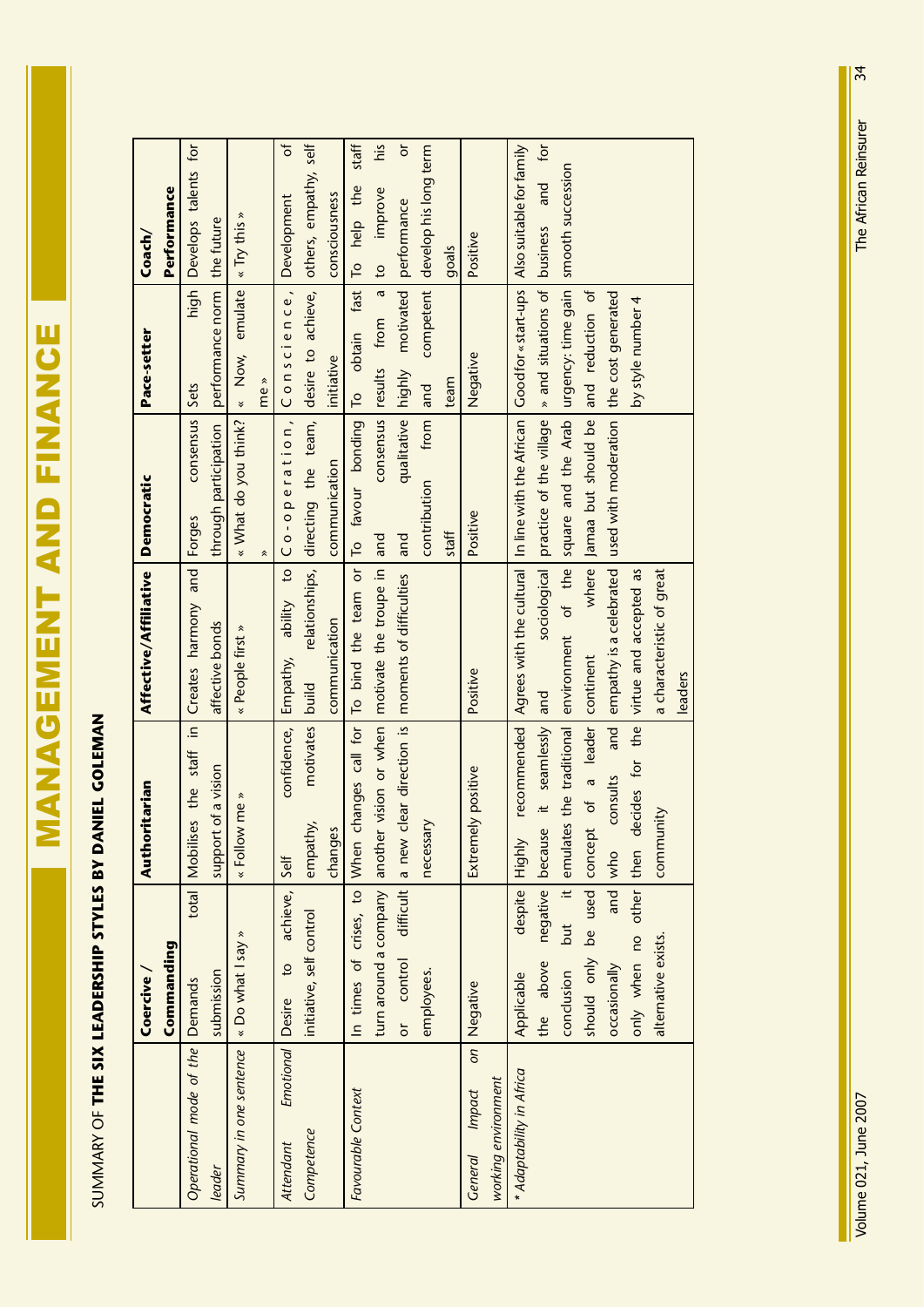### **BIBLIOGRAPHY**

- John P. KOTTER « Qu'est Ce Que Le Leadership » - Mai juin 1990 – Les Editions de l'Organisation ;

- Abraham ZALEZNIK : « Managers et Leaders : En quoi sont-ils différents ? – HBR – mars / avril 1992 & Les Editions de l'Organisation – Mai / juin 1976

- Charles M. FARKAS and Sugy WETLAUFER : « Comment

les P.D.G. dirigent ? », Les Editions de l'Organisation mai / juin 1976

- Thomas TEAL : « La Dimension Humaine de Management » Les Edition de l'Organisation – novembre / décembre 1996

- Ronald A. HEIFETZ and Donald L LAURIE : « Le Leadership en tant que travail » - les Editions d'Organisation janvier – février 1997

- Daniel GOLEMAN : « L'Etoffe du leader », Editions d'Organisation – novembre/ décembre 1998

- Michael MAAHY « Les Leaders Narcissiques : Leurs forces et leurs faiblesses » Editions d'Organisations. janvier / février 2002

- Daniel GOLEMAN : « Impact et Efficacité des différents Styles de Leadership » Editions d'Organisation mars / avril 2000.

- Dan CIAMPA et Michael WATKINS : « Le Dilemme du Successeur » Editions d'Organisations novembre / décembre 1999

- Alain Pekar LEMPEREUR et Auritiélien COLSON « Méthode de Négociation » Editions Dunod février 2005

- lain MINC « La Mondialisation Heureuse » Edition Tribune Libre Plon – septembre 1997

- Léopold Sedar SENGHOR : « Ce Que Je Crois » édition GRASSET – octobre 1988

- Groupe Expansion : « La Motivation des Cadres » série d'Articles – Edition Harvard L'Expansion

- Neal THORNBERRY « A view about vision « European Management Journal Vol. 15 February 1997 / l'Expansion Management Review – N° 85 juin 1997

- Manfred Kets VRIES : «CEO Also Have The Blues » European Management Journal / l'Expansion Management Review hiver 1994

- Alan M. WEBBER « Gerald R. Ford : the Statesman as CEO – an Interview » – HBR N° 5 September / October 1987

- Peter F. DRUCKER : « The Discipline of Innovation » - HBR N° 3 May – June 85 p. 67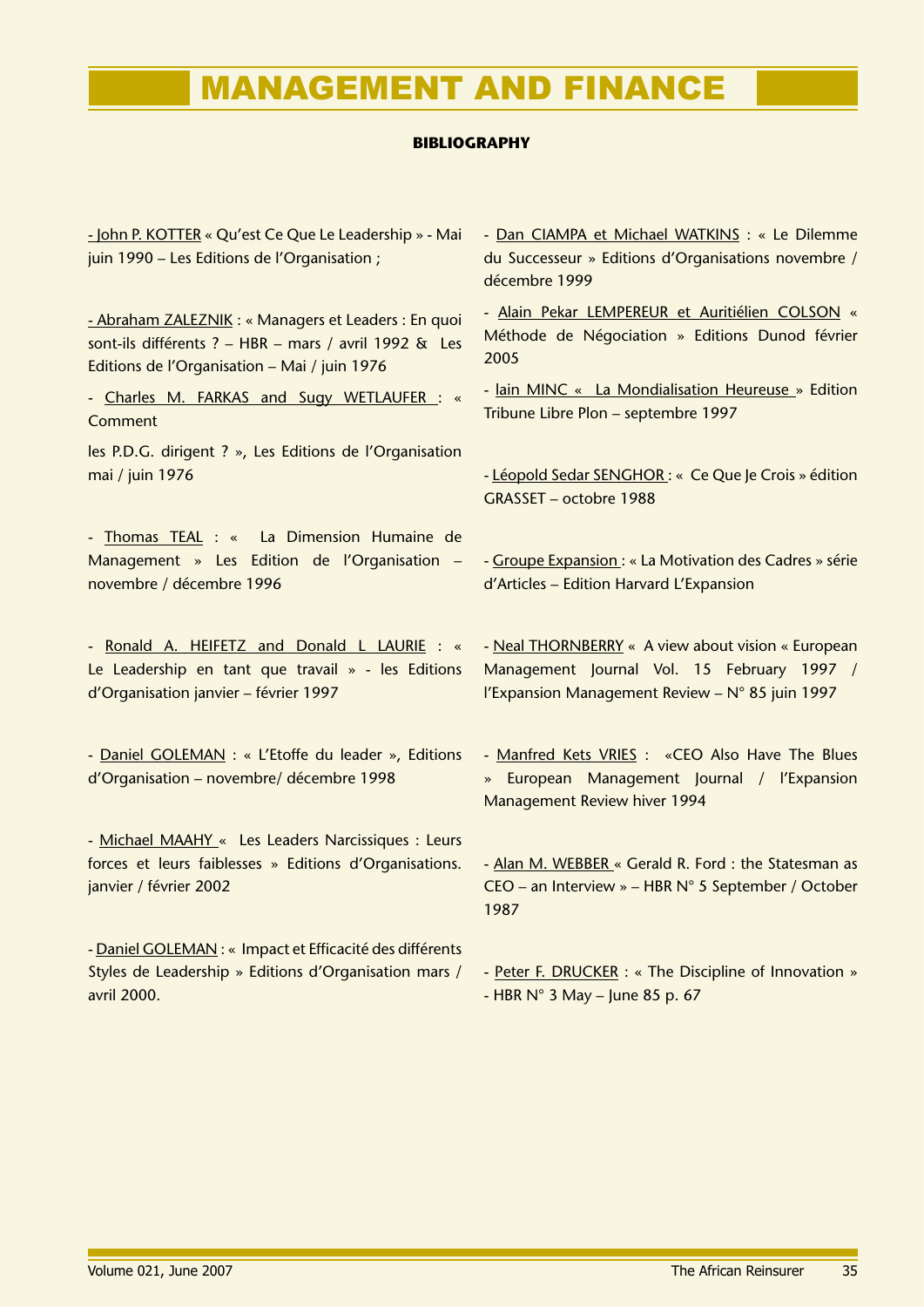### **SOLVENCY AND SOLVENCY MARGIN**

**R**<sub>V</sub> Mohammed KANNOU Deputy Director, Underwriting & Marketing, Africa Re - Casablanca

### **INTRODUCTION**

Deregulation, which has affected practically every market, coupled with the globalisation of the insurance industry, has led to structural changes in the insurance sector. Over the past few years, consolidation has been observed, mainly in reinsurance markets - a trend which has been reinforced by losses caused by natural catastrophes and terrorist attacks.

In this difficult context, insurer and reinsurer solvency has become a major preoccupation.

### **I. SOLVENCY**

### **1. Definition**

The solvency of an insurance company relates to its ability to settle liabilities. If the asset value of the company is inadequate (over indebtedness) or can never be accessed at the required moment (lack of liquidity) to settle claims, then the company is insolvent.

Primarily, the solvency of an insurance company depends on the constitution of adequate technical reserves to meet the contractual liabilities and the existence of shareholders' funds that would guarantee security.

### **2. Factors that determine Solvency**

To a certain extent, the balance sheet or final results can throw light on the financial state of a company. To analyse the solvency and adequacy of the shareholders' funds, it is necessary to analyse the risks inherent in the operations of the company.

All the sub-headings of the balance sheet and the final accounts are subject to variations and uncertainties, which should be taken into consideration in assessing solvency.

### **3. Evaluation of Solvency**

The most important aspects when analysing the balance



sheet and final results by traditional methods are:

Solvency Ratio = Shareholders' funds/ Net Premium

Ratio of Technical Reserves = Technical Reserves/ Net Premium

Retention Ratio = Net Premium/Gross Premium.

The risks involved in a business are determined by analysing the ratio of

the shareholders' funds to premium. The higher the ratio, the higher the capital available to absorb any negative results.

However, where the Technical reserve is not taken into consideration, the margin may not be conclusively determined.

A relatively high solvency margin might turn out to be inadequate if the technical provisions are too low. In contrast, a rather low solvency ratio may prove sufficient if the reserving policy is very prudent. That is why both the shareholders' funds and technical reserves are often linked to the net premium.

Thus, the entire shareholders' funds and available assets can be analysed based on the risks underwritten.

As the solvency margin as well as the ratio of technical reserves are calculated on the basis of the net premium, it would also be appropriate to take the retention ratio into account.

This relates to the dependency on reinsurance and retrocession. The higher the ratio of net premium to the gross premium, the higher the risks assumed and the less the company would depend on the solvency of its reinsurer. However, this indicator has several disadvantages.

For several reasons, the volume of premium is not a sufficient criterion for determining the risks underwritten. Distortions could mar the results if the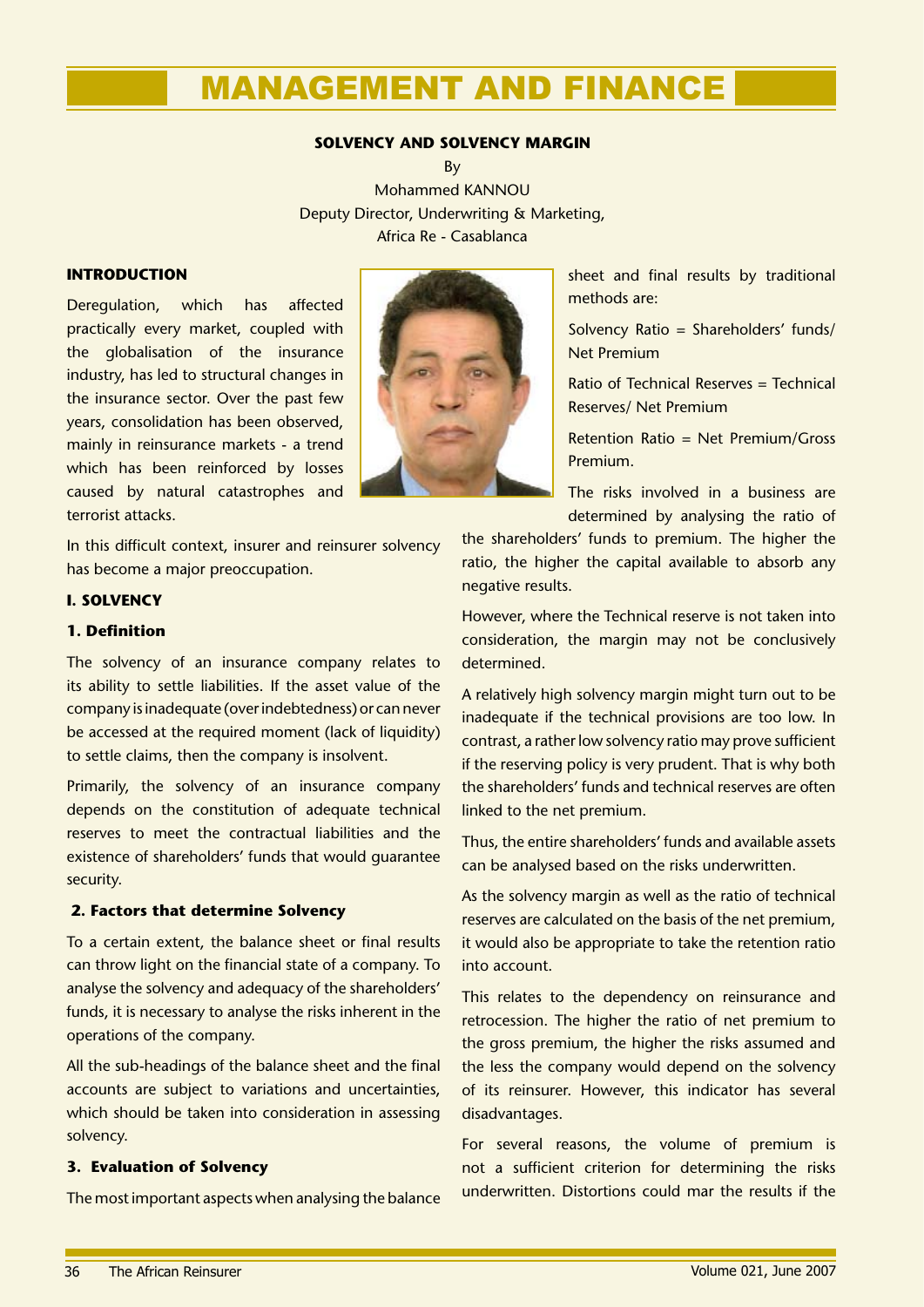premium rate is not commensurate with the risks. Very low pricing results in a low level of premium and thus an increase in the solvency ratio whereas the exposure is unchanged.

It is indispensable to know the portfolio composition. At the same level of premium, the capital needs of a company that writes mainly property business will be generally lower than those of a company in the liability business.

### **II. SOLVENCY MARGIN**

### **1. Definition**

Solvency margin refers to the shareholders' funds defined as the excess of assets over liabilities, i.e. all the resources, made up mainly of the paid-up capital, the free reserves, and the latent capital gains or losses, that are meant to remedy the inadequacy of the technical reserves.

### **2. The need for Solvency Margin**

The main preoccupation of lawmakers in defending the interest of the insureds is to ensure the ability of the insurer to meet its liabilities at all times. To that end, they set out the rules for determining technical reserves and establish the principle whereby these reserves are covered by matching assets. What then would happen if these reserves are inadequate? In such a case the insurer would be compelled to provide additional resources that would enable it to remedy any inadequacy.

### **3. Components of the Margin**

These include the components of the net situation:

- Paid-up Capital (or start off funds)
- Statutory or non statutory reserves
- Carried Forward
- Fictitious assets

- Structural expenses related to the establishment or growth and received but not yet amortised commissions.

- Shareholders's bonus

- Gains resulting from the under valuation of assets or over valuation of liabilities.

### **4. The minimum limit of the margin**

The aim of lawmakers is to define a minimum margin that corresponds with the operations of the company, which are determined either by the premium income or the loss charges net of reinsurance.

### **5. Parameters for determining the minimum margin**

- Production for the expired year
- Average loss charges for the three previous years
- Retention Ratio expressed as a ratio of the net loss incurred to the total loss charges of the previous year.
- Production x 20%
- Losses x 27%

- Adjustment of the result to take into account the retention ratio, the incidence of which should not be lower than 50% (0.5)

- The choice of a higher figure resulting either from the production figure or the average loss charges.

### **III. REGULATORY APPROACH TO SOLVENCY CONTROL**

### **1. Solvency Control**

The main objective of solvency control by the Authorities is to protect those who take up insurance from the consequences of payment default.

Solvency control is first and foremost an issue of financial control. Solvency rules should enable the supervisory Authorities to intervene at a time that the assets available can still cover the liabilities.

These rules therefore constitute a warning system.

### **2. Technical Provisions**

Apart from the solvency rules, the solvency of insurance companies can be guaranteed mainly by regulations on the constitution of technical reserves and investments.

Solvency prescriptions are complemented by detailed rules on the compilation and placement of technical reserves.

The company is bound to evaluate the technical reserves as per the method of average cost observed over the years or on a case-by-case basis or by the chain ladder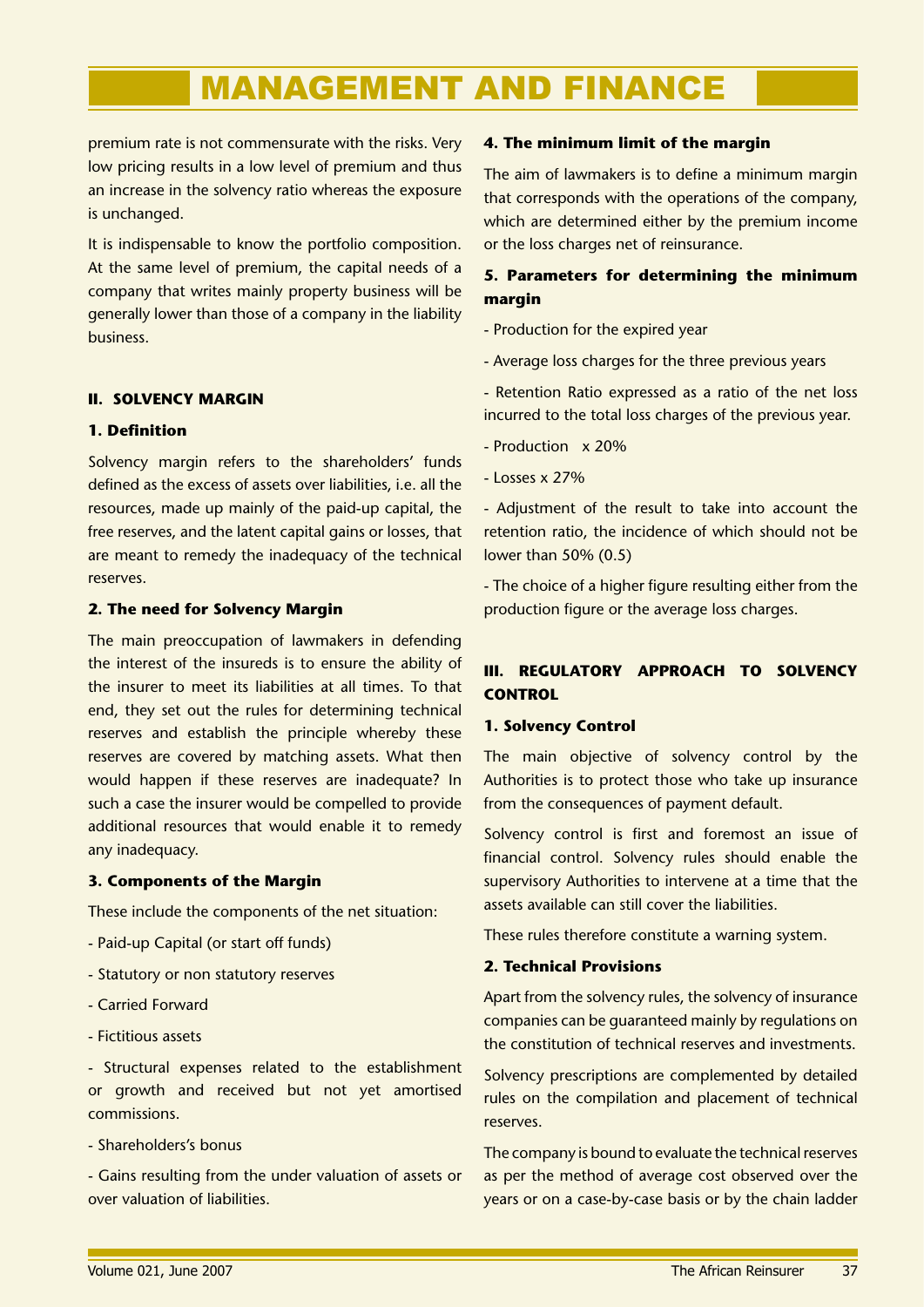method.

### **3. Investments**

The State controls the level of technical provisions and decides on the forms of investment authorised. Assets should be invested based on the principle of congruence: service provided in a certain currency must correspond with the investment made in the same currency. In addition, companies should ensure some diversification in order to ensure the security, profitability and liquidity of investments. Too much dependence on certain categories of instruments is not tolerated and the rate of diversity would ensure this does not happen. In Morocco, for example, the domestication rules require that assets covering risks be invested within the same country.

### **IV. IMPACT OF THE VARIATION OF TECHNICAL RESERVES**

### **1. Impact of the variation of reserves on shareholders' funds**

The following example highlights the possible impact of the underestimation of Technical reserves on the shareholders' funds:

Shareholders' Funds = 1

Net Premium  $= 5$ 

Technical Provisions = 10

In terms of ratio:

- The ratio of reserves/net premium is 200%

-The ratio of shareholders' funds/net premiums is 20%

If the reserves vary by 5%, the variation in the shareholders' funds would be 50%

In other words, a 5% underestimation of the reserve would lead to a 50% increase in shareholders' funds.

### **2. Impact of the Variation of Technical Reserves on the Result**

The result of companies with identical portfolios will vary with the level of reserves. The way each company evaluates its reserves is therefore important as can be seen in the following example:

Company A evaluates its reserves correctly

Company B overestimates by 30%

### Company C underestimates by 30%

Company D overestimates by 10% at 31/12/ but correctly in the beginning of the year.

|                         | A   | B     | C              | D     |
|-------------------------|-----|-------|----------------|-------|
| Premium                 | 100 | 100   | 100            | 100   |
| <b>General Expenses</b> | 20  | 20    | 20             | 20    |
| <b>Claims Paid</b>      | 70  | 70    | 70             | 70    |
| in.<br><b>Increase</b>  | 10  | 13    | $\overline{7}$ | 17    |
| Outstanding             | 80  | 83    | 77             | 87    |
| Losses                  |     |       |                |       |
| Result                  |     | $-3$  | 3              | $-7$  |
| Result as % of          |     | $-3%$ | $+3%$          | $-7%$ |
| premium                 |     |       |                |       |
| Outstanding             | 60  | 78    | 42             | 60    |
| <b>Losses 01/01</b>     |     |       |                |       |
| Outstanding             | 70  | 91    | 49             | 77    |
| Losses 31/12            |     |       |                |       |
| in<br>Increase          | 10  | 13    | 07             | 17    |
| Outstanding             |     |       |                |       |
| Losses                  |     |       |                |       |

### **3. Impact of the increase in Production on the Shareholders' funds**

The mechanisms of the margin is such that growth in production should be qualitative enough to ensure that the profit would cover the additional allocation in shareholders' funds in such a way as to maintain the ratio F=20% of net production. If «t» is the increase from year n to year n+1, the formula for the increase in t=5 for year 2 over year 1 would be:

F1 (FP year  $1$ ) = 20% of net Production

F2 (FP year 2) = 20% of net Production  $+ 5 \times 20$ % of net production

Increase: F2-F1=5%x20% of net production = 5x20% =1

The provision for shareholders' funds as a ratio of production for year n+2 is equal to 1/105 i.e. 0.95%

The following table applies the method in respect of Years 2,3,4 and 5.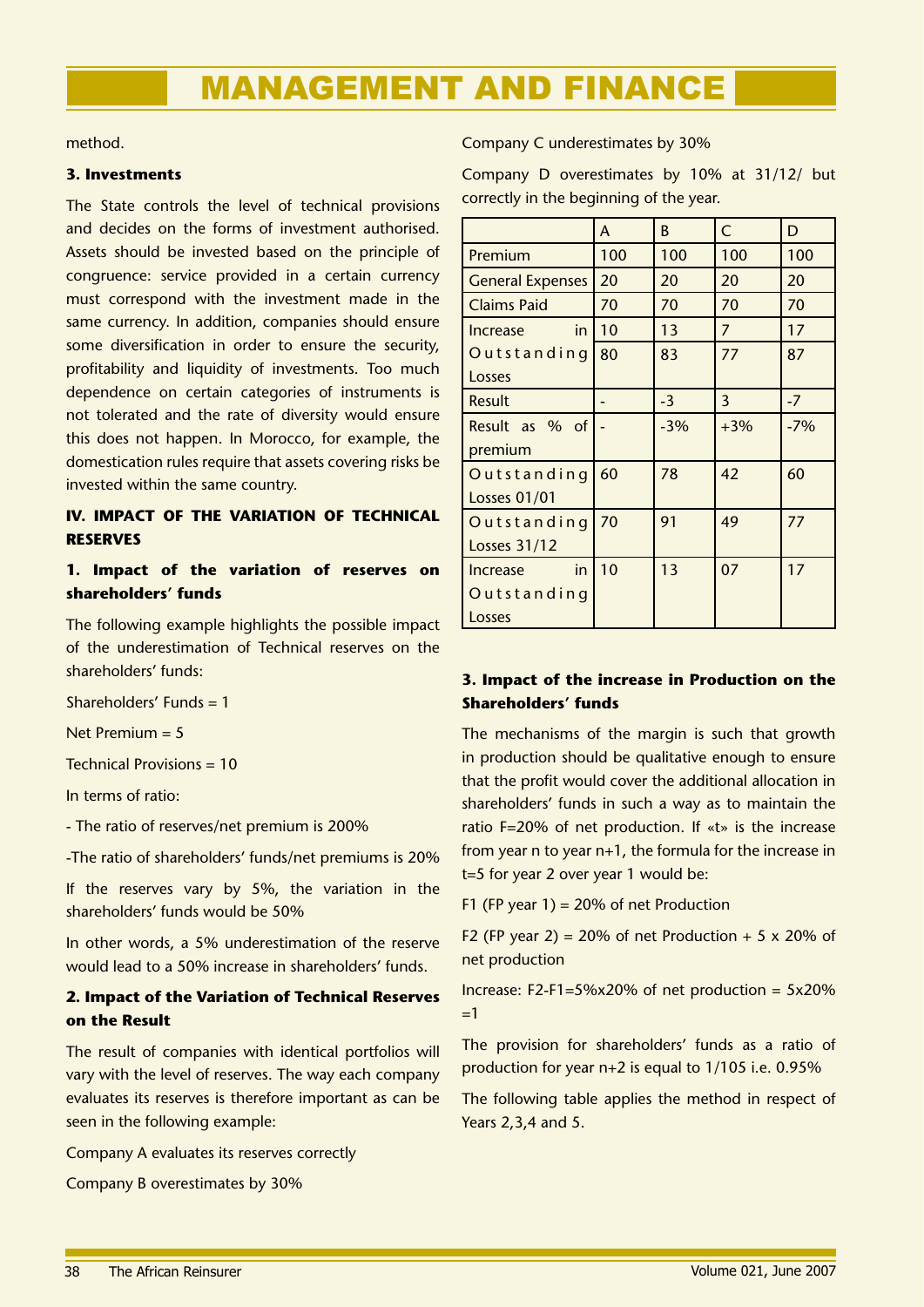| Value of t | in<br>Increase     | Relationship         | b/w   |
|------------|--------------------|----------------------|-------|
|            | Shareholders Funds | the increase and the |       |
|            | 20 <sub>t</sub>    | premium income       |       |
| 5          | 0.1                | 1/105                | 0.95% |
| 10         | 2                  | 2/110                | 1.81% |
| 15         | 3                  | 3/115                | 2.60% |
| 20         | 4                  | 4/120                | 3.33% |
| 25         | 5                  | 5/125                | 4%    |

It can therefore be observed that the rate of increase of the premium income is conditioned by the profit making capacity of the premium income if the company does not want to undermine its margin.

### **V. SANCTIONS – THE CASE OF MOROCCO**

In the case where the solvency margin fails to meet the required minimum, the Authority would compel the company to submit a financing plan for a maximum of 3 years, specifying measures that would enable the company reconstitute its solvency margin. That plan should envisage the increase of the authorised capital or establishment funds. However, should the solvency margin fall short of 1/3 of the required minimum, the financing plan period would stand at 3 months.

Should the Authorities reject the financing plan, it could:

- either prevent the company from writing new contracts •
- or compel it, by expedited mail to submit a turn around plan which should contain measures to be taken to revitalise the company. •

As soon as the company receives the letter, every

decision taken by its General Assembly or supervisory and Management organs, other than the day to day management of the company must be submitted to the Authorities for approval before they are implemented.

If the Authorities accept the turn around plan, they will specify the duration and implementation modalities. They could also prescribe to the company the increase of its capital, prohibit the disposal of movable and fixed assets and the constitution of personal guarantee by the Executive Directors up to an amount not less than 1 000 000 Dirhams.

If the plan is not implemented within the specified period, the Authorities could:

- appoint a provisional administrator
- decide on the immediate transfer of the portfolio of unexpired contracts and losses
- effect a partial or full withdrawal of license

### **CONCLUSION**

The evaluation of the solvency of an insurer is becoming more and more prominent. Methods of evaluation are very diverse. This article was based on simple balance sheet indicators, while highlighting the correlation between insolvency risks, the under estimation of technical reserves and the increase in the premium income based on under tarification.

Meanwhile, since state control had all along curbed undue competition, the lifting of this control and the opening of the markets would certainly amount to an increase in cases of insolvency.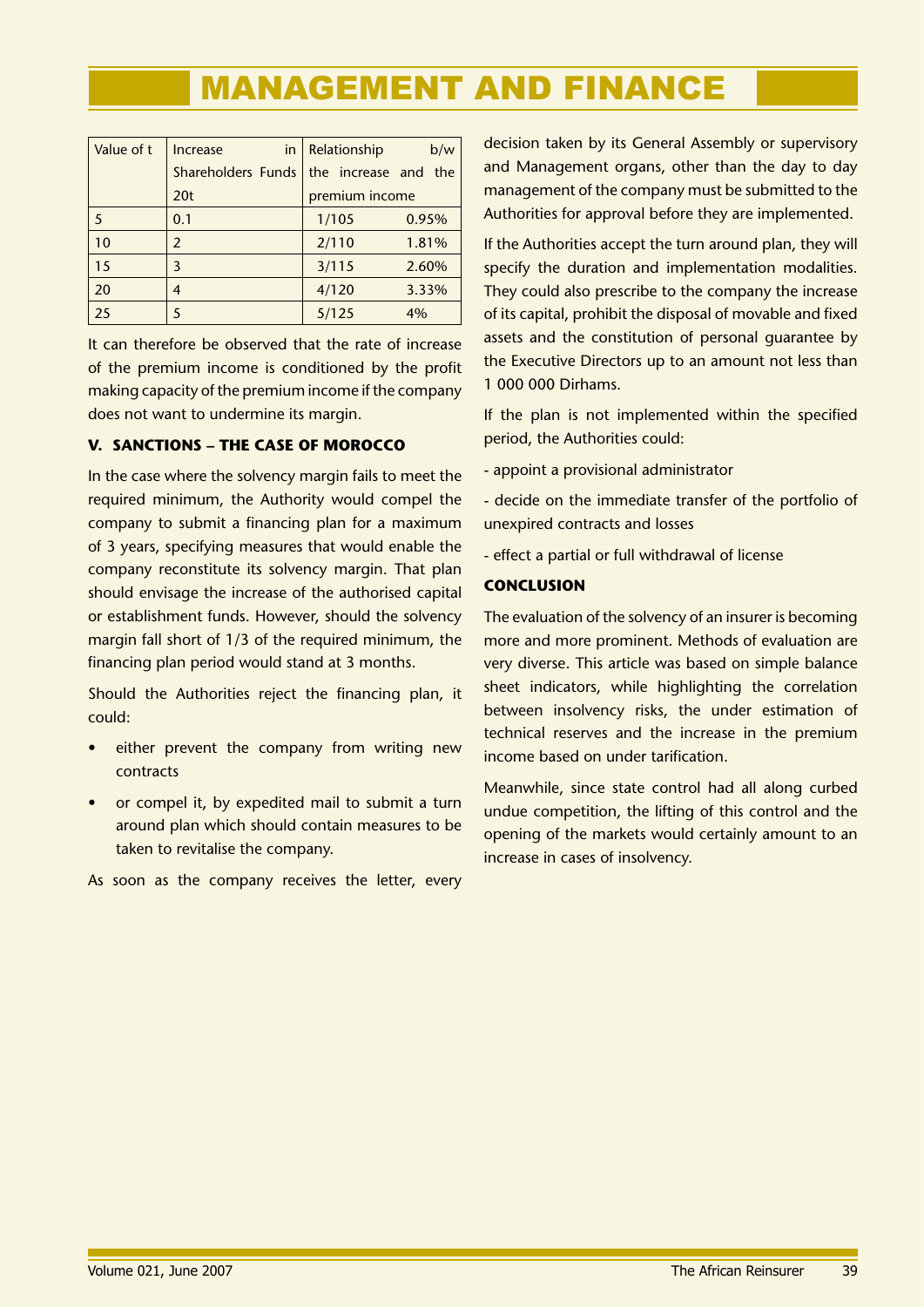The following graph illustrates the various situations that a company may find itself with regard to solvency margin.



| Zone 1 | <b>Adequate Margin</b> |  |
|--------|------------------------|--|
|        |                        |  |

Zone 2 3-Year financing Plan

Zone 3 3-Month financing Plan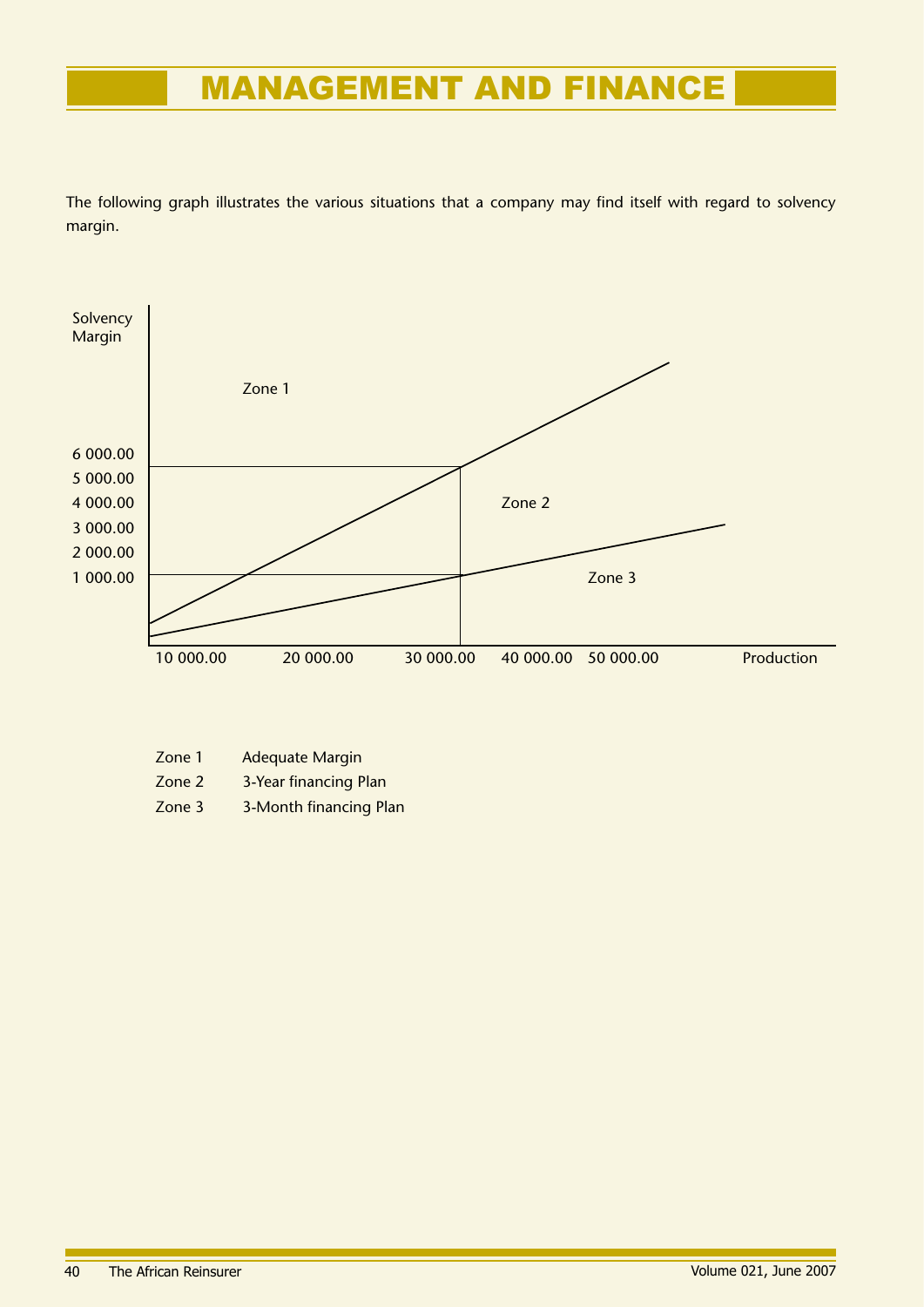### **THE INSURANCE SECTOR AND THE E-COMMERCE RACE IN AFRICA**

By Gabriel OPADOKUN Assistant Director, Information Technology Africa Re - Lagos

The overwhelming majority of European, Asian and American companies are now embracing e-Commerce according to an Andersen Consulting study released recently. Significantly, the report finds that the key driver of e-Commerce initiatives is fear of competition. Established businesses in these regions are trying to keep up with the competitors, and seeking to secure a strategic position in their industry.

It is however important to note that no mention was made of African companies' participation in e-Commerce throughout the report. This is so because, short of pockets of such activities in South Africa, it is practically non-existent in the continent.

This paper therefore intends to give a brief insight into how the insurance sector could sensitise the public into embracing the newest trend in computing, e-Commerce.

Reinsurance and insurance companies could seize the Internet opportunities to enhance interactions amongst themselves and other sectors of the economy, within and outside Africa, by exchanging business information more effectively.

A private initiative by some software design experts puts the reinsurance company at the centre in its design of an Internet-based software application, a package meant for the reinsurance companies to gather business information and share it amongst their various clients.

Why start with a package for the reinsurance sector and not any other sector?, one may ask. The reason is not far-fetched:

• An initial study revealed that the reinsurance and insurance practices are very well organised and follow established standards that are almost the same across the continent. This characteristic is a

great asset to the software designers. It makes computerisation much easier. The same is not the case in other sectors where standards are not as easy to come by.

The reinsurance practice is in the business-tobusiness class, where trust amongst clients is more guaranteed than in the business-to-consumer class. The trust and guarantee of security is an essential factor in e-business transactions. •

The project, when completed, will include the development of interfaces with existing applications of potential beneficiaries. This becomes necessary because the adoption of the internet-based application does not necessarily replace the in-house systems.

The processing of inward businesses is one of many tasks in a reinsurance company and the analysis of information flow in the process can be categorised as shown below. However, this list is in no way exhaustive.

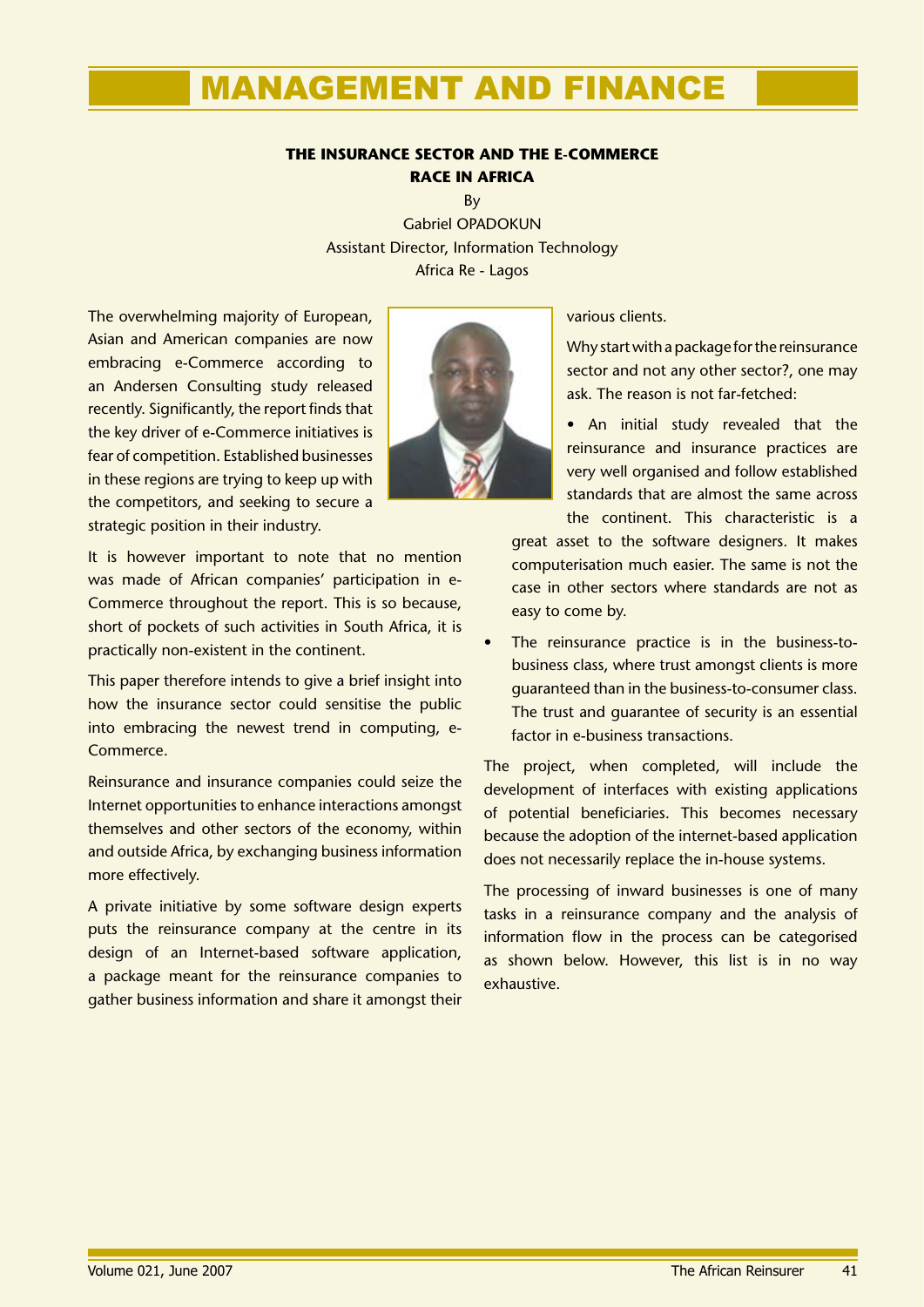| <b>Category</b>                          | <b>Direction</b>                              |
|------------------------------------------|-----------------------------------------------|
| New business offers                      | Cedant-to-Reinsurer                           |
| <b>Confirmation of Offers</b>            | Reinsurer-to-Cedant                           |
| <b>Rejection Information</b>             | Reinsurer-to-Other players in<br>the industry |
| from Accepted<br><b>Returns</b><br>offer | Cedant-to-Reinsurer                           |
| <b>Claims Information</b>                | Cedant-to-Reinsurer                           |
|                                          | Cedant-to-Other players in the                |
|                                          | industry                                      |
| <b>Statement of Account</b>              | Reinsurer-to-Cedant                           |
| Other<br><b>Reports</b><br>and           | Reinsurer-to-Cedant                           |
| information to be shared                 | Reinsurer-to-Other players in                 |
| with other players in the                | the industry                                  |
| market                                   |                                               |
| Payments                                 | Cedant-to-Reinsurer                           |
|                                          | Cedant-to-Bank                                |
|                                          | Cedant-to-Other players in the                |
|                                          | industry Reinsurer-to-Cedant                  |
|                                          | Reinsurer-to-Bank<br>Reinsurer-               |
|                                          | to-Other players<br>the<br>in                 |
|                                          | industry                                      |
|                                          | <b>Bank-to-Cedant</b>                         |
|                                          | <b>Bank-to-Reinsurer</b>                      |

best described by the three samples of data access permissible per participant in the business process as given below.

### **Cedant Log-in Screen**

| <b>New</b><br>business Offers<br>(Edit & View) | Returns<br>from Accepted<br>Offers<br>(Edit & View) | Returns from<br><b>Accepted Offers</b><br>(Edit & View)                    |
|------------------------------------------------|-----------------------------------------------------|----------------------------------------------------------------------------|
| Confirmation<br>of Offers<br>(View only)       | Claims or Loss<br>Information<br>(Edit & View)      | <b>Other Reports</b><br>(View only)                                        |
| Rejection<br>Information<br>(View only         | Payments to<br>Reinsurer<br>(Edit & View)           | <b>Banks</b><br>Confirmation<br>of Receipts and<br>Payments<br>(View only) |
|                                                | Receipts from<br>Reinsurer<br>(View only)           |                                                                            |

### **Bank Log-in Screen**

Database tables are created and set up for each of the information flow categories in such a manner that information is not duplicated and should originate from only one clearly stated source. Each participant could then take responsibility for his actions or inactions.

The design principle requires that access to each category listed above is by a click of the mouse via the dedicated and secured website of the reinsurance company. Access will however be controlled by strict security measures that will be put in place at various levels of processing. Access limitations could be

|                 |                      | Other<br><b>Reports</b> (View |
|-----------------|----------------------|-------------------------------|
| Confirmation    | Payments to          | only)                         |
| of Receipts and | Cedants(View         |                               |
| Payments (Edit  | only)                |                               |
| & View)         |                      |                               |
|                 | <b>Receipts from</b> |                               |
|                 | Reinsurer            |                               |
|                 | (View only)          |                               |
|                 |                      |                               |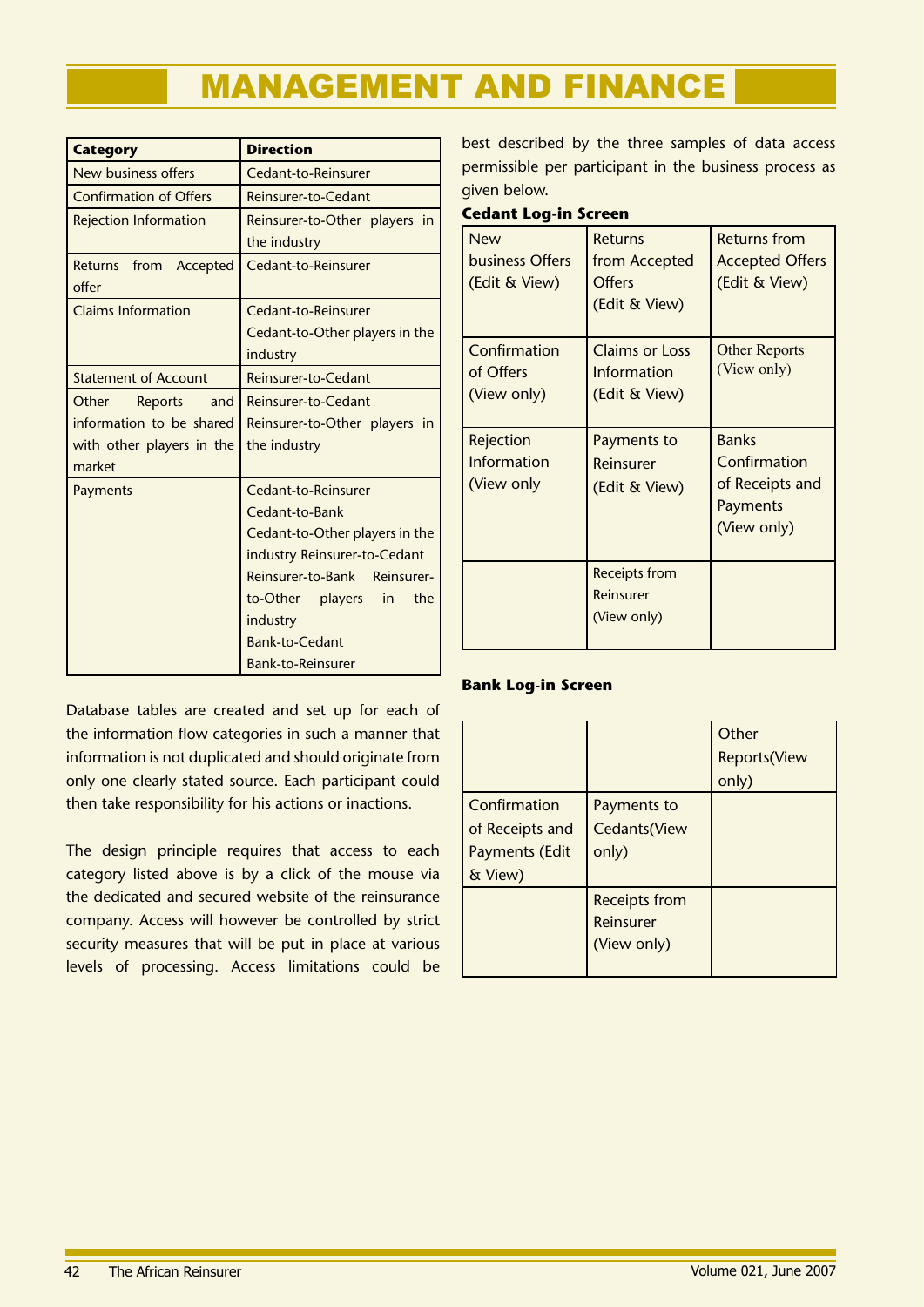### **Reinsurer Log-in Screen**

| <b>New business</b> | <b>Returns from</b>        | Statement of              |
|---------------------|----------------------------|---------------------------|
| Offers              | <b>Accepted Offers</b>     | Account                   |
| (View only)         | (View)                     | (View only)               |
| Confirmation of     | Claims                     | <b>Other Reports</b>      |
| Offers              | Information(View           | (View only)               |
| (Edit & View)       | only)                      |                           |
| Rejection           | <b>Payments to Cedants</b> | <b>Banks Confirmation</b> |
| Information         | (Edit & View)              | of Receipts and           |
| (Edit & View)       |                            | Payments                  |
|                     |                            | (View only)               |
|                     | from<br>Receipts           |                           |
|                     | Cedants                    |                           |
|                     | (View only)                |                           |
|                     |                            |                           |

### **Other players Log-in Screen**

| New business Offers   Claims or Loss |             | Other       |
|--------------------------------------|-------------|-------------|
| (View only)                          | Information | Reports     |
|                                      | (View only) | (View only) |
| Rejection                            |             |             |
| Information                          |             |             |
| (Edit & View)                        |             |             |

This type of project offers many advantages:

- Reduction in manpower hence in staff expenses as the cedant will be directly responsible for processing of own data; •
- Statements of accounts and other reports are upto-date and available online for the cedants and other players in the market, where permissible, to guide in decision-making; •
- A data bank is maintained for use by other institutions, government or private, in formulating policies relating to the insurance and reinsurance sectors; •
- Individual company's offers and the entire African insurance market are automatically open to the rest of the world. •

An internet-based project of this type requires an efficient telecommunication system and electricity supply system in African countries that may wish to benefit from the scheme.

Indeed, as the state of these infrastructures in some countries is below the efficiency level, players in the

insurance industry could influence and encourage the government to address these problems. Another way would be for the sector to take up the initiative to drive and directly participate in investments in the required facilities. When fully implemented, such a project could be the African insurance sector's response to RINET in Europe.

However, invitation to participate in a project of this magnitude could not be limited to the insurance industry. Other service providers that will benefit directly or indirectly from the scheme should also be accommodated, while the insurance sector retains the lead. These include:

- Banks
- Government institutions (such as local insurance commissions or ministries)
- Telecommunication companies
- Internet service providers
- Software engineering companies, etc

The cost of maintenance and future enhancement of the facilities could be derived from the installation fee and annual subscription.

An active involvement of African governments and established businesses is needed if the continent is to make the best of Internet opportunities and compete with the rest of the world. Collective participation with a high level of commitment will ensure that all parties adopt uniform processing and reporting standards across the board.

The internet-based project will open the African insurance market to its counterparts in Europe, America and Asia. This is a challenge the industry should accept to lead the race. Other sectors will surely follow, and the continent is bound to gain from it.

This could also be the required impetus for Governments to develop the much-needed infrastructure in the areas of telecommunication and electricity supply.

Most businesses could be reduced to forms amenable to internet-based designs. This has been done in America, Europe already has its RINET, and Asia has reached an appreciable height. Africa can also do it and the insurance sector could play a pioneering role.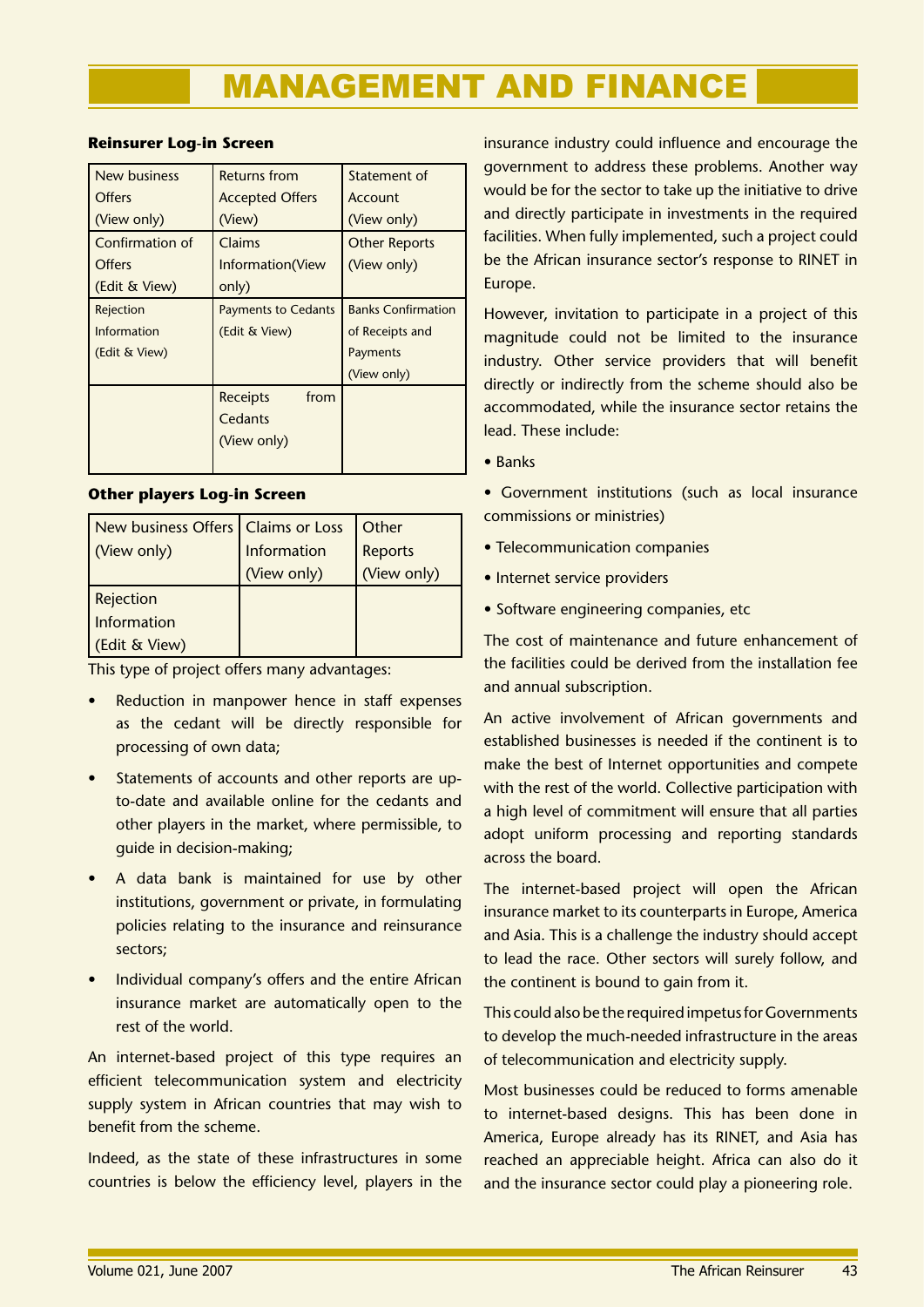# AFRICAN AVIATION POOL

# \*

# AFRICAN OIL & ENERGY INSURANCE POOL

### **Inter-African Cooperation: the Centrepiece of our Concerns, yours and ours.**

## **Let us join hands to make it a reality**

**For further information, contact the Managers -**



**African Reinsurance Corporation**

Plot 1679, Karimu Kotun St., Victoria Island, P.M.B. 12765, Lagos, NIGERIA Tel: (234-1) 2663323, 2626660-2, 618820 Telefax: (234-1) 2663282/2626664 E.mail: info@africa-re.com - Web site: http://www.africa-re.com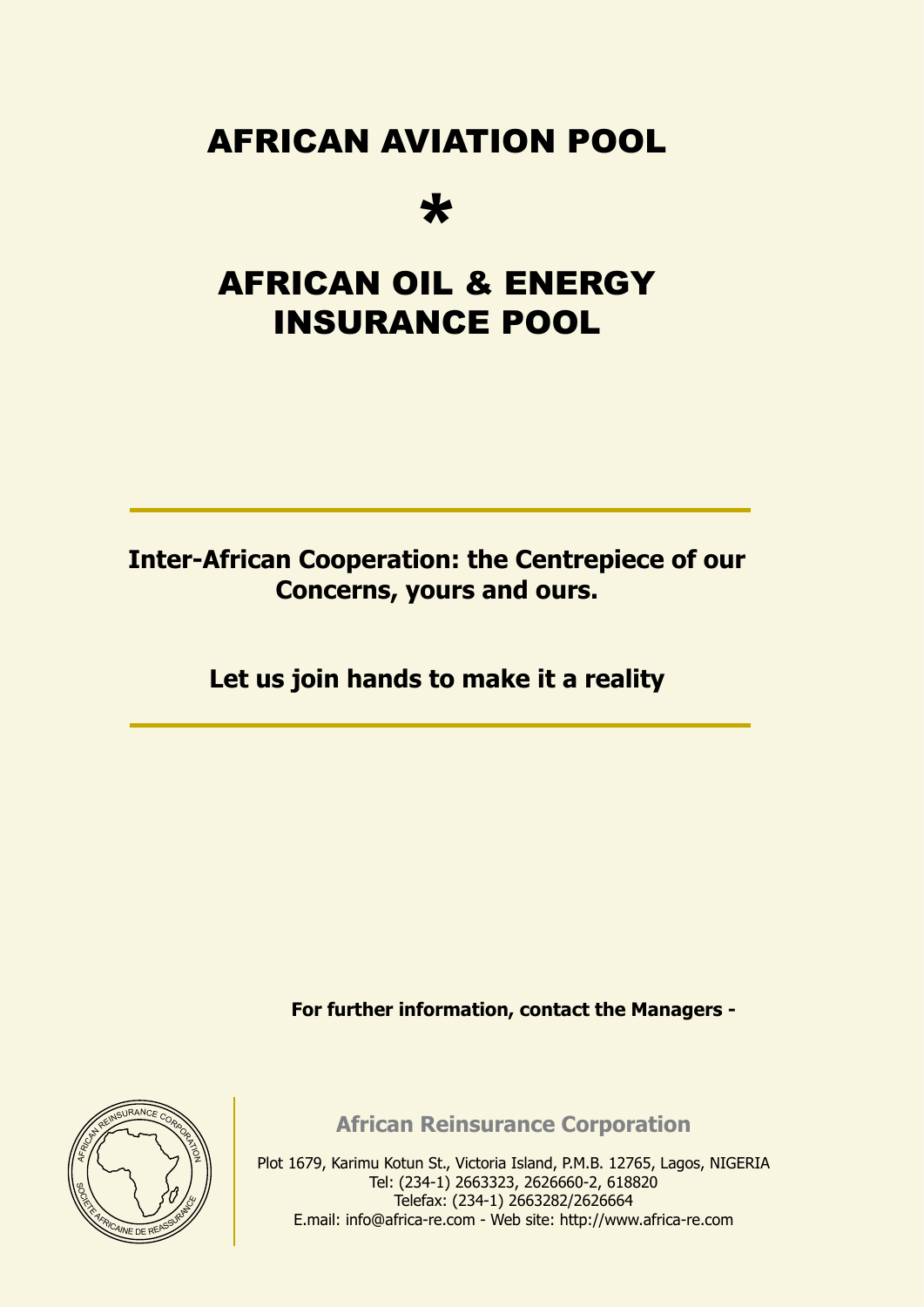### **THE TUNISIAN INSURANCE MARKET**

By Mohamed DKHILI Managing Director, Tunis Re Tunisia



### **INTRODUCTION**

### **A Favourable Economic Environment for the Growth of the Insurance Industry**

The Tunisian economy has been undergoing

a process of reforms and liberalisation after 10 years of state regimentation.

A prudent economic and fiscal agenda has resulted in sustained economic growth for over 10 years. Historically, Tunisia's growth is strongly tied to oil, phosphates, agriculture (olives, olive oil, oranges and dates) as well as tourism (close to 5 million visitors a year). The textile and mechanical (motor spare parts) industries also play an important part in the export sector. Tunisia is one of the few countries in the region that are listed in the medium income category.

In 2005, economic activity was satisfactory due to the performances recorded by some sectors such as service, agriculture, mechanical and electrical industries. Economic growth stood at 5.7% in 2005 as against 5.1% in 2004 and 4% in 2003.

The Tunisian insurance market has posted remarkable growth as written premiums, at TD 712m, increased by 10.61%.

### **Penetration Rate below expectations**

| Years               | 2003   | 2004   | 2005   |
|---------------------|--------|--------|--------|
| <b>GDP</b>          | 32.261 | 35.143 | 37.202 |
| (Current            |        |        |        |
| price)              |        |        |        |
| Penetration   1.82% |        | 1.83%  | 1.91%  |
| Rate                |        |        |        |



### **OVERVIEW OF THE TUNISIAN INSURANCE MARKET**

### **Legislative and regulatory framework:**

### **A well-regulated sector, which has always prompted legislative innovation:**

• The Insurance Code, promulgated by Decree n° 92-24 of 9 March 1992, complemented and modified by:

- Decree n° 94-10 of 31 January 1994 on construction insurance

Decree n°97-24 of 28 April 1997 on export insurance

- Decree n° 2001-91 of 7 August 2001

### **MARKET STRUCTURE AND EVOLUTION**

### **A structured sector that is growing on a sustained basis**

The market comprises the following

- Insurers: 17
- Reinsurers: 1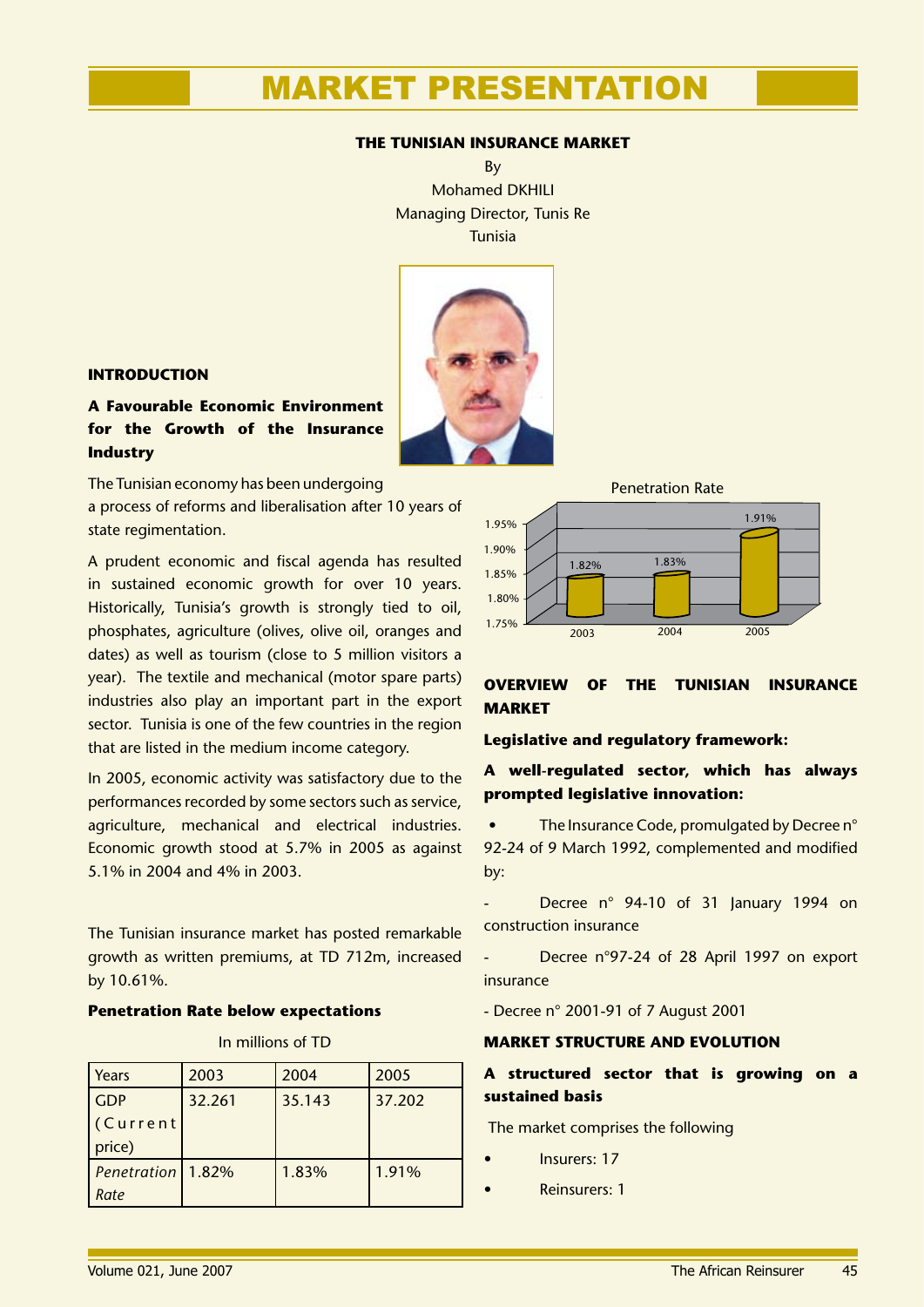• Insurance/Reinsurance Brokers: 40

• Off-shore companies operating with non residents and mainly involved in reinsurance: 7

• Other support services: 580 general Insurance agents, 20 Life agents, etc…

### **Evolution of major business indicators in the market:**

In 2005, the major business indicators in the market were as follows:

| In millions of TD       | 2005      | 2004      | Variation |
|-------------------------|-----------|-----------|-----------|
|                         |           |           | 05/04     |
| <b>Written premiums</b> | 712.017   | 643.726   | 10.61%    |
| Claims                  | 426.477   | 382.872   | 11.39%    |
| Investments             | 1,149.150 | 1,042.811 | 10.20%    |
| Shareholders'           | 252.920   | 245.208   | 3.15%     |
| funds                   |           |           |           |
| Net results             | 11.721    | $-9.112$  | 228.63%   |

|                    | Evolution of written premium by class of business in 2005 stood as follows |               |                 |      |           |             |       |             |  |  |
|--------------------|----------------------------------------------------------------------------|---------------|-----------------|------|-----------|-------------|-------|-------------|--|--|
|                    | 2005                                                                       |               | 2004            |      | variance  | 2003        |       | variance    |  |  |
| <b>Class</b>       | Written                                                                    | $\frac{9}{6}$ | Written premium | $\%$ |           | Written   % |       |             |  |  |
|                    | premium                                                                    |               |                 |      |           | premium     |       |             |  |  |
| Motor              | 308.654                                                                    | 44%           | 275.360         | 43%  | 12.09%    | 247.968 43% |       | 11.05%      |  |  |
| Group              | 117.175                                                                    | 17%           | 110.414         | 17%  | 6.12%     | 99.670      | 17%   | 10.78%      |  |  |
| Workmen            | $-0.015$                                                                   | 0%            | $-0.001$        | 0%   | 1400.00%  | 0.004       | 0%    | $-125.00\%$ |  |  |
| compensation       |                                                                            |               |                 |      |           |             |       |             |  |  |
| Marine             | 57.802                                                                     | 8%            | 56.309          | 9%   | 2.65%     | 55.577      | 10%   | 132%        |  |  |
| Fire               | 59.089                                                                     | 8%            | 54.266          | 9%   | 8.89%     | 50.160      | 9%    | 819%        |  |  |
| Agric              | 4.003                                                                      | $1\%$         | 3.637           | 1%   | 10.06%    | 4.289       | $1\%$ | $-15.20%$   |  |  |
| Misc. Accident     | 90.383                                                                     | 13%           | 75.375          | 12%  | 19.91%    | 70.516      | 12%   | 6.89%       |  |  |
| Life               | 63.568                                                                     | 9%            | 56.493          | 9%   | 12.52%    | 46.347      | 8%    | 21.89%      |  |  |
| Credit             | 6.360                                                                      | $1\%$         | 6.276           | 1%   | 1.34%     | 5.116       | 1%    | 22.67%      |  |  |
|                    |                                                                            |               |                 |      |           |             |       |             |  |  |
| Total              | 707.019                                                                    | 100%          | 638.129         | 100% | 10.80%    | 579.647     | 100%  | 10.09%      |  |  |
| Reinsurance        | 4.998                                                                      |               | 5.598           |      | $-10.72%$ | 6.039       |       | $-7.30%$    |  |  |
| <b>Grand total</b> | 712.017                                                                    |               | 643.727         |      | 10.61%    | 585.686     |       | 9.91%       |  |  |





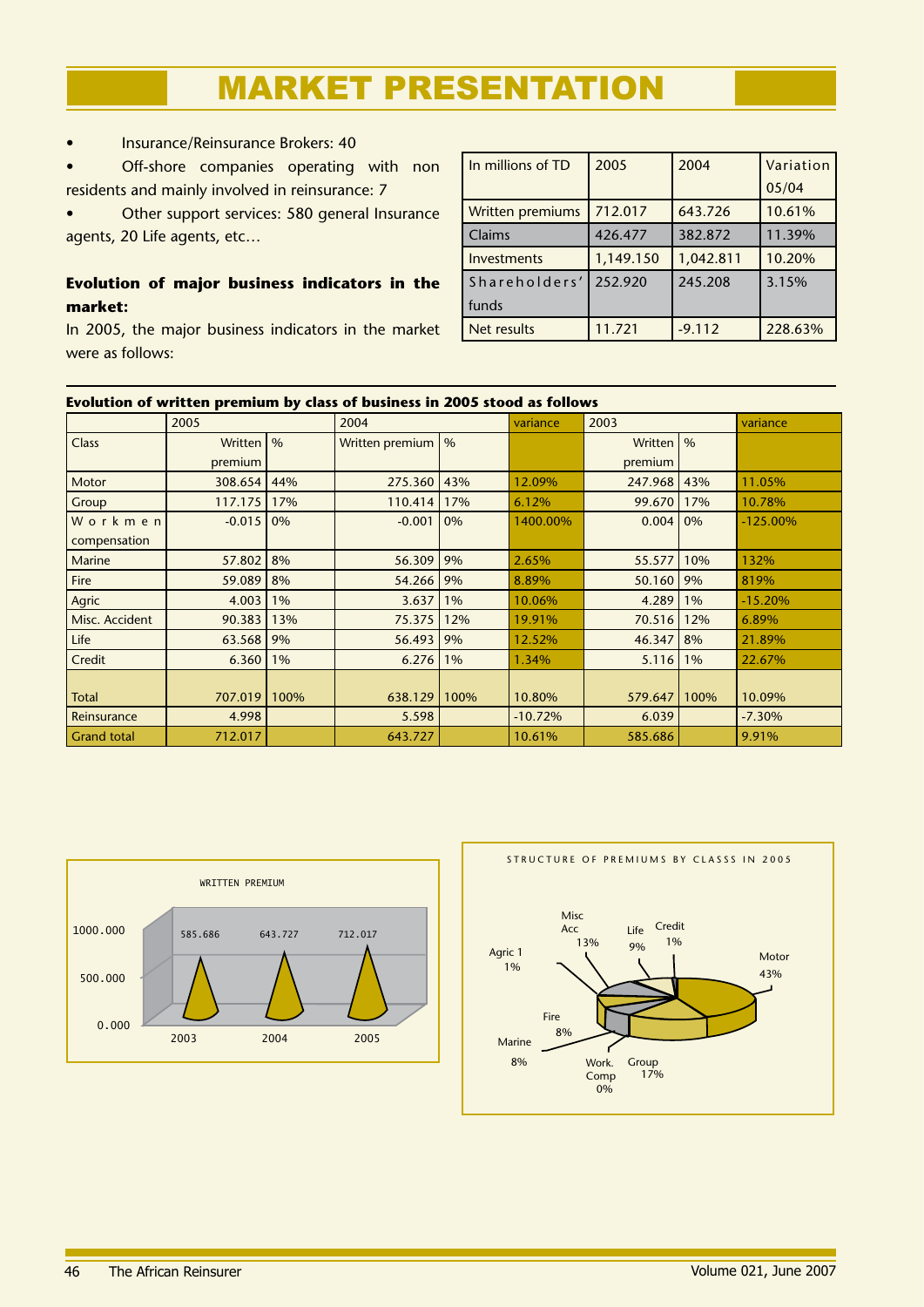- In 2005, technical reserves increased to TD1,328.374m (including outstanding claims for Non Life TD 888.013m and outstanding claims for Life TD 12.668m) compared to TD 1,149.878m in 2004 (representing a growth of 15.52%) •
- Management expenses in 2005 increased to TD 117.374m compared to TD 103.568m in 2004 (representing a growth of 13.33%) •
- Reinsurance cessions attained TD 146.511m in 2005 compared to TD 129.361m in 2004 (representing •

a growth of 13.26%)

- Investments increased to TD 1,149.150m in 2005 compared to TD 1,042.811m in 2004 (representing a growth of 10.20%) •
- Net Underwriting Results: a surplus of TD 11.721m in 2005 compared to a deficit of TD 9.112m in 2004 •
- Balance sheet results: a profit of TD 7.978m in 2005 compared to a loss of TD 15.457m in 2004. •

In 2005, claims paid increased to TD 426.477m.

|                    | 2005          |       | 2004               |       |           |  |  |  |  |
|--------------------|---------------|-------|--------------------|-------|-----------|--|--|--|--|
| <b>Class</b>       | Claims paid   | %     | <b>Claims paid</b> | %     |           |  |  |  |  |
| Motor              | 226.362       | 54%   | 199.304            | 53%   | 13.58%    |  |  |  |  |
| Group              | 102.053   24% |       | 100.152            | 26%   | 1.90%     |  |  |  |  |
| Work. comp.        | 4.853         | $1\%$ | 5.161              | $1\%$ | $-5.97%$  |  |  |  |  |
| <b>Marine</b>      | 29.794 7%     |       | 8.756              | 2%    | 240.27%   |  |  |  |  |
| <b>Fire</b>        | 15.374 4%     |       | 14.928             | 4%    | 2.99%     |  |  |  |  |
| Agric              | 2.476 1%      |       | 3.556              | 1%    | $-30.37%$ |  |  |  |  |
| Misc. Accident     | 16.939 4%     |       | 17.960             | 5%    | $-5.68%$  |  |  |  |  |
| Life               | 17.312 4%     |       | 23.524             | 6%    | $-26.41%$ |  |  |  |  |
| Credit             | $7.882$   2%  |       | 5.486              | $1\%$ | 43.67%    |  |  |  |  |
|                    |               |       |                    |       |           |  |  |  |  |
| <b>Total</b>       | 423.045 100%  |       | 378.827            | 100%  | 11.67%    |  |  |  |  |
| Reinsurance        | 3.432         |       | 4.043              |       | $-15.11%$ |  |  |  |  |
| <b>Grand total</b> | 426.477       |       | 382.870            |       | 11.39%    |  |  |  |  |

### **Evolution of claims paid by class (in millions of TD)**

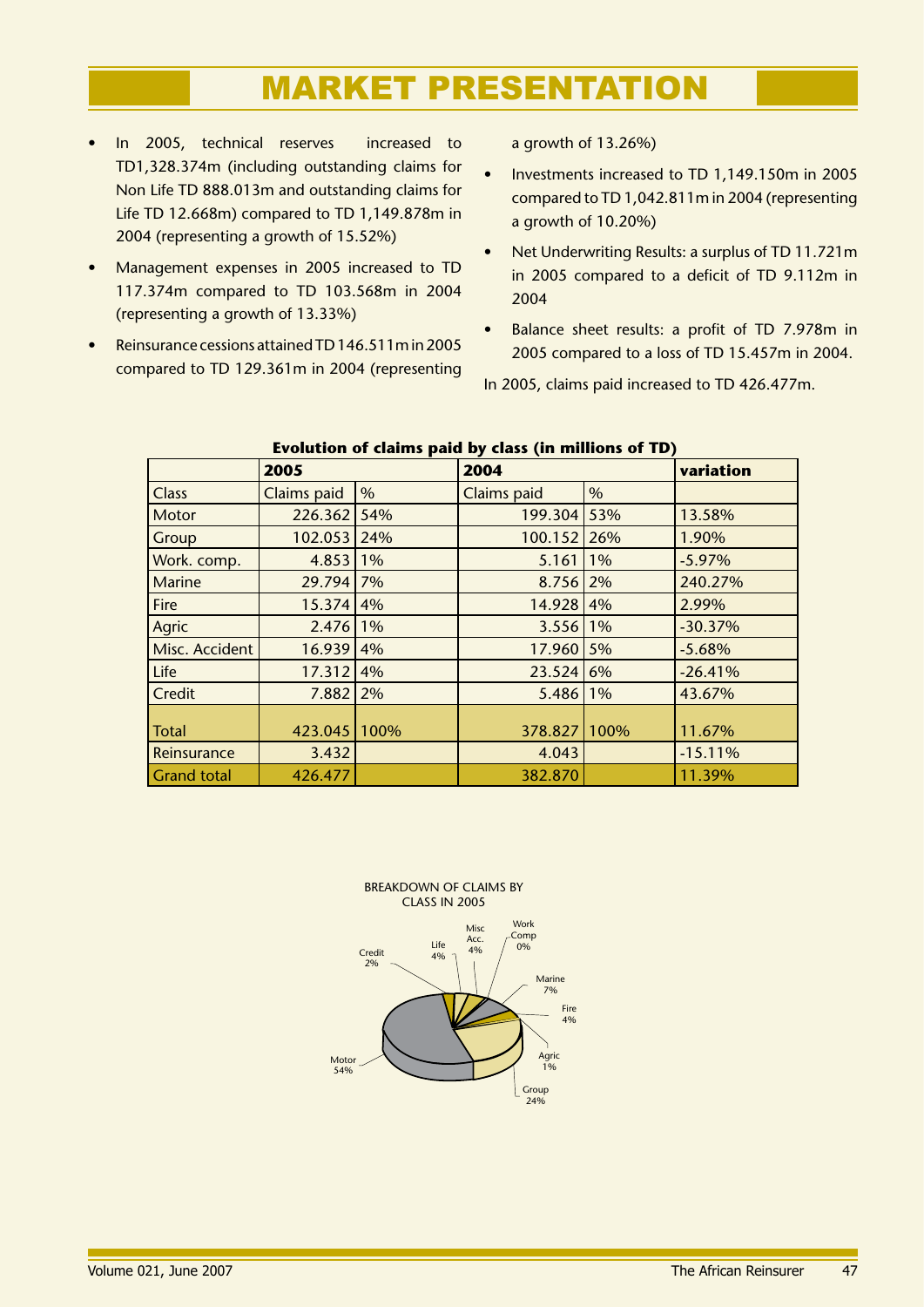



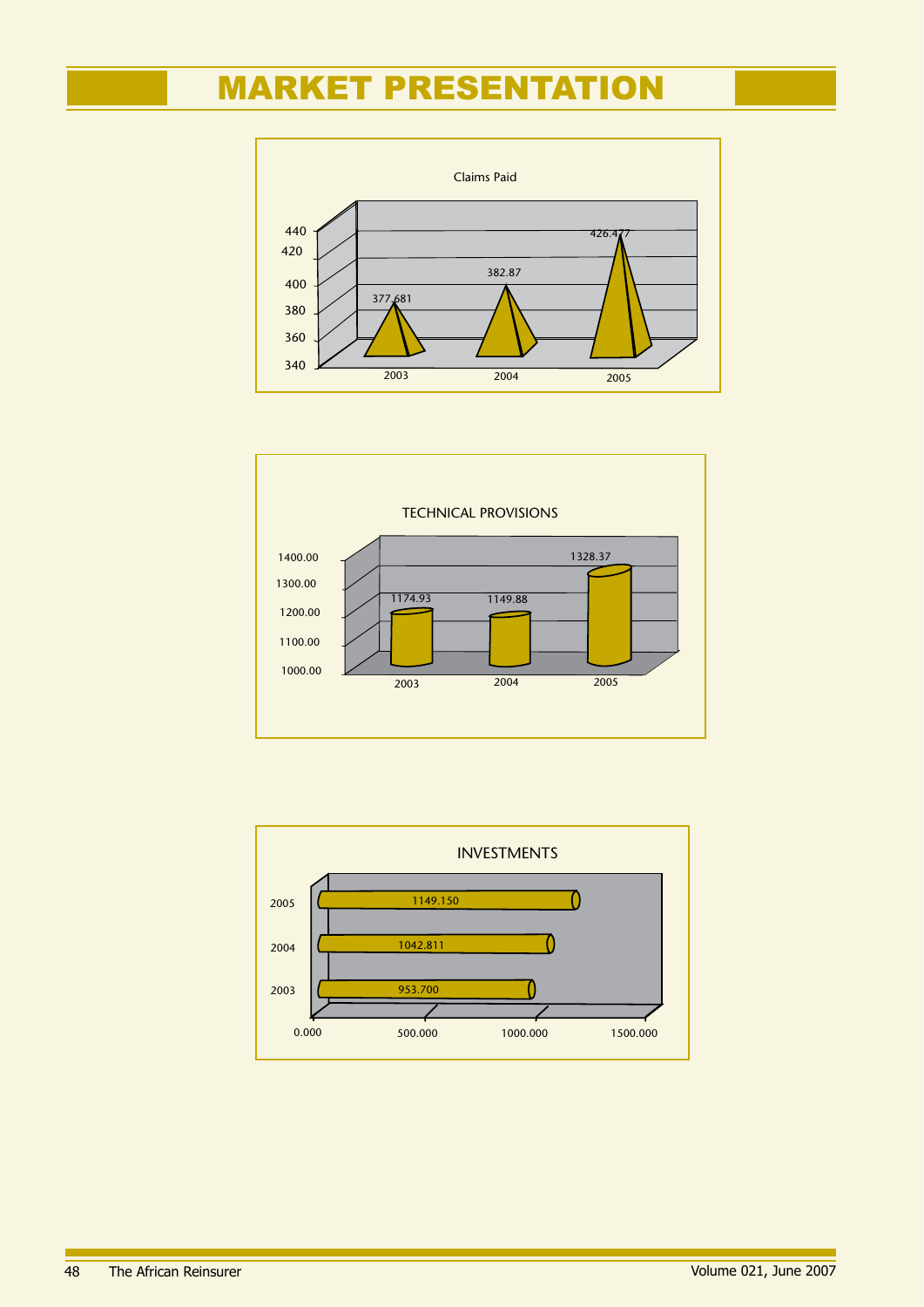### **THE ROLE OF TUNIS RE IN THE TUNISIAN INSURANCE MARKET**

In 2005, Tunis Re's premium income stood at TD 53m out of which 69% emanated from the local market, representing a market share of 25%.

In 2006, its paid up capital increased to TD 35m and its shareholders' funds stood at TD 44m.

Indeed, the company offers its cedants a wide range of services, the most important of which are:

- Prompt settlement of claims •
- Placement of large risks through support from a network of international partners •
- Designing and leading some reinsurance programmes •
- Providing Quotations for proportional and Non-Proportional treaties
- Pool Management (Decennial Liability, Marine, Aviation…)
- Providing technical assistance to its partners. •

### **PROSPECTS**

### **Reforms initiated**

Flexible legislation, which follows the evolution of the sector and encourages its development:

The insurance sector in Tunisia has witnessed continuous major reforms since 1992, few of which can be cited as follows:

• **1992:** Promulgation of the Insurance Code (implemented in 1993), which mainly aims at clarifying the contractual relationship between the insurers and the insureds, regulating insurance-related professions, and establishing prudential rules for insurance companies.

• **1993:** Lifting of prior approval for the transfer of reinsurance balances.

• **1994:** Promulgation of a law on compulsory decennial liability insurance within a single contract for the construction sector. This law aims at protecting national assets by engaging stakeholders' liability and favouring prompt compensation in the event of claims.

• **1997:** Promulgation of a law on export insurance and its incorporation into the Insurance Code. This law basically aims at eliminating monopoly and opening up that class of business to all insurance companies as well as opening the export insurance sector to nonresident exporters, and then providing cover for preshipment risks.

• **1997/1998:** The tax laws applicable to insurance contracts (Financial laws for the budget years 1997 and 1998) were reviewed, thereby making it possible to simplify the tax scale applied to the different insurance categories (2 applicable rates; i.e. 5 % for marine and air transport risks and 10 % for the other classes instead of the previous 6%), reduce the rates and remove taxes on Life assurance. Export insurance, decennial liability as well as agricultural insurance written with specialised mutual companies, were also tax exempted. In addition, the ceiling on deductibles for Life assurance was raised (TD 2,000 instead of TD 500) and registration fees waived on succession. The insurance tax system also includes a contribution to the Civil Protection and Road Safety Funds as well as the Motor Guarantee Insurance Funds.

• **1999:** The introduction of an export financing preshipment cover (Decree n° 99-95). This enables SMEs in the export business to access bank financing without having to provide collaterals (mortgages and other forms…)

• **2000:** Establishment of an accounting scheme that incorporates the accounting standards applicable to the insurance sector.

• **1998 –1999- 2000:** Preparation of a general study on insurance sector development, the outcome of which would serve as the basis for a comprehensive reform of the insurance industry.

• **2000:** A study aimed at determining the weaknesses of agricultural insurance and developing that class with a view to facilitating access to financing.

• **2003:** Health Insurance

• **2004:** Bancassurance, defined as the marketing of insurance products through distribution channels such as banks and postal services, aims at developing Life business, mobilising savings and protecting human capital.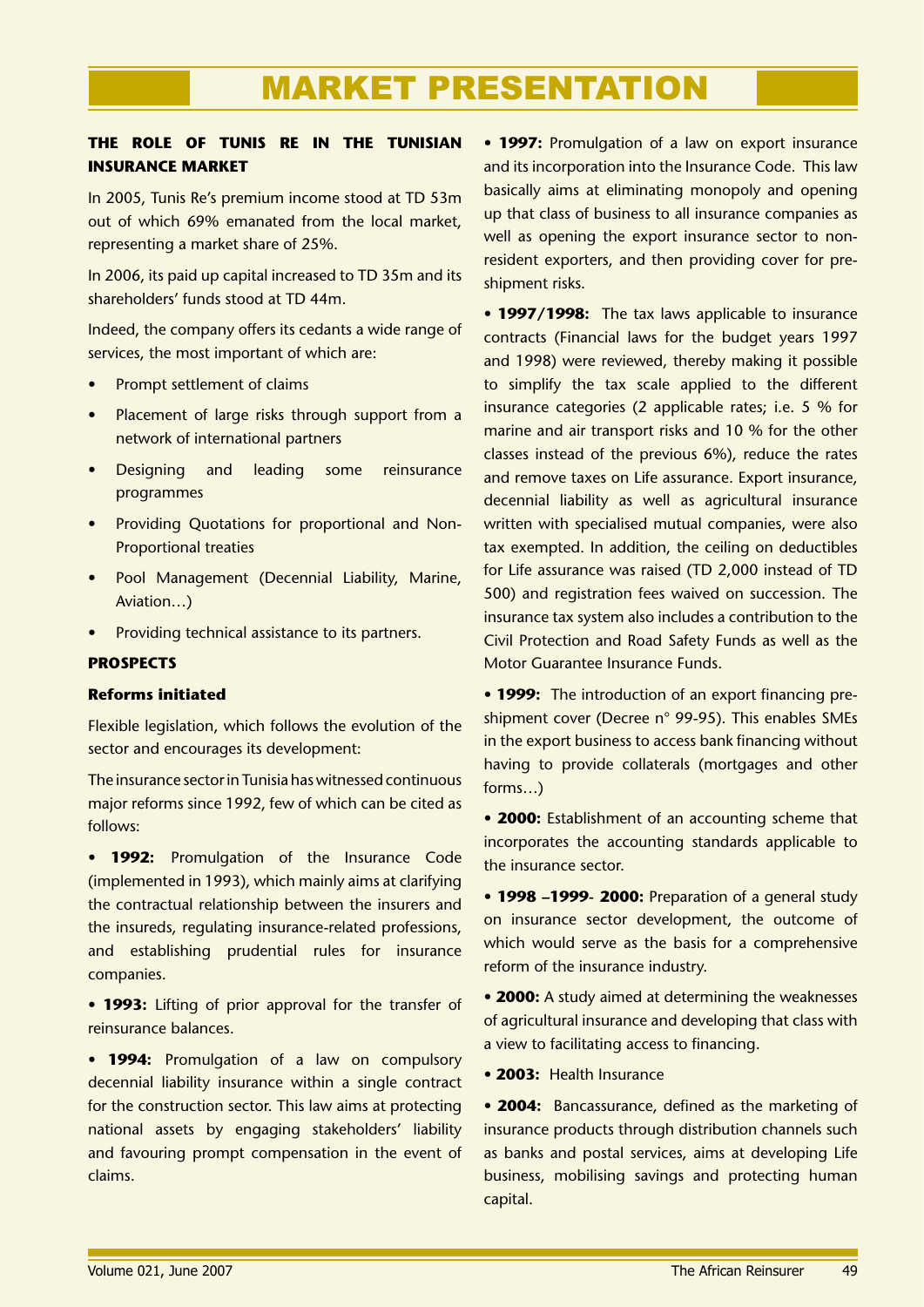• **2005:** Motor Insurance: The new law of 15 August 2005 seeks to improve the underwriting results of the class so far characterised by chronic deficit and accelerate the claims payment procedure

• **2006:** Decree n°2006-2336 of 28 August 2006, on the intervention modalities of the Road accidents prevention fund, its mode of operation, financial base and contribution rates to the fund.

### **ENVISAGED REFORMS**

The reforms shall focus on two key areas

### **Reinforcement of control**

In the first instance, the control function needs to be separated from the regulatory and sector development function. To that end, the Insurance Department, which serves as the supervisory body, was transformed into a general insurance commission, where supervision plays the paramount role.

Therefore, an Insurance Supervisory commission was created mainly to ensure constant supervision of insurance and insurance-related professions.

This also meant improving the normal control procedures by way of eliminating pre-control notification in line with international standards.

### **Development of insufficiently exploited Classes of insurance:**

This mainly concerns agricultural insurance, Life assurance and personal lines.

### **Agricultural Insurance**

A number of measures have been taken:

- Alleviating the cost of insurance by integrating it into the agricultural investment scheme thereby enabling farmers to enjoy subsidy;

- Improving on rates of cover by extending insurance to all agricultural business financed through bank loans;

- Bridging the gap between insurance providers and farmers by authorising bancassurance for agricultural risks;

- Improving insurance services by designing multi-risk contracts adapted to the needs of farmers and the peculiarities of the regions, simplifying procedures and reducing delays in risk surveys and claims payment,

granting a 50% advance to farmers on the amount of estimated damage advised by the adjuster in the event of litigation, so as to enable the farmer prepare for the next crop season;

- Encouraging group insurance for agricultural risks by applying preferential rates;

- Reduction of taxes on agricultural insurance for non mutual companies from 10% to 5%.

### **Life Assurance**

With regard to Life assurance, contrary to the pattern in developing countries where this class occupies a large proportion in the insurance sector, its weight in Tunisia still remains low. In 2005, it accounted for 9% compared to a world average of 60%. Life assurance, a major tool for mobilising savings, has enjoyed a series of tax incentives, resulting in total exemption, irrespective of the type of contract, individual or group. The Finance Law of 2002 removed obstacles that up till then discouraged employees and employers from subscribing group policies. This law provides that premiums paid for insurance be deducted from taxable income accruing from the total amount of the employer's taxable profit and by extension the employee's share to be deducted from the total amount of his taxable income.

As part of efforts to encourage group life policies, the new insurance code has instituted a precise legal framework to regulate that class of business. Mechanisms other than tax-related incentives have also been explored to develop Life assurance.

A number of such mechanisms include: the introduction of bancassurance as a means of marketing Life products, supporting life policyholders by granting them higher privileges if the insurance company encounters difficulties. These came in addition to maintaining strict control on Life and Non Life reserves. The new insurance code also envisages the constitution of specific prudential rules for Life business and softening of operating conditions for Life insurers.

### **Personal Insurance**

As the Motor Insurance services improve, a higher potential for risk development for individuals on the Tunisian market will emerge.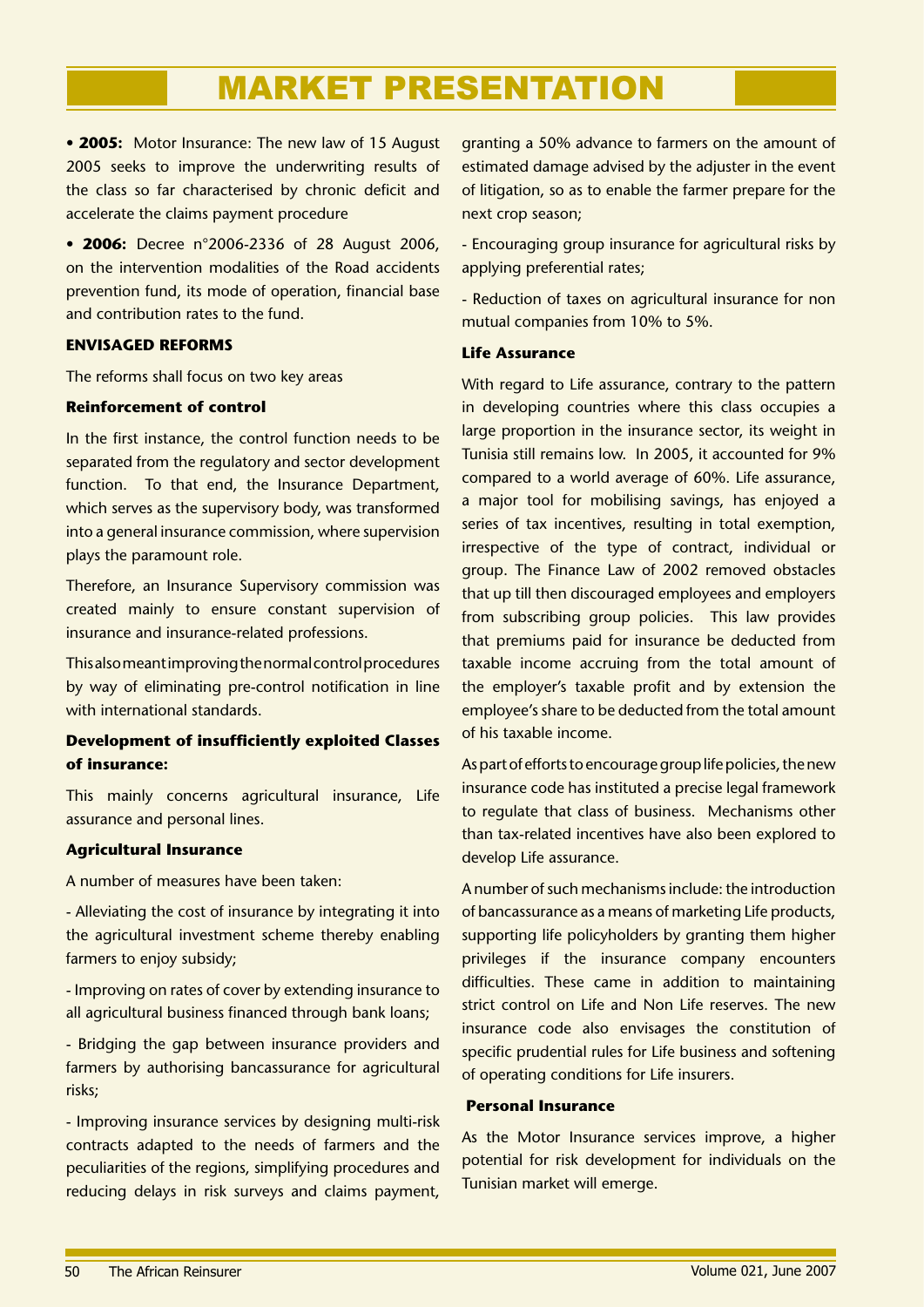### **THE SENEGALESE INSURANCE MARKE**T

By

Mamadou DIOP Managing Director, SONAM Assurances S.A Dakar

### **INTRODUCTION**

We will approach this presentation of the Senegalese insurance market by providing a few highlights on the economic and social environment on the one hand and the evolution of data on the sector itself, on the other hand. In providing the statistics, we will limit ourselves to the five-year period 2001-2005. By way of introduction, we will

briefly recall the historical background of the sector and the conclusion will discuss the growth prospects.

### **I/ REVIEW OF THE MILESTONES IN THE EVOLUTION OF THE MARKET FROM INDEPENDENCE TO THE PRESENT DAY:**

- In the wake of independence, insurance activities were carried out by branches, agents and subsidiaries of several foreign companies;

- In 1963, the Mutuelle Agricole du Sénégal (M.A.S) was established as the first Senegalese insurance company;

- From 1961 to 1972, the number of companies dropped from 99 insurers with a premium income of 1.343 billion to 39 companies with a production of F CFA 2.645 billion;

- In 1981, the number of companies fell to 22 with an income of F CFA 10.163 billion;

- In 1988, la Sénégalaise de Réassurance (Sen Re) was established to increase the national premium retention capacity;

-In 1993, the number of companies stood at 18 with a premium income of FCFA 20.123 billion;

- In 1995 (the date of entry into force of the CIMA Code), the same companies produced a premium of F CFA 26.119 billion;

-In 1998, the licenses of 2 non-life and one life companies were withdrawn and the total premium income for the market was F CFA 28.635 billion;



- In 1999, a new non-life company was created in the market and the premium income for the market stood at F CFA 33.714 billion;

- In 2000, another non-life company was added to the market and the total premium income for the industry stood at F CFA 38.420 billion;

- In 2002, there was an increase in the number of companies with the arrival of a new non-life company and the market premium income stood at F CFA 48.636 billion;

- In 2005, the market was structured around 18 companies, five of which were life companies. These companies recorded a premium income of 62.092 billion. Insurance was distributed by a network of intermediaries made up of 44 brokers.

We will end this brief historical background by quickly reviewing the different operational structures in the market:

- In 1991, the Insurance Companies' Committee (le Comité des Sociétés d'assurances) became the Federation of Senegalese insurance companies (la Fédération sénégalaise des Sociétés d'Assurances (FSSA) ;

- In 1991, the Insurance Department was created as a separate entity;

- In 1991, the Marine Hull Insurance Pool (Pool d'Assurances maritimes Corps de navire (AMCO) was established;

- In 1997, a new public transport Motor Pool (Pool TPV Transport public de voyageurs)) was created by companies that specialise in the Motor class;

- In 1994, the Motor Guarantee Fund (le Fonds de Garantie automobile (F.G.A)) was created to cater for the compensation of victims of bodily injury resulting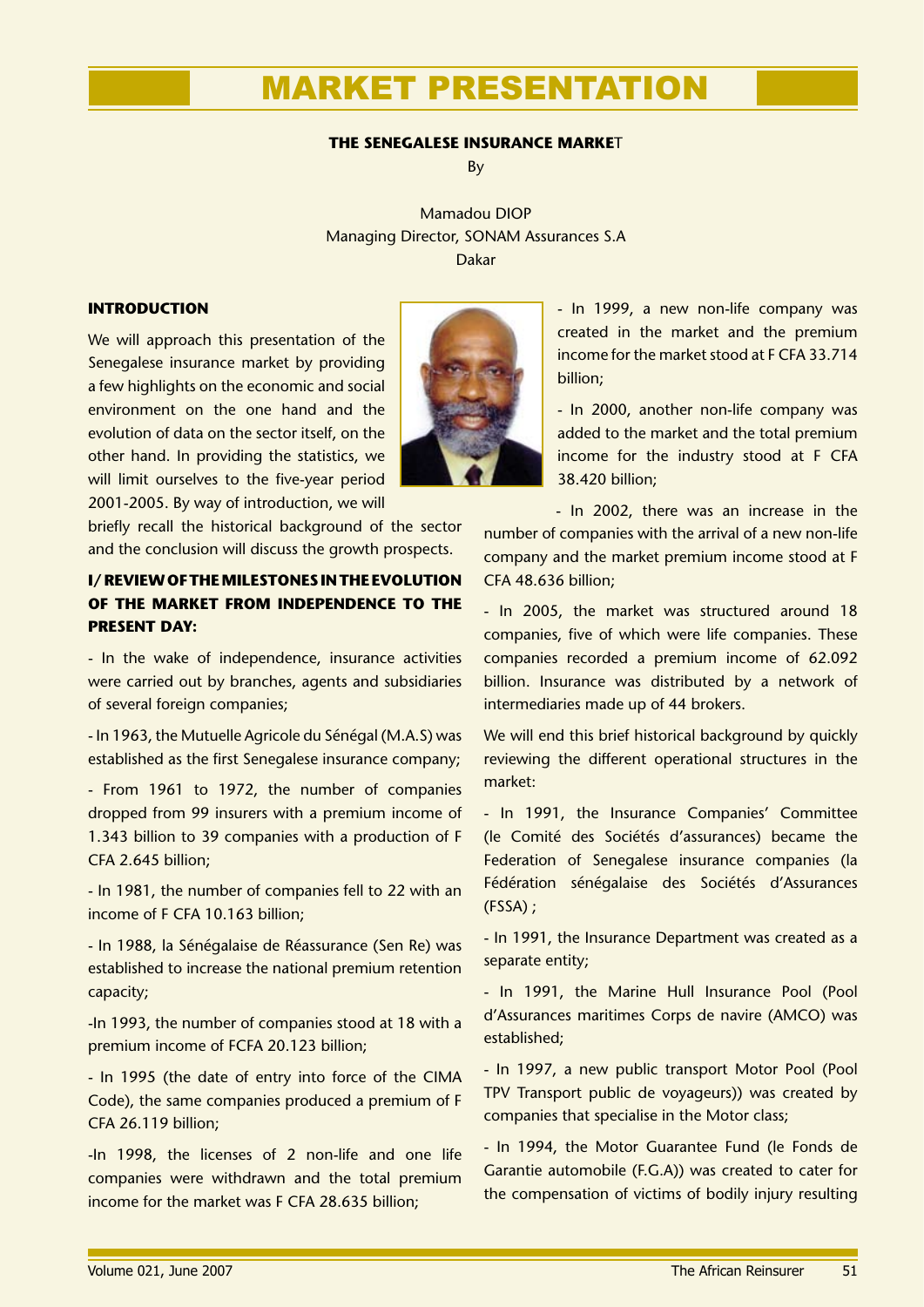from motor accident whose culprits are unknown or uninsured;

- In 2002, la Nouvelle Prévention Routière du Sénégal (NPRS) was established and assigned the mission of sensitising motorists on road traffic dangers.

### **II/ECONOMIC AND SOCIAL ENVIRONMENT**

Emphasis will be on the aspects that relate to employment in the sector, insurance contribution to the GDP, insurance contribution to investments and the insurance density.

### **A/EMPLOYMENT WITHIN THE INSURANCE COMPANIES**

### 1/ ALL COMPANIES

| Year                 | 2001 | 2002 | 2003 | 2004 | 2005 |
|----------------------|------|------|------|------|------|
|                      |      |      |      |      |      |
| <b>Senior Staff</b>  | 153  | 162  | 161  | 182  | 177  |
| <b>Support Staff</b> | 227  | 247  | 225  | 291  | 302  |
| <b>Manual Staff</b>  | 175  | 179  | 207  | 144  | 159  |
| Total                | 555  | 588  | 593  | 617  | 638  |

Source: FSSA Reports

### 2/ NON-LIFE COMPANIES

| Year                 | 2001 | 2002 | 2003 | 2004 | 2005 |
|----------------------|------|------|------|------|------|
| <b>Senior Staff</b>  | 132  | 140  | 140  | 160  | 155  |
| <b>Support Staff</b> | 179  | 204  | 182  | 243  | 253  |
| <b>Manual Staff</b>  | 153  | 151  | 178  | 118  | 124  |
| <b>Total</b>         | 464  | 495  | 500  | 521  | 532  |
|                      |      |      |      |      |      |

Source: FSSA Reports

### 3/ LIFE ASSURANCE COMPANIES

| Year                 | 2001 | 2002 | 2003 | 2004 | 2005 |
|----------------------|------|------|------|------|------|
|                      |      |      |      |      |      |
| Senior Staff         | 21   | 22   | 21   | 22   | 22   |
| <b>Support Staff</b> | 48   | 43   | 43   | 48   | 49   |
| <b>Manual Staff</b>  | 22   | 28   | 29   | 26   | 35   |
| <b>Total</b>         | 91   | 93   | 93   | 96   | 106  |

Source: FSSA Reports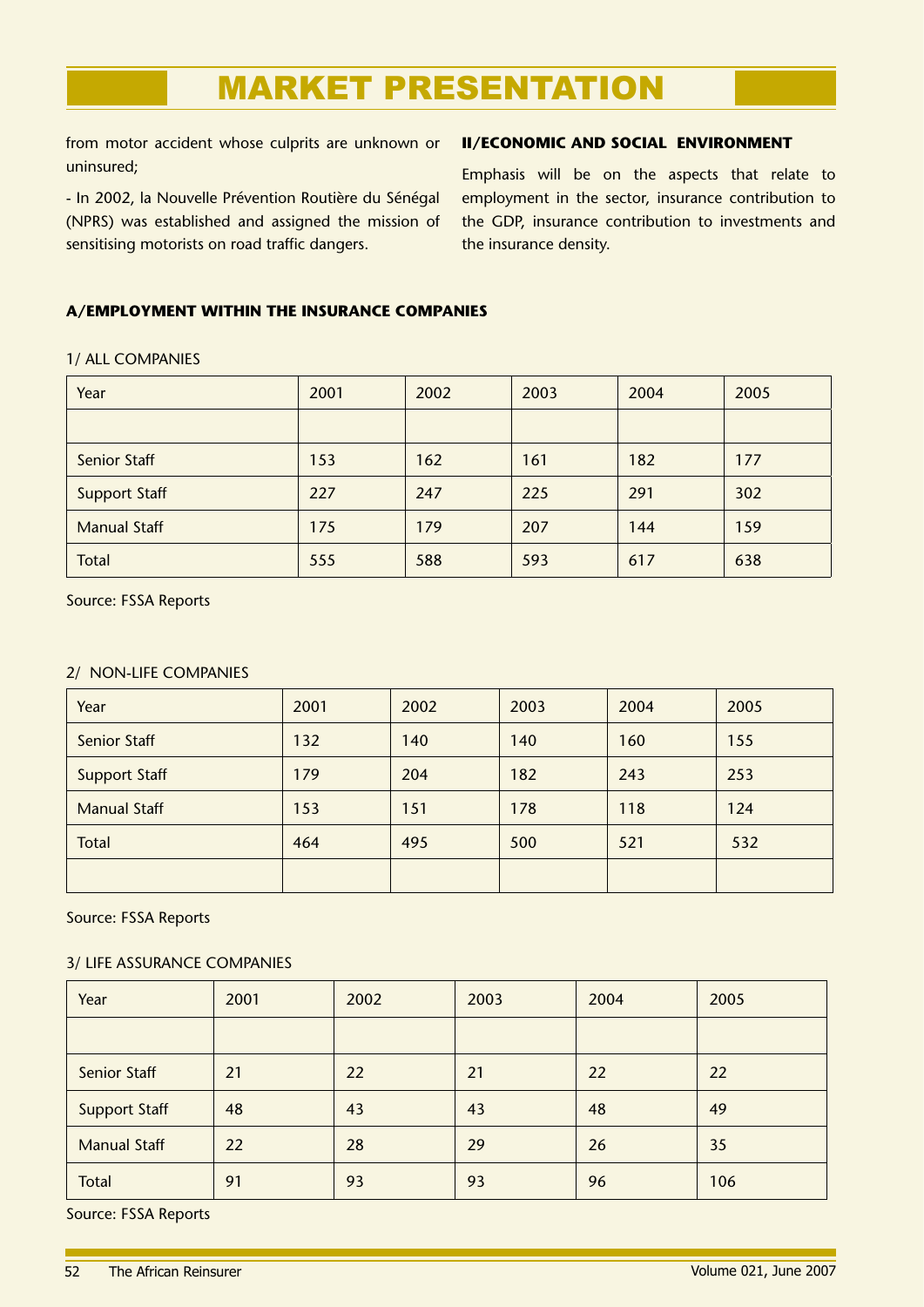During the period under review, there was a sustained increase in the number of staff employed by both the Non-life and Life companies. For instance in 2005, the number of staff employed by all the companies stood

at 638 out of which 532 was by non-life and 106 by life companies. This, obviously, has not taken into account the staff employed by the intermediaries.

### **B/ CONTRIBUTION OF INSURANCE TO THE GDP**

### In F CFA millions

| Year                       | 2001      | 2002      | 2003      | 2004      | 2005      |
|----------------------------|-----------|-----------|-----------|-----------|-----------|
| <b>Non-life Production</b> | 34,810    | 41,231    | 44,241    | 49,461    | 51,415    |
| <b>Life Production</b>     | 6,505     | 6,600     | 7,029     | 8,820     | 10,677    |
| <b>Total Production</b>    | 41,315    | 47,831    | 51,270    | 58,281    | 62,092    |
| <b>GDP</b>                 | 3,575,470 | 3,717,640 | 3,960,840 | 4,198,470 | 4,536,000 |
| Rate of penetration        | 1.16%     | 1.29%     | 1.29%     | 1.39%     | 1.37%     |

Source: FSSA and DPRS Reports

The rate of insurance penetration improved during the period 2001-2005. From 1.16% in 2001, it increased to 1.37% in 2005. The positive trend is attributable to the dynamism of the sector as well as the favourable economic environment. It should be recalled that apart from Côte d'Ivoire, Cameroon, Gabon and Togo, the ratio for most CIMA member countries falls below 1% and the African average in 2002 stood at 4.45% (Sigma report by Swiss Re).

### **C/ CONTRIBUTION OF INSURANCE TO NATIONAL INVESTMENT**

With regard to investment in the sector, we will limit ourselves to the assets represented as regulatory liabilities.

| Year                                  | 2001       | 2002       | 2003       | 2004        | 2005        |
|---------------------------------------|------------|------------|------------|-------------|-------------|
| Value of represented<br><b>Assets</b> | 74,834,201 | 89,600,502 | 97,872,540 | 107,885,250 | 116,108,054 |
| <b>Gross Fixed Capital</b>            | 812,520    | 922,700    | 843,450    | 961,920     | 1,080,900   |
| <b>Rate of Contribution</b>           | 9.21%      | 9.71%      | 11.60%     | 11.22%      | 10.74%      |

In F CFA million

Source: FSSA and DPRS Reports

The above statistics reveal that the insurance sector contributed significantly to national investment with an annual average rate of more than 10% for the period

under review. It should be noted that, over the same period, the entire private sector contributed close to 75% of the Gross fixed capital.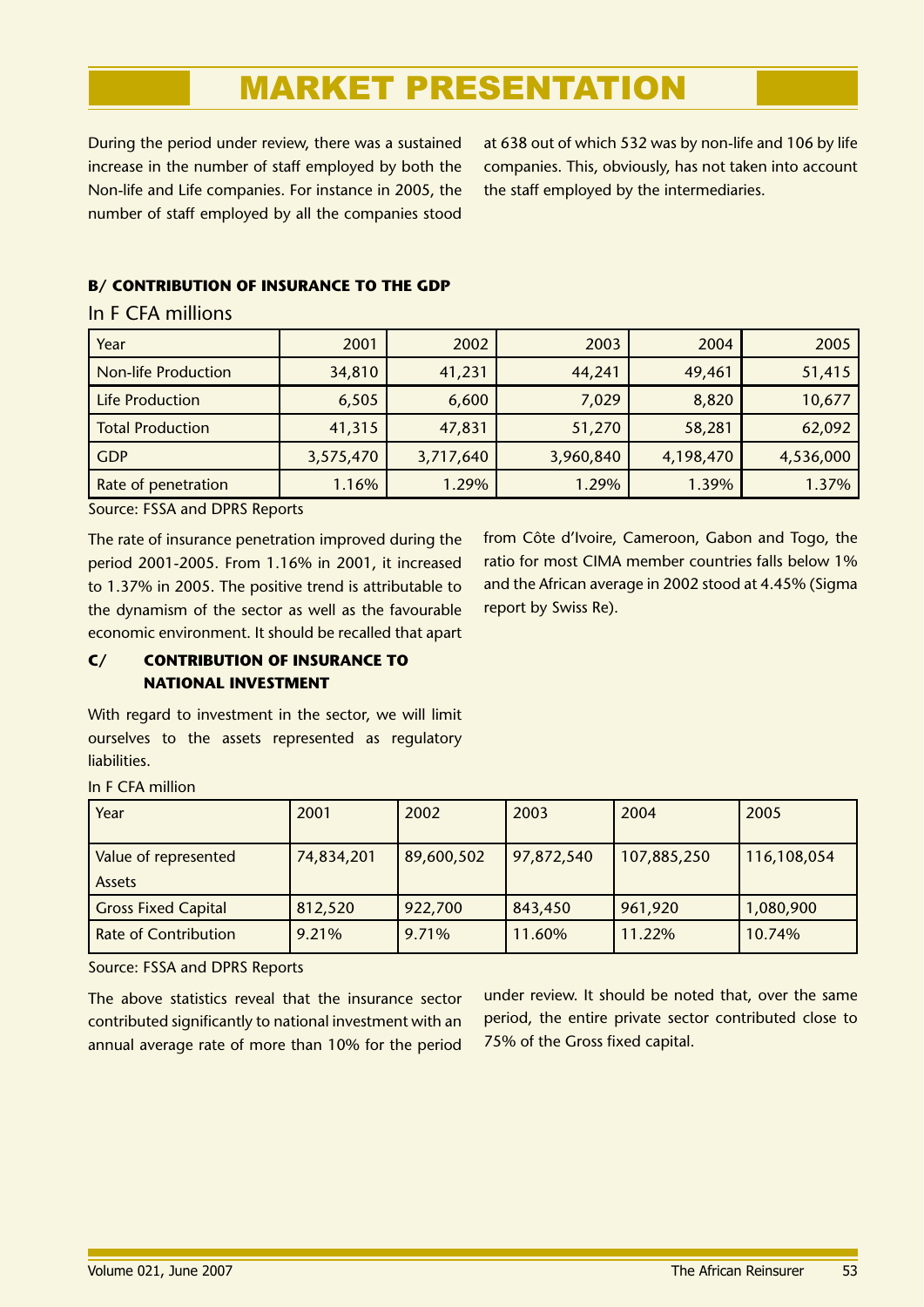### **D/INSURANCE DENSITY**

The following data present the insurance density:

1) THE ENTIRE SECTOR

In F CFA million

| Year                    | 2001   | 2002   | 2003   | 2004   | 2005   |
|-------------------------|--------|--------|--------|--------|--------|
| Production              | 41,315 | 47,831 | 51,270 | 58,281 | 62,092 |
| <b>Total Population</b> | 9,817  | 10,029 | 10,288 | 10,564 | 10,818 |
| Contribution<br>per     | 4,208  | 4,769  | 4,983  | 5,517  | 5,740  |
| Head                    |        |        |        |        |        |

Source: FSSA and DPRS Reports

### 2) NON LIFE INSURANCE

In F CFA million

| Year                       | 2001   | 2002   | 2003   | 2004   | 2005      |
|----------------------------|--------|--------|--------|--------|-----------|
| <b>Production</b>          | 34,810 | 41,231 | 44,241 | 49,461 | 51,415    |
| Total Population           | 9,817  | 10,029 | 10,288 | 10,564 | 10,818(1) |
| <b>Contribution</b><br>per | 3,546  | 4,111  | 4,300  | 4,682  | 4,753     |
| Head                       |        |        |        |        |           |

Source: FSSA and DPRS Reports

### 3) LIFE ASSURANCE

In F CFA million

| Year                  | 2001  | 2002   | 2003   | 2004   | 2005   |
|-----------------------|-------|--------|--------|--------|--------|
| Production            | 6,505 | 6,600  | 7,029  | 8,820  | 10,677 |
| Total Population      | 9,817 | 10,029 | 10,288 | 10,564 | 10,818 |
| Contribution per Head | 663   | 658    | 683    | 835    | 987    |

Source: FSSA and DPRS Reports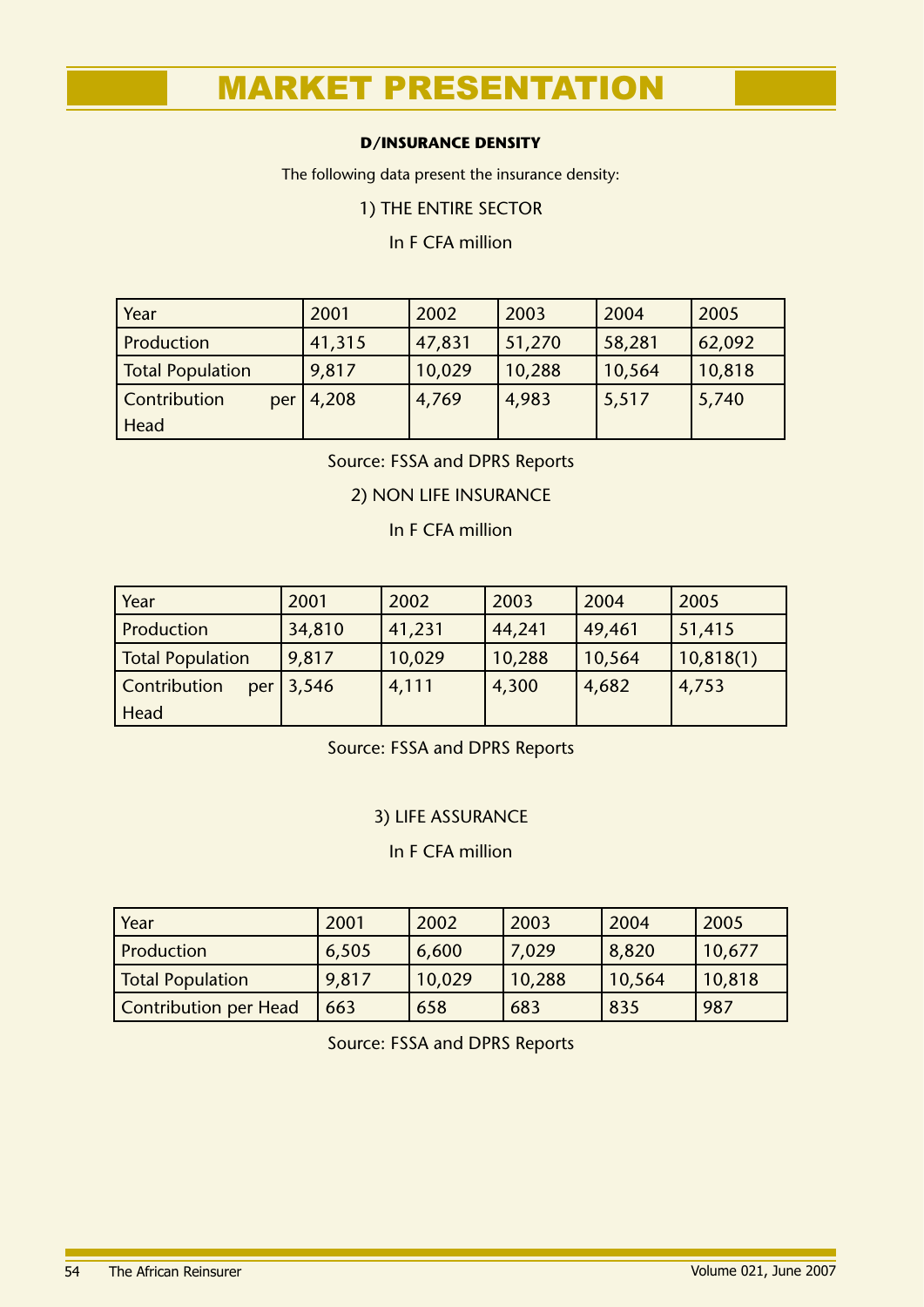There was an increase in the average contribution per head within the period 2001-2005. On the average, it stood at F CFA 5,043 per head. That represents an encouraging rate of growth. It should be recalled that the density for the entire CIMA zone was F CFA 4,209 in 2003. However, Côte d'Ivoire, Cameroon, Gabon and Congo Brazzaville recorded much higher values: Côte d'Ivoire F CFA 6,903, Cameroon F CFA 5,253, Gabon F CFA 39,944 and Congo Brazzaville F CFA 5,919 (cf FANAF Report of February 2007).

### I**II/ SECTORAL HIGHLIGHTS**

This section will provide statistics on Production, Losses, Regulatory Liabilities, Underwriting results and outstanding premium.

### **A/EVOLUTION OF PRODUCTION**

1 / EVOLUTION OF MARKET PRODUCTION

In F CFA million

| Year                         | 2001   | 2002   | 2003   | 2004   | 2005   |
|------------------------------|--------|--------|--------|--------|--------|
| Market<br>Turnover           | 41,315 | 47,831 | 51,270 | 58,281 | 62,092 |
| <b>Growth Rate</b><br>$in\%$ |        | 15.77  | 7.19   | 13.67  | 6.54   |

Source: FSSA Reports

### 2/ EVOLUTION OF NON LIFE PREMIUM

In F CFA million

| Year               | 2001   | 2002   | 2003   | 2004   | 2005   |
|--------------------|--------|--------|--------|--------|--------|
| <b>Market</b>      | 34,810 | 41,231 | 44,241 | 49,461 | 51,415 |
| <b>Turnove</b>     |        |        |        |        |        |
| <b>Growth Rate</b> |        |        | 7.30   |        | 3.95   |
| $in\%$             |        | 18.45  |        | 11.80  |        |

Source: FSSA Reports

### 3/ EVOLUTION OF LIFE PREMIUM

In F CFA million

| Year     | 2001  | 2002  | 2003  | 2004  | 2005   |
|----------|-------|-------|-------|-------|--------|
| Market   |       |       | 7,029 | 8,820 |        |
| Turnover | 6,505 | 6,600 |       |       | 10,677 |
| Growth   |       |       |       |       |        |
| Rate in% |       | 1.46  | 6.5   | 25.48 | 21.05  |

Source: FSSA Reports

The above tables reveal an increase of more than 50% of the market turnover during the period under review. That period was characterized by a more favourable economic environment with an average growth rate of more than 5% per annum.

Non-life insurance accounted for 80% of that growth while the life sector accounted for 20% with variations of 47.13% and 64.13% respectively in the turnover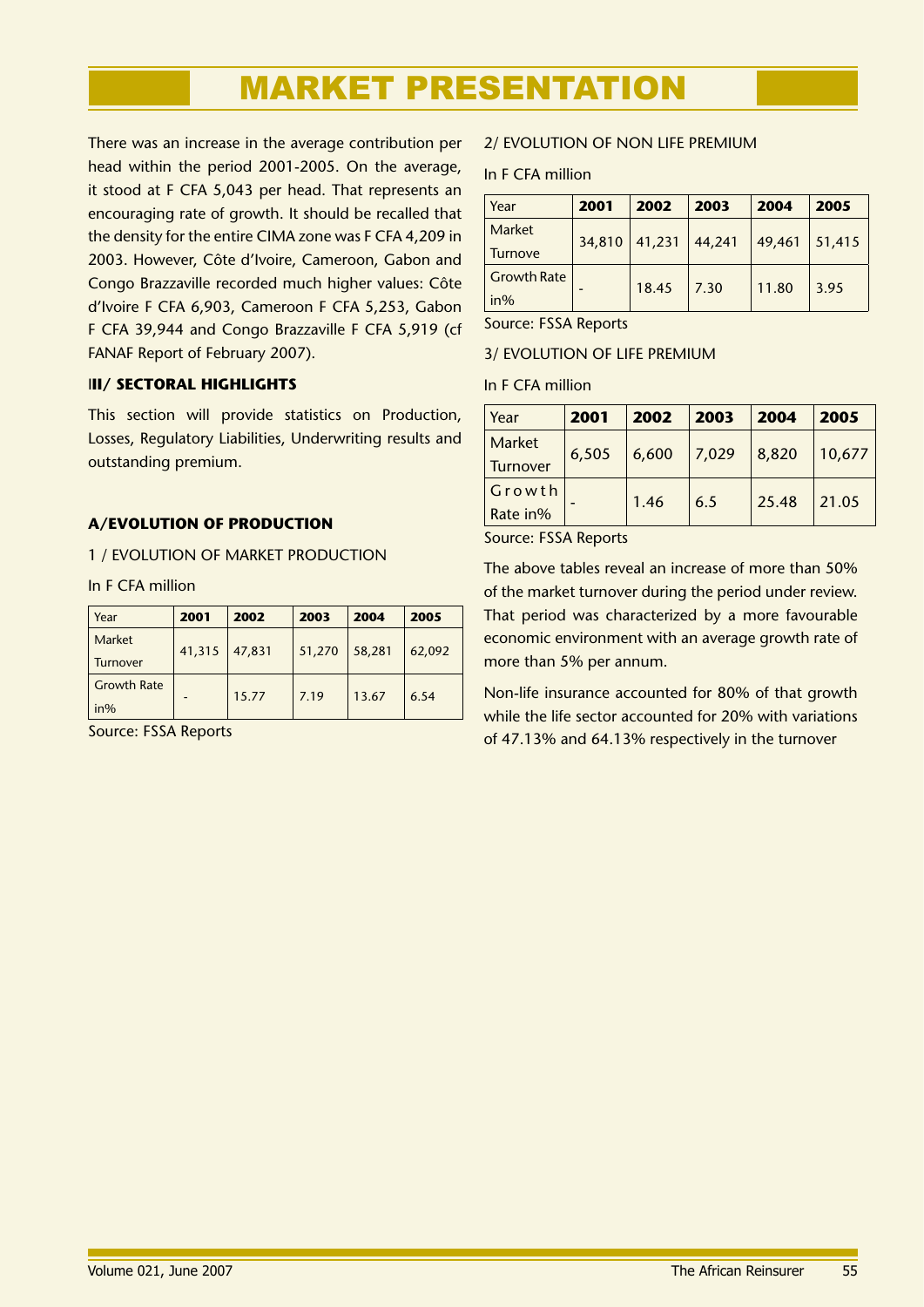4 /PRODUCTION BY CLASS OF NON LIFE BUSINESS 4 /PRODUCTION BY CLASS OF NON LIFE BUSINESS

The evolution by class of business was as follows: The evolution by class of business was as follows:

| <b>Year</b> | Personal   Motor<br>Health<br>Acc & |                                   | Fire & Prop-<br>erty Dam | General | <b>Aviation</b>                                                                    | Marine | Transp.<br><b>Other</b> | <b>Others</b><br>Direct<br>Risks | Dam.<br><b>Rein</b><br>Phy. | <b>Others</b><br>Liab                                                            | <b>Total</b> |
|-------------|-------------------------------------|-----------------------------------|--------------------------|---------|------------------------------------------------------------------------------------|--------|-------------------------|----------------------------------|-----------------------------|----------------------------------------------------------------------------------|--------------|
| 2001        | $6,221.50$ 10,000                   |                                   | 4,485.90                 |         | $5,252.20$   1,134.80   801.90                                                     |        | $5,419.70$ 30.10        |                                  | 967.50 495.90               |                                                                                  | 34,809.50    |
| 2002        |                                     | $6,724.20$   11,223.80   5,061.90 |                          |         | $6,597.50$   1,473.80   1,674.80   6,151.00   94.40                                |        |                         |                                  |                             | $\begin{bmatrix} 1,690.00 & 539.20 \\ 1,690.00 & 539.20 \end{bmatrix}$ 41,230.60 |              |
| 2003        |                                     | $6,510.90$   12,491.80   5,530.50 |                          |         | 7,353.10   1,774.60   1,862.40   5,919.80   703.30   1,435.20   659.10   44,240.70 |        |                         |                                  |                             |                                                                                  |              |
| 2004        |                                     | 7,697.90   13,051.70   5,784.00   |                          |         | 8,108.00   2,093.20   1,978.30   7,674.60   3.20                                   |        |                         |                                  |                             | $1,493.20$   $1,577.40$   $49,461.50$                                            |              |
| 2005        |                                     | 8,298.60   12,720.60   6,548.60   |                          |         | 8,595.30   1,873.40   1,987.80   8,390.70   186.30   2,023.30   790.00   51,414.60 |        |                         |                                  |                             |                                                                                  |              |
|             |                                     |                                   |                          |         |                                                                                    |        |                         |                                  |                             |                                                                                  |              |

| 7 090 62 L | 11,897.58 | 7,181.22 | ,669.96 | $-1,661.04$ | 6,711.16   203.46 | 1,521.84 812.32 | 44,231.38 |  |
|------------|-----------|----------|---------|-------------|-------------------|-----------------|-----------|--|
|            |           |          |         |             |                   |                 |           |  |
|            |           |          |         |             |                   |                 |           |  |

Source: FSSA Reports Source : FSSA Reports

# MARKET PRESENTATION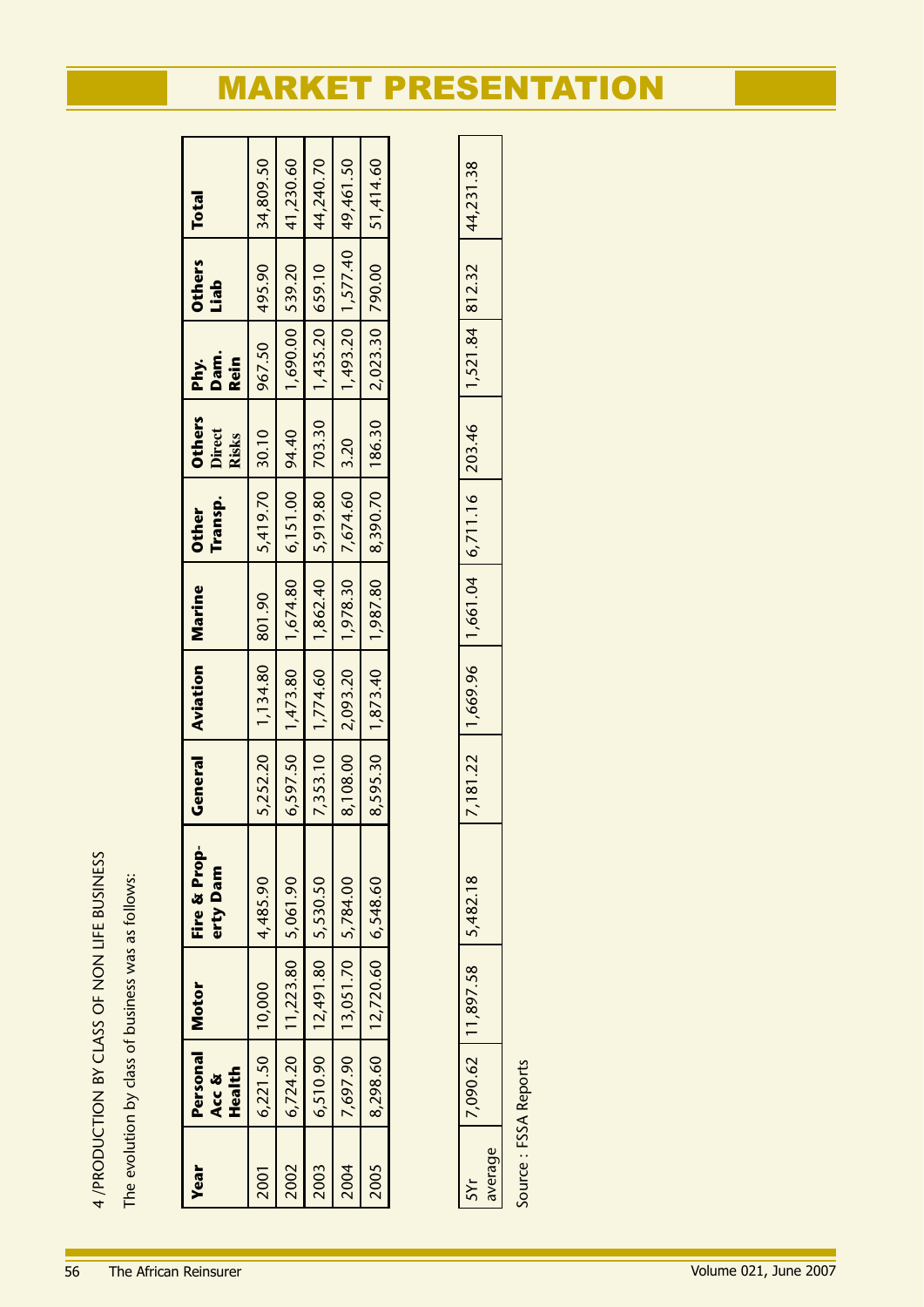The dominant classes in the non-life sector are:

- The Motor class which leads as in all the other CIMA markets with an average market share of 39.51%. This predominant position by that class is attributable mainly to the compulsory Motor liability insurance;

- The Marine class ranks second with an average market share of 19.29%. The growth of this class is partly driven by the law on the domestication of imported

cargo and Hull business;

- The Fire and other property classes, ranks third with a market share of 16.16%;
- Health and personal accident class occupy the fourth position with an average market share of 16.12%;

- The other classes take up the residual market share of 8.95%.

### 5/ EVOLUTION OF LIFE PREMIUM

| Year         | <b>Individual</b> | <b>Group</b> | Addition. | <b>Other</b> | Capitalis. | Reins. | <b>Total</b> |
|--------------|-------------------|--------------|-----------|--------------|------------|--------|--------------|
|              |                   |              | risks     |              |            |        |              |
| 2001         | 2,006.80          | 2,158.80     | 143.10    | 70.40        | 2,080.40   | 45.90  | 6,505.40     |
| 2002         | 1,699.50          | 2,266.60     | 95.20     | 73.80        | 2,410.80   | 54.20  | 6,600.10     |
| 2003         | 1,669.70          | 3,009.90     | 95.20     | 90.00        | 2,119.60   | 44.30  | 7,028.70     |
| 2004         | 2,374.60          | 4,267.70     | 59.70     | 81.10        | 1,965.30   | 71.90  | 8,820.30     |
| 2005         | 2,709.10          | 5,788.10     | 61.70     | 111.50       | 1,910.00   | 96.40  | 10,676.80    |
| 5 yr Average | 2,091.94          | 3,498.22     | 90.98     | 85.36        | 2,097.22   | 62.54  | 7,926.26     |

### In F CFA million

Source: FSSA Reports

The above table indicates that:

- The group class comes first with an average market share of 42.59% during the period under review. This class has grown enormously in recent times partly because of the favourable economic environment characterised by tax incentives in the management of retirement provisions. These incentives encouraged the managers of these funds to externalise them with insurance companies through a product known as "Terminal Benefits" and partly by the dynamism of the life companies.

- The Capitalisation class then follows with an average market share of 27.77%, which is trailed by Individual Life with a market share of 26.53%;

### **B/ EVOLUTION OF LOSSES**

The following tables present the data on losses under the evolution of Loss charges and the evolution of the Earned Premium/Loss ratio and the simplified combined ratio for the Non-life and Life classes.

### 1/ EVOLUTION OF LOSS CHARGES (NON-LIFE)

| Year              | 2001                     | 2002       | 2003         | 2004       | 2005       |
|-------------------|--------------------------|------------|--------------|------------|------------|
| Losses paid       | 14,506,647               | 17,190,548 | 20,409,989   | 16,065,706 | 18,530,635 |
| <b>Provisions</b> | 3,553,703                | 2,073,875  | $-1,263,787$ | 2,957,203  | 7,842,200  |
| Loss Charge       | 18,086,477               | 19,264,423 | 19,146,202   | 19,022,909 | 26,372,835 |
| Rate of evolution | $\overline{\phantom{0}}$ | 6.67%      | $-0.61%$     | $-0.64%$   | 38.64%     |

### In F CFA million

Source : FSSA Reports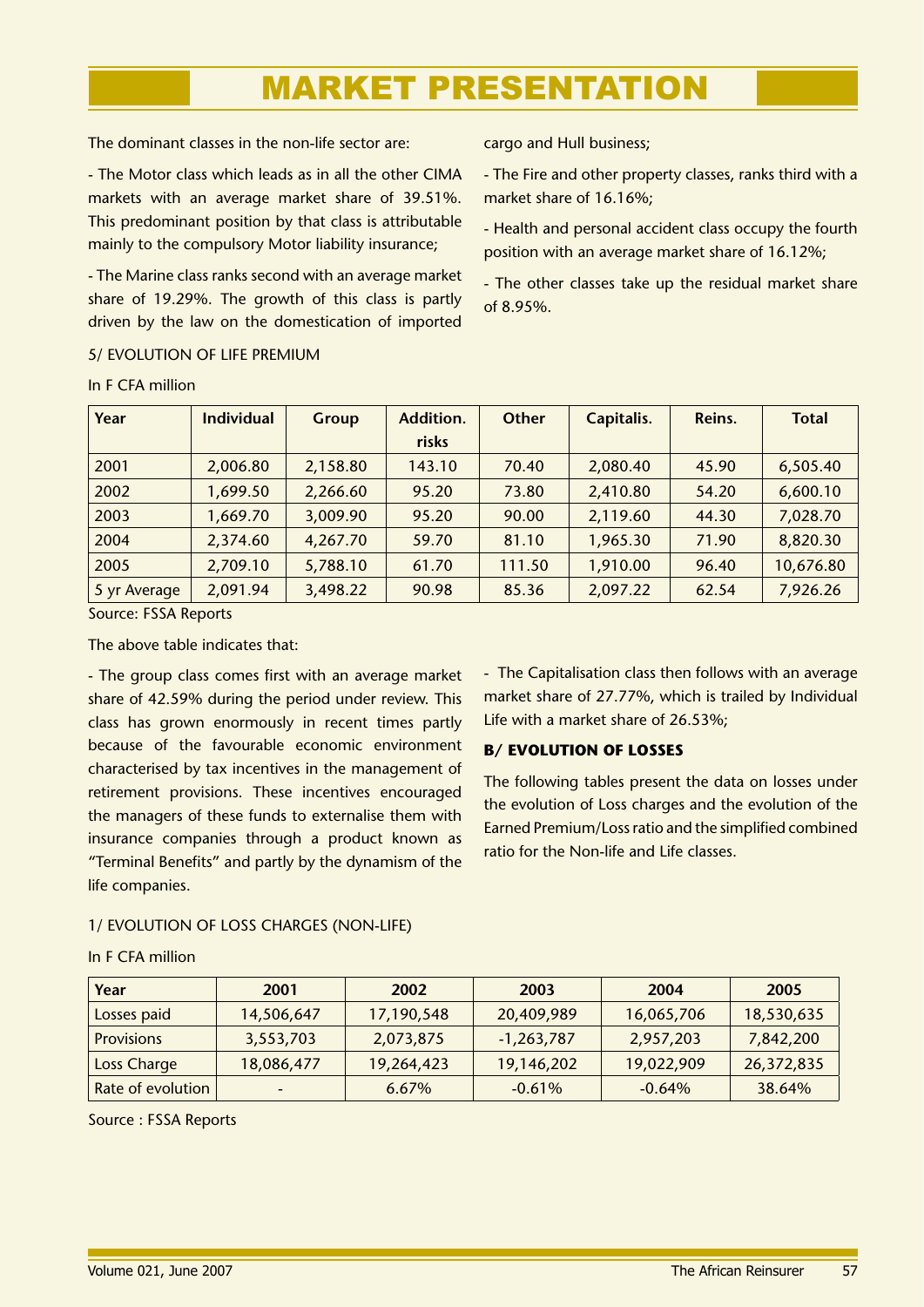### 2/ EVOLUTION OF LOSS CHARGES (LIFE)

### In F CFA million

| Year               | 2001      | 2002      | 2003      | 2004      | 2005      |
|--------------------|-----------|-----------|-----------|-----------|-----------|
|                    |           |           |           |           |           |
| Losses paid        | 3,543,655 | 4,203,200 | 4,486,028 | 4,447,311 | 5,188,370 |
|                    |           |           |           |           |           |
| <b>Provisions</b>  | 644,171   | 102,751   | 884,967   | 2,072,400 | 2,577,077 |
|                    |           |           |           |           |           |
| <b>Loss Charge</b> | 4,187,826 | 4,305,951 | 5,370,995 | 6,519,711 | 7,765,447 |
|                    |           |           |           |           |           |
| Rate of evolution  |           | 2.82%     | 22.91%    | 21.39%    | 19.11%    |

Source : FSSA Reports

### 3/ EVOLUTION LOSS/PREMIUM RATIO AND COMBINED RATIO (NON LIFE)

### In F CFA million

| Year                  | 2001       | 2002       | 2003       | 2004       | 2005       |
|-----------------------|------------|------------|------------|------------|------------|
| Loss Charge           | 18,060,350 | 19,264,423 | 19,146,202 | 19,022,909 | 26,372,835 |
| <b>Earned Premium</b> | 34,474,637 | 40,230,120 | 43,233,901 | 47,451,451 | 50,624,227 |
| $L/P$ Ratio           | 52.39%     | 47.88%     | 44.28%     | 40.09%     | 52.09%     |
| <b>Combined Ratio</b> | 86.39%     | 83.88%     | 79.28%     | 81.09%     | 90.09%     |

Source : FSSA Reports

### 4/ EVOLUTION LOSS/PREMIUM RATIO AND COMBINED RATIO (LIFE)

### In F CFA million

| Year                  | 2001      | 2002      | 2003      | 2004      | 2005       |
|-----------------------|-----------|-----------|-----------|-----------|------------|
| Loss Charge           | 4,187,826 | 4,305,951 | 5,370,995 | 6,519,711 | 7,765,447  |
| <b>Earned Premium</b> | 6,505,401 | 6,600,109 | 7,054,290 | 8,820,323 | 10,676,862 |
| $L/P$ Ratio           | 64.37%    | 65.24%    | 76.14%    | 73.92%    | 72.73%     |
| <b>Combined Ratio</b> | 93.37%    | 93.24%    | 106.14%   | 99.92%    | 97%        |

Source : FSSA Reports

The above tables show that loss charges were relatively stable during the period under review. For the Property damage class, there was a drop between 2002 and 2004 before it increased sharply between 2004 and 2005. Indeed, large losses were recorded in 2005 especially in the Technical risks, Fire and Liability classes. With regard to the Life class, there was relative stability with effect from 2003. Nevertheless, the market underwriting results, for the non-life class, have been rather satisfactory.

Indeed, at 48%, the Loss/Premium ratio for the period under review is lower than the generally accepted norm. The simplified combined ratio stood at an average of 85% over the period, an indication of substantial technical profit.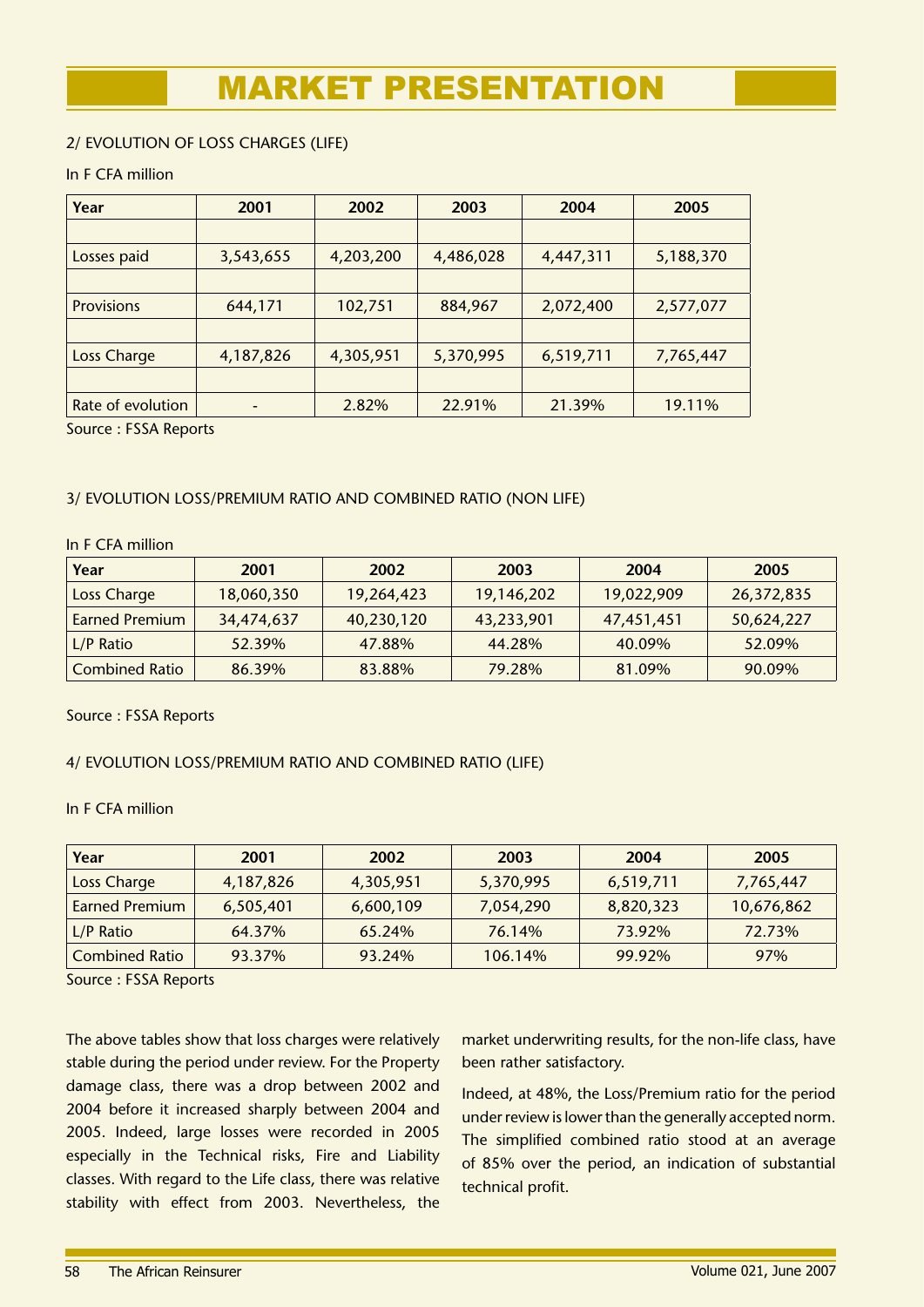With regard to Life business, the results are not as good with a Loss/Premium ratio of about 71% for the period. The simplified combined ratio stood at almost 98% for the period resulting in low technical profit. Details of the results by class of business are contained in the annexed tables.

### **C/ COVER FOR REGULATORY LIABILITIES**

The three tables that follow present the cover for regulatory liability for the entire market as well as for the Non-life and life companies:

### 1/ COVER FOR REGULATORY LIABILITIES FOR THE ENTIRE MARKET

In F CFA million

| Year                       | 2001         | 2002         | 2003         | 2004         | 2005       |
|----------------------------|--------------|--------------|--------------|--------------|------------|
| <b>Total Liability</b>     | 67,717,195   | 73,789,313   | 74,213,783   | 81,455,936   | 94,273,544 |
| Total assets accepted      | 70,357,850   | 77,892,275   | 81,936,000   | 86,915,373   | 93,668,504 |
| As representation          |              |              |              |              |            |
| Surplus (+) or Deficit (-) | $+2,640,655$ | $+4,102,962$ | $+7,722,217$ | $+5,459,437$ | $-605,040$ |

Source : FSSA Reports

### 2/ COVER FOR REGULATORY LIABILITIES (NON-LIFE BUSINESS)

### In F CFA million

| Year                                       | 2001         | 2002         | 2003         | 2004         | 2005       |
|--------------------------------------------|--------------|--------------|--------------|--------------|------------|
| <b>Total Liability</b>                     | 46,076,773   | 50,537,552   | 49,733,366   | 54,869,207   | 64,642,776 |
| Total assets accepted<br>As representation | 51,664,651   | 54,485,570   | 57,263,686   | 60,773,103   | 64,896,462 |
| Surplus (+) or Deficit (-)                 | $+5,587,878$ | $+3,948,018$ | $+7,530,320$ | $+5,903,896$ | $+253,686$ |

Source: FSSA Reports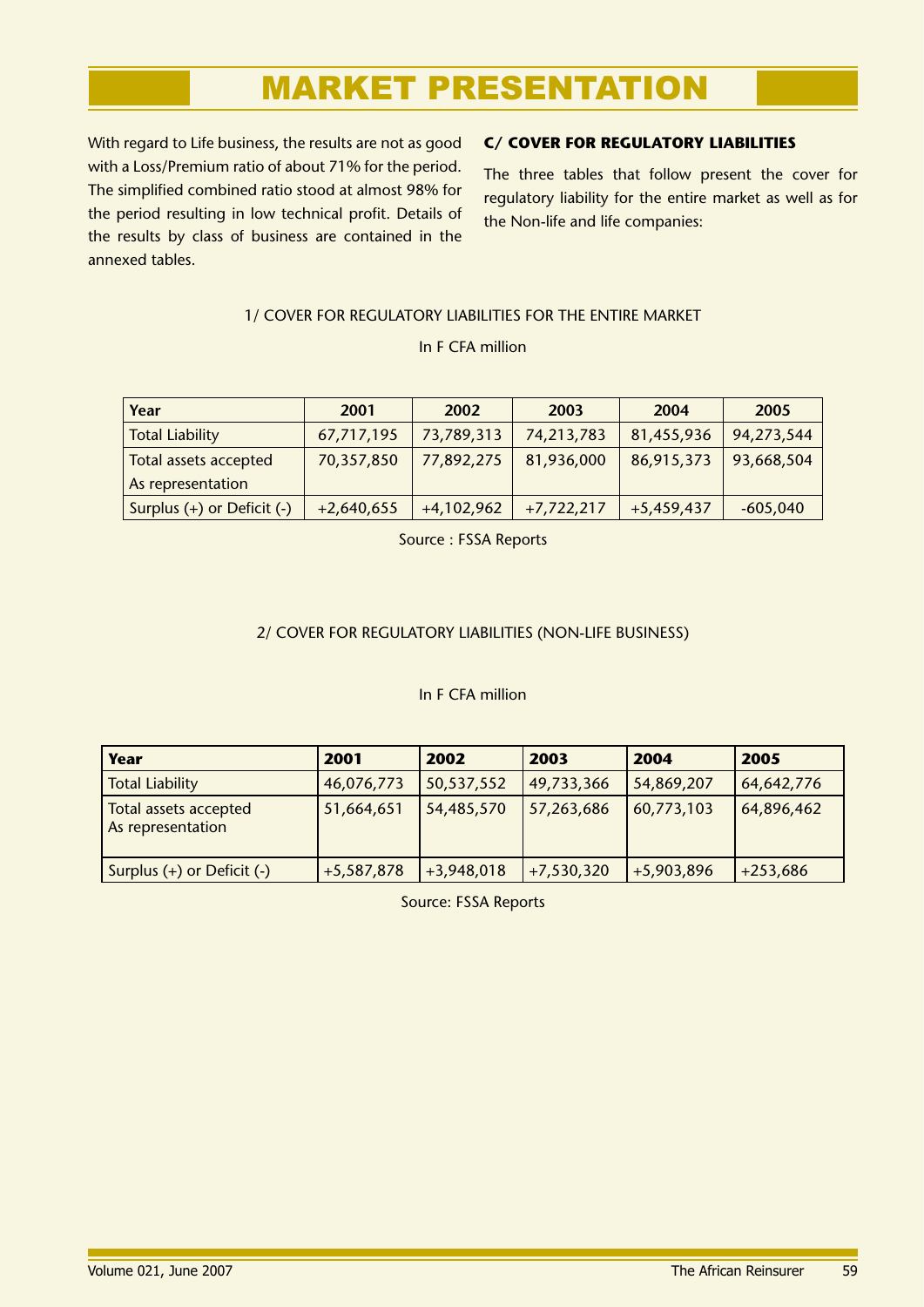### 3/ COVER FOR REGULATORY LIABILITIES (LIFE BUSINESS)

### In F CFA million

| Year                                       | 2001         | 2002       | 2003       | 2004       | 2005       |
|--------------------------------------------|--------------|------------|------------|------------|------------|
| <b>Total Liability</b>                     | 21,640,422   | 23,251,761 | 24,480,417 | 26,586,729 | 29,630,768 |
| Total assets accepted<br>As representation | 18,693,199   | 23,406,705 | 24,672,313 | 26,142,270 | 28,772,042 |
| Surplus $(+)$ or Deficit $(-)$             | $-2,947,223$ | $+154,944$ | $+191,896$ | -444,459   | $-858,726$ |

Source: FSSA Reports

As in the other CIMA markets, regulatory liabilities for the period under review were covered satisfactorily. Indeed, for the entire market the average rate for the cover of regulatory liabilities was 105.18%, despite the slight deficit noticed in 2005. That deficit which is traceable to the life class was due to the sharp increase in the turnover from that class of business with a ratio of more than 18% for 2004 and 2005 mainly as a result of the writing of the terminal benefit contract.

### **D/ NET OPERATING RESULT**

Net underwriting results for the Non-Life and life classes evolved as follows:

In F CFA million

| Year                      | 2001  | 2002  | 2003  | 2004  | 2005  |
|---------------------------|-------|-------|-------|-------|-------|
| <b>Non Life Companies</b> | 2.987 | 3,674 | 5,187 | 5,796 | 4.607 |
| Life Companies            | 937   | 1,003 | 554   | 356   | 1,528 |
| Total                     | 3,924 | 4,677 | 5,741 | 6,152 | 6,135 |

Source: FSSA Reports

The market recorded satisfactory average annual results of F CFA 5.3 billion for the period 2001 to 2005. This was due to satisfactory loss charges, the control of charges and the recording of appreciable investment income.

### **E/ DUE FROM AGENTS AND THE INSURED (NON-LIFE)**

Balance with the agents and the insured for the non-life class was as follows:

In F CFA million

| Year | <b>Written Premium</b> | Due from the insureds | % of writtenPremium |
|------|------------------------|-----------------------|---------------------|
|      | net of cancellation    | and agent             |                     |
| 2001 | 34,781                 | 15,374                | 44                  |
| 2002 | 41,175                 | 16,924                | 41                  |
| 2003 | 43,841                 | 17,253                | 39                  |
| 2004 | 58,196                 | 19,918                | 34                  |
| 2005 | 61,981                 | 23,581                | 38                  |

Source: FSSA Reports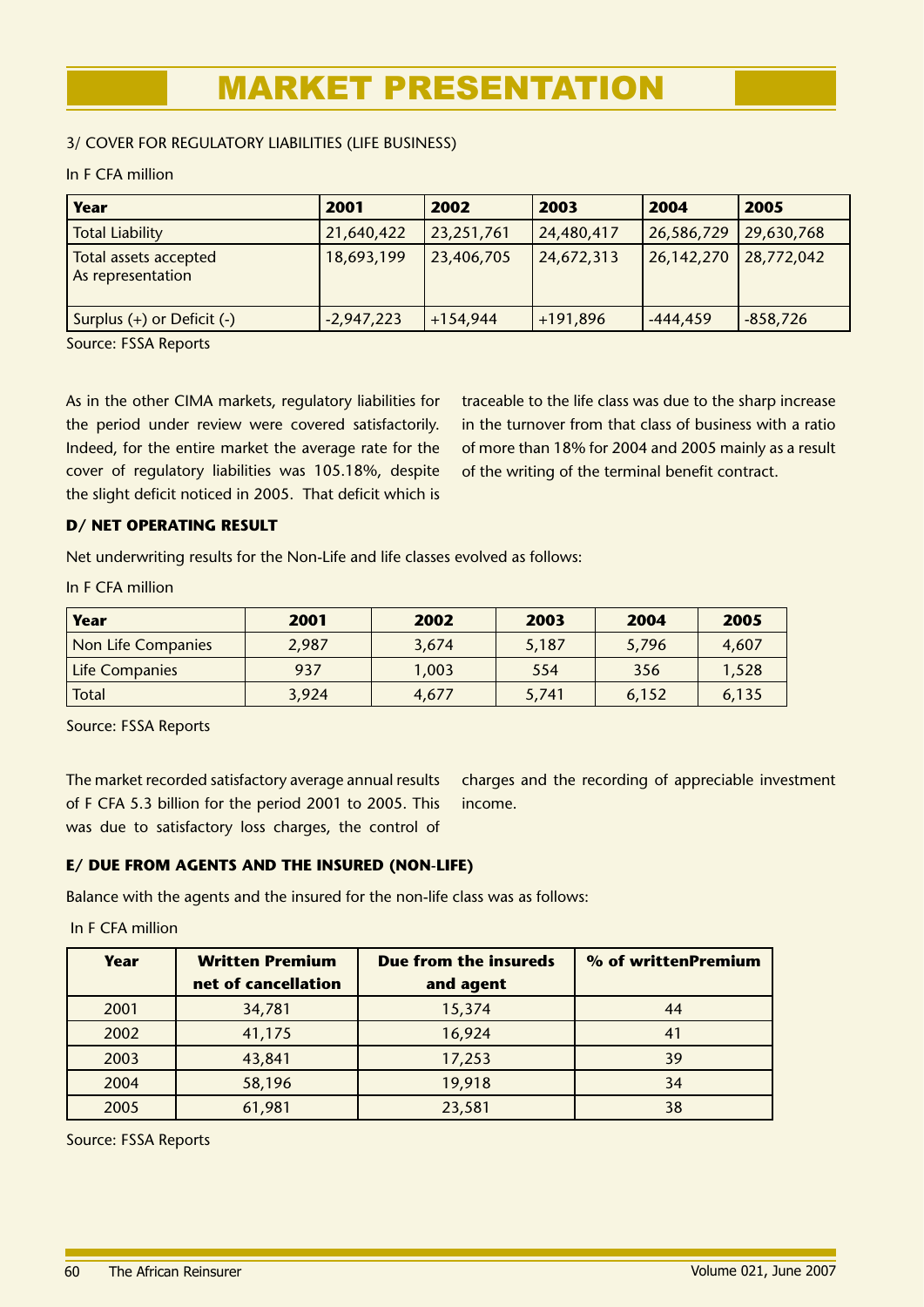During the period under review, there was a drop in the rate of outstanding premium. From 44% in 2001, the rate of premium receivable reduced to 38% i.e.a 6% drop. The positive trend could be attributed to regulatory constraints in that area and the will of the companies to sanitise their portfolios.

### **IV/ PROSPECTS**

As already indicated in the above table, the Senegalese insurance market recorded an interesting growth with an average growth rate of almost 9% for the period 2001-2005. That accounted for why the market has climbed from the 4th ranked CIMA market to the 3rd position in 2004. The desire of the insurers is to have this evolution translate quickly to a turnover of about F CFA 100 billion. Thus, apart from the important opportunities that results from normal economic activity, potentialities have been created, which can be classified into two categories.

### **A/ Short Term Opportunities**

With the large ongoing and short term future projects especially in the area of infrastructure in preparation for the large international summits, there would be a boom in technical risks and in particular Contractors All Risks, Erection All Risks and Decennial Liability which would further boost the market turnover.

### **B/ Medium and Long Term Opportunities**

1) In the non-life class, the Marine, Engineering Risks, Health and Motor insurance classes should grow as expected. Indeed, specific actions and special measures have been put in place to achieve that aim.

### **a) Marine Insurance**

The ongoing project to integrate marine insurance into the import and export automation process by the Customs Department (ORBUS System) should have a positive impact on the development of that class of business. The waste associated with the existing manual system would therefore be eliminated.

### **b) Engineering Insurance**

Within the framework of the Building Code that is currently being prepared, this class of insurance could be made compulsory by law. This would naturally lead to serious growth in the insurance of construction related risks such as the Contractors' All Risks and Decennial Liability.

### **c) Health Insurance**

There is an increasing demand for Health cover especially by Workers' unions, thus indicating a major prospect in that sector.

### **d) Motor Insurance**

There are positive prospects for growth in the market owing to the increasing demand for Motor vehicle insurance cover by the State and its constituents.

### **e) Life Assurance**

The introduction of a compulsory endowment related retirement scheme and some incentives and/or tax privileges outlined by the industry should enable Life Assurance to sustain the trend of growth observed recently. Finally, it would be necessary to point out the great potentials of the informal sector on which serious reflection has started.

### **CONCLUSION**

The insurance industry is playing a major role in the Senegalese economy: job creation, institutional investment and the protection of the tools of production. However, the market still harbours great potentials for growth which can be explored through the involvement of all the market players: Public Authorities, Insurance companies and those involved in the distribution chain. As insurance is still relatively unknown, the initiatives already taken need to be backed by a strong public enlightenment campaign. That way, the insurance sector could fully play its role of a veritable fulcrum for economic growth and development through its ability to protect and finance the national economy.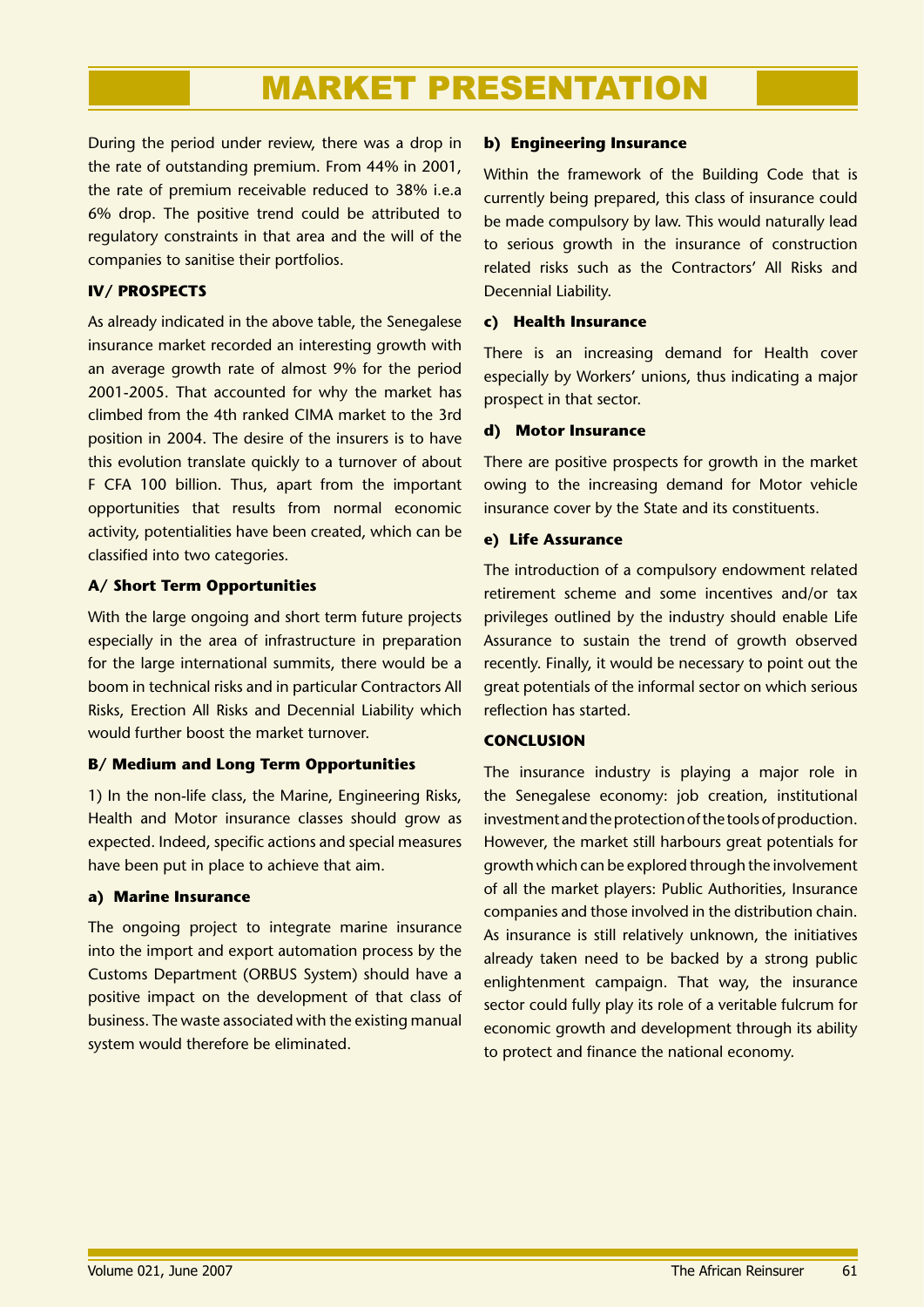# **ANNEXES ANNEXES**

EVOLUTION OF THE NON-LIFE L/P RATIO PER CLASS OF BUSINESS EVOLUTION OF THE NON-LIFE L/P RATIO PER CLASS OF BUSINESS

In F CFA million In F CFA million

| 2001<br><b>Year</b>                                      | Health<br>Acc.&<br>Pers. | Motor                        | Property<br>Fire & | Gen. Liab.   Aviation   Marine |                                               |                   | Transp<br><b>Other</b> | Other Direct   Prop/Liab.<br>Risks | Accptnces<br>Rein. | <b>Others</b> |
|----------------------------------------------------------|--------------------------|------------------------------|--------------------|--------------------------------|-----------------------------------------------|-------------------|------------------------|------------------------------------|--------------------|---------------|
| Claims Paid                                              |                          | 3,910,969 3,871,185 799,567  |                    | 1,539,763                      | 422,332                                       | 864,700 2,001,434 |                        | 87,562                             | 393,338            | 615,796       |
| <b>Provisions</b>                                        |                          | $117,621$   2,147,321        | $-347,348$         |                                | $1,614,157$ 293,122 434,278 327,082           |                   |                        | $-123,336$                         | $-231,268$         | 190,629       |
| Loss Charges                                             |                          | $4,028.59$ 6,018,506 452,219 |                    | 3,153.92                       | 715,454 430,422 2,328,516                     |                   |                        | $-35,774$                          | 162.07             | 806,425       |
| Earned Premium $ $ 6,372,684 $ $ 9,836,911 $ $ 4,397,806 |                          |                              |                    |                                | $5,220,997$   1,110,755   711,761   5,383,786 |                   |                        | 25,816                             | 914,581            | 499,538       |
| L/P ratio                                                |                          | 63.22% 61.18%                | 10.28%             | 60.41%                         | 64.41%                                        | 60.47%            | 43.25%                 | $-138.57%$                         | 17.72%             | 161.43%       |
| Ratio of U/W 98.22%                                      |                          | 100.18%                      | 44.28%             | 91.41%                         |                                               | $105.41\%$ 72.47% | 71.25%                 | $-102.57%$                         | 55.72%             | 203.43%       |
| charges                                                  |                          |                              |                    |                                |                                               |                   |                        |                                    |                    |               |

Source: FSSA Reports Source : FSSA Reports

# ANNEXES **ANNEXES**

EVOLUTION OF THE NON-LIFE L/P RATIO PER CLASS OF BUSINESS EVOLUTION OF THE NON-LIFE L/P RATIO PER CLASS OF BUSINESS

In F CFA million In F CFA million

| <b>Others</b>                       | 533,942                         | $-21,847$                | 512,095                             | 541,134                                         | 94.63%    | 156.63%              |        |
|-------------------------------------|---------------------------------|--------------------------|-------------------------------------|-------------------------------------------------|-----------|----------------------|--------|
| Accpts<br>Rein.                     | 516,084                         | 205,049                  | 721,133                             | 1,608,873                                       | 44.82%    | 69.82%               |        |
| Other Direct Prop/Liab.<br>Risks    | 9,821                           | $-170,232$               | $-160,411$                          | $-236,872$                                      | 67.72%    | 102.12%              |        |
| <b>Other</b><br><b>Transp</b>       | 2,306,221                       | $-431,067$               | 1,875,154                           |                                                 | 31.49%    | 56.49%               |        |
| <b>Marine</b>                       | 4,699                           | 92,607                   | 97,306                              |                                                 | 6.03%     | 21.03%               |        |
|                                     | 207,377                         | $-575,252$               | $-367,875$                          | $6,422,773$   1,284,245   1,614,751   5,954,359 | $-28.64%$ | 6.36%                |        |
| Gen. Liab.   Aviation               | 3,528,245                       | 1,024,484                | 4,552,729                           |                                                 | 70.88%    | 112.88%              |        |
| Property<br>Fire &                  |                                 |                          |                                     |                                                 | 47.51%    | 84.51%               |        |
| Motor                               | $4,161,436$ $5,062,559$ 817,219 | 479,095 62,722 1,620,363 | $4,640,531$ 5, 125, 281 2, 437, 582 |                                                 | 44.68%    | 86.68%               |        |
| Health<br><b>Acc.&amp;</b><br>Pers. |                                 |                          |                                     |                                                 | 71.67%    |                      |        |
| <b>Year 2002</b>                    | Claims Paid                     | <b>Provisions</b>        | Loss Charges                        | Earned Premium 6,474,083 11,471,617 5,130,712   | L/P ratio | Ratio of U/W 106.67% | charge |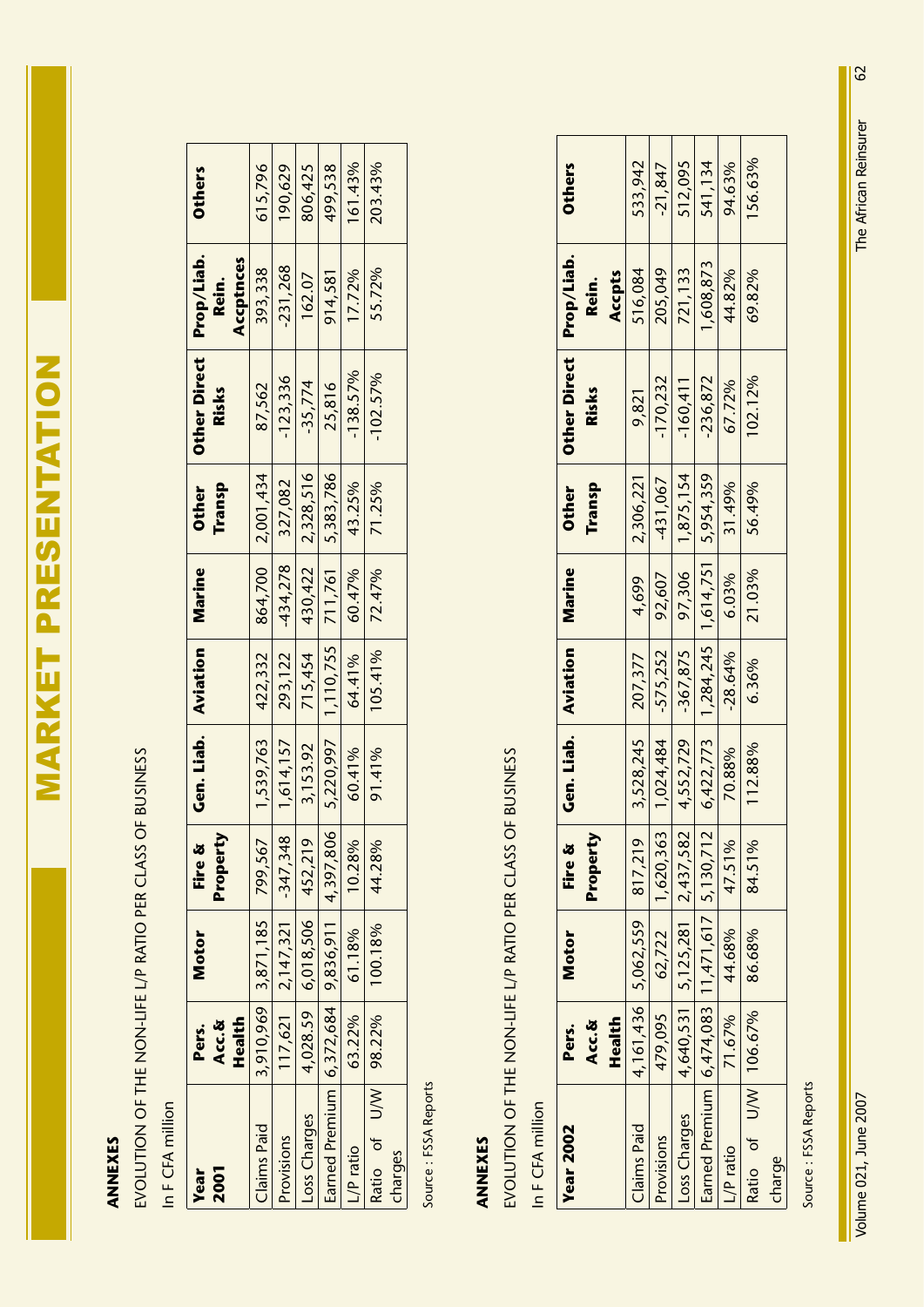# **ANNEXES ANNEXES**

EVOLUTION OF THE NON-LIFE L/P RATIO PER CLASS OF BUSINESS EVOLUTION OF THE NON-LIFE L/P RATIO PER CLASS OF BUSINESS

n F CFA million n F CFA million

| <b>Year 2003</b> | Pers. Motor      |                                       | Fire                                          | & Gen. Liab. Aviation Marine |               |                                                         | O ther Other Direct Prop/Others |                     |         |
|------------------|------------------|---------------------------------------|-----------------------------------------------|------------------------------|---------------|---------------------------------------------------------|---------------------------------|---------------------|---------|
|                  | Acc.St<br>Health |                                       | Property                                      |                              |               | Transp                                                  | Risks                           | Reins.<br>lia b     |         |
|                  |                  |                                       |                                               |                              |               |                                                         |                                 | Accpts              |         |
| Claims Paid      |                  | 4, 343, 133 6, 585, 635 577, 648      |                                               |                              |               | 3,980,499 388,490 153,970 3,043,137 426,003             |                                 | 263,329             | 648,146 |
|                  |                  | $-104,776$ 680,170 112,030            |                                               |                              |               | $-1,652,284$ $-346,888$ $-137,604$ $-286,440$ 227,280   |                                 | 50,982              | 193,742 |
| Loss Charges     |                  | 4,238,357 7,265,805 689,678           |                                               |                              |               | $2,328,215$ 41,602 16,366 2,756,697 653,283             |                                 | 314,311             | 841,888 |
|                  |                  |                                       | Earned Premium 6,396,984 12,239,118 5,437,868 |                              |               | 7,304,630   1,703,868   1,836,705   5,923,078   706,036 |                                 | $1,023,141$ 662,472 |         |
|                  | 66.25%           | 59.36%                                | 12.68%                                        | $31.87%$   2.44%   0.89%     |               | 46.54%                                                  | 92.53%                          | 30.72%              | 127.08% |
|                  |                  | Ratio of U/W 101.25% 102.36%   44.68% |                                               | 69.87%                       | 48.44%   .89% | 74.54%                                                  | 97.53%                          | 51.72%              | 179.08% |
|                  |                  |                                       |                                               |                              |               |                                                         |                                 |                     |         |

Source: FSSA Reports *Source : FSSA Reports*

# **ANNEXES ANNEXES**

# EVOLUTION OF THE NON-LIFE L/P RATIO PER CLASS OF BUSINESS EVOLUTION OF THE NON-LIFE L/P RATIO PER CLASS OF BUSINESS

In F CFA million In F CFA million

| <b>Year 2004</b>     | Accid &<br>Health<br>Pers. | Motor                                                                              | Property<br>Fire &                              | ູ່<br>ເອີ<br>Liab.              | <b>Aviation Marine</b>    |       | Transp<br><b>Other</b> | <b>Other</b><br><b>Direct</b><br>Risks | Prop/Liab.<br>Accpts<br>Reins. | <b>Others</b> |
|----------------------|----------------------------|------------------------------------------------------------------------------------|-------------------------------------------------|---------------------------------|---------------------------|-------|------------------------|----------------------------------------|--------------------------------|---------------|
| Claims Paid          |                            | $4,404,581$ 5,679,759                                                              |                                                 | $550,195$   1,900,249   643,089 |                           | 4,119 | 1,688,475              | 7,370                                  | 423,288                        | 764,579       |
| Provisions           | $-21,977$                  | 2,037,508                                                                          | $-1,336,792$ 687,018 267,474 437,938            |                                 |                           |       | 509,445                | $-4,095$                               | 275,722                        | 142,062       |
| Loss Charges         |                            | $4,382,604$ 7,717,267                                                              | $-786,597$ $2,587,723$ 910,563 442,057 2,197.92 |                                 |                           |       |                        | 3,275                                  | 699.01                         | 906,641       |
| Earned Premium       |                            | 7,427,618   12,556,108   5,718,730   7,647,196   1,931,658   1,979,965   7,251,803 |                                                 |                                 |                           |       |                        | 3,118                                  | $1,363,531$   $1,571,725$      |               |
| L/P ratio            | 59.00%                     | 61.46%                                                                             | 3.75%                                           |                                 | 33.84%   47.14%   22.33%  |       | 30.31%                 | 105.03%                                | 51.26%                         | 57.68%        |
| Ratio of U/W charges | 96%                        | 112.46%                                                                            | .25%<br>$\approx$                               |                                 | 82.84%   100.14%   25.33% |       | 61.31%                 | 146.03%                                | 95.26%                         | 106.68%       |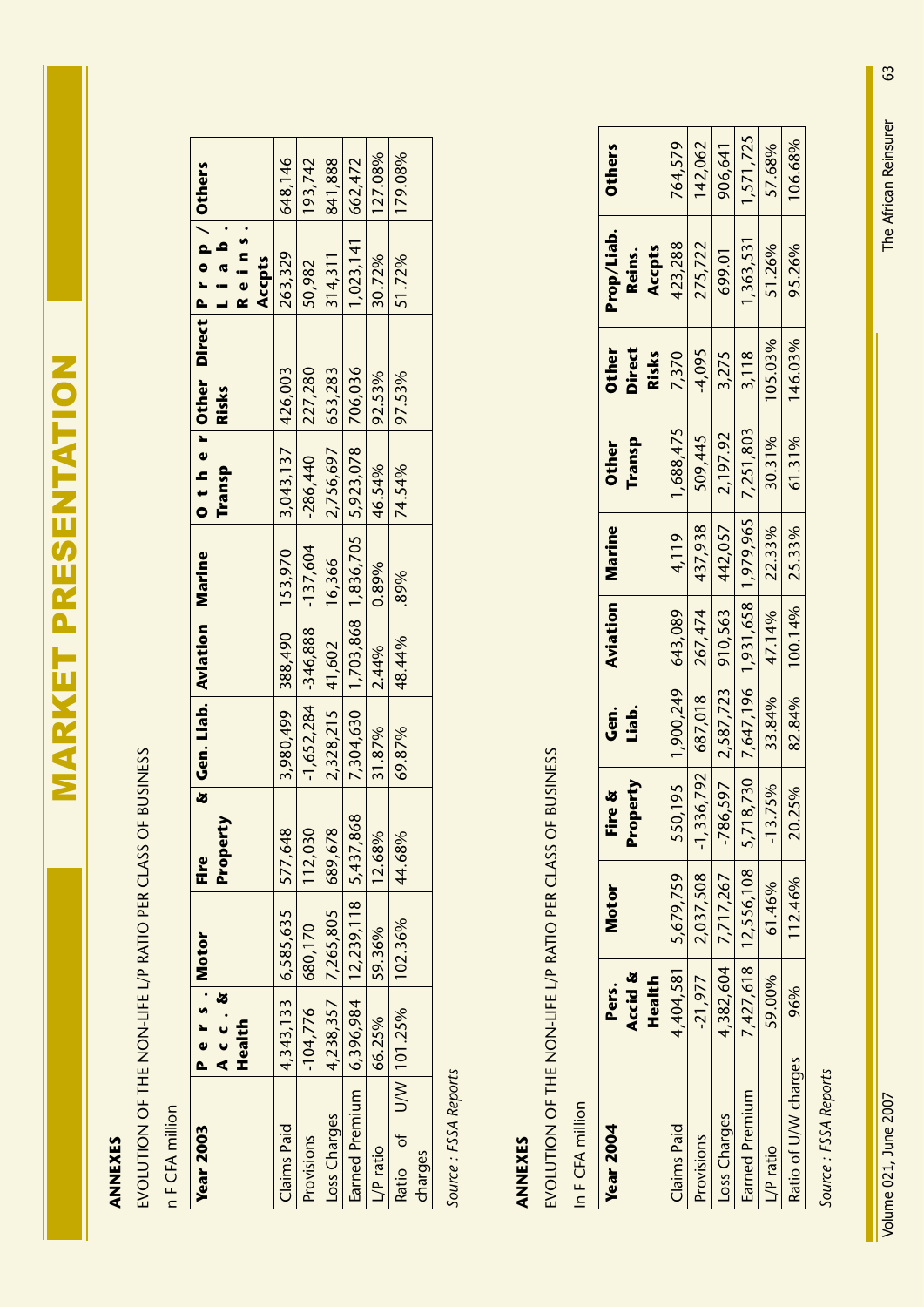# **ANNEXES ANNEXES**

EVOLUTION OF THE NON-LIFE L/P RATIO PER CLASS OF BUSINESS EVOLUTION OF THE NON-LIFE L/P RATIO PER CLASS OF BUSINESS

In F CFA million In F CFA million

| <b>Year 2005</b>                                         | Pers.             | <b>Motor</b>                | Fire &   | ن<br>وی | Aviation                         | Marine                                  | <b>Other</b>                          | <b>Other Direct</b> | Prop/Liab.        | <b>Others</b> |
|----------------------------------------------------------|-------------------|-----------------------------|----------|---------|----------------------------------|-----------------------------------------|---------------------------------------|---------------------|-------------------|---------------|
|                                                          | Accid &<br>Health |                             | Property | Liab.   |                                  |                                         | Transp                                | Risks               | Accpts.<br>Reins. |               |
| <b>Claims Paid</b>                                       |                   | 4,464,067 5,010,765 660,772 |          |         |                                  |                                         | $1,414,891$ 712,253 572,645 3,726,157 | 24,305              | 1,051,721         | 893,058       |
| Provisions                                               | 157,237           | 39,411                      | 338,988  |         | $4,107,968$ $-963,289$ 3,048,737 |                                         | 724,134                               | 93,784              | 206,301           | 73,592        |
| $\lfloor \cos \text{Chages} \rfloor$ 4,621,304 5,050,176 |                   |                             | 999.76   |         |                                  | 5,522,859 -251,036 3,621,382 4,450,291  |                                       | 118,089             | 1,258,022         | 966.65        |
| E a r n e d 8,061,800   12,507,986   6,760,485           |                   |                             |          |         |                                  | 8,445,256 1,959,228 1,758,261 8,507,949 |                                       | 152,273             | 1,676,831         | 794,155       |
| Premium                                                  |                   |                             |          |         |                                  |                                         |                                       |                     |                   |               |
| /Pratio                                                  | 57.32%            | 40.37%                      | 14.79%   | 65.39%  | $-12.81\%$ 205.96%               |                                         | 52.31%                                | 77.55%              | 75.02%            | 121.72%       |
| Ratio of U/W 94.32%                                      |                   | 85.37%                      | 46.79%   |         | $110.39\%$ 27.19% 207.96%        |                                         | 87.31%                                | 122.55%             | 120.02%           | 147.72%       |
| charges                                                  |                   |                             |          |         |                                  |                                         |                                       |                     |                   |               |

Source: FSSA Reports *Source : FSSA Reports*

# ANNEXES **ANNEXES**

EVOLUTION OF THE NON-LIFE L/P RATIO PER CLASS OF BUSINESS EVOLUTION OF THE NON-LIFE L/P RATIO PER CLASS OF BUSINESS

In F CFA million In F CFA million

| <b>Year 2001</b>                   | <b>Individual</b> | Group     | Additional | Other risks | Capitalisation | Reinsurance |
|------------------------------------|-------------------|-----------|------------|-------------|----------------|-------------|
|                                    |                   |           |            |             |                | Acceptances |
| Claims Paid                        | 1,657,913         | 385,229   | 15,149     | 9,545       | 925,867        | 49,951      |
| Provisions                         | $-317,915$        | -56,782   | $-38,402$  | $-1,521$    | 1,053,267      | 5,524       |
| Loss Charges                       | 1,339,998         | 328,447   | $-23,253$  | 8,024       | 1,979,134      | 55,475      |
| Earned Premium                     | 2,006,766         | 2,158,794 | 143, 144   | 70,371      | 2,080,386      | 45,941      |
| L/P ratio                          | 66.77%            | 38.37%    | $-16.24%$  | 11.40%      | 95.13%         | 120.75%     |
| Ratio of U/W charges               | 102.77%           | 69.37%    | 29.76%     | 28.40%      | 115.13%        | 160.75%     |
| $C_1, \ldots, C_n \in \mathcal{A}$ |                   |           |            |             |                |             |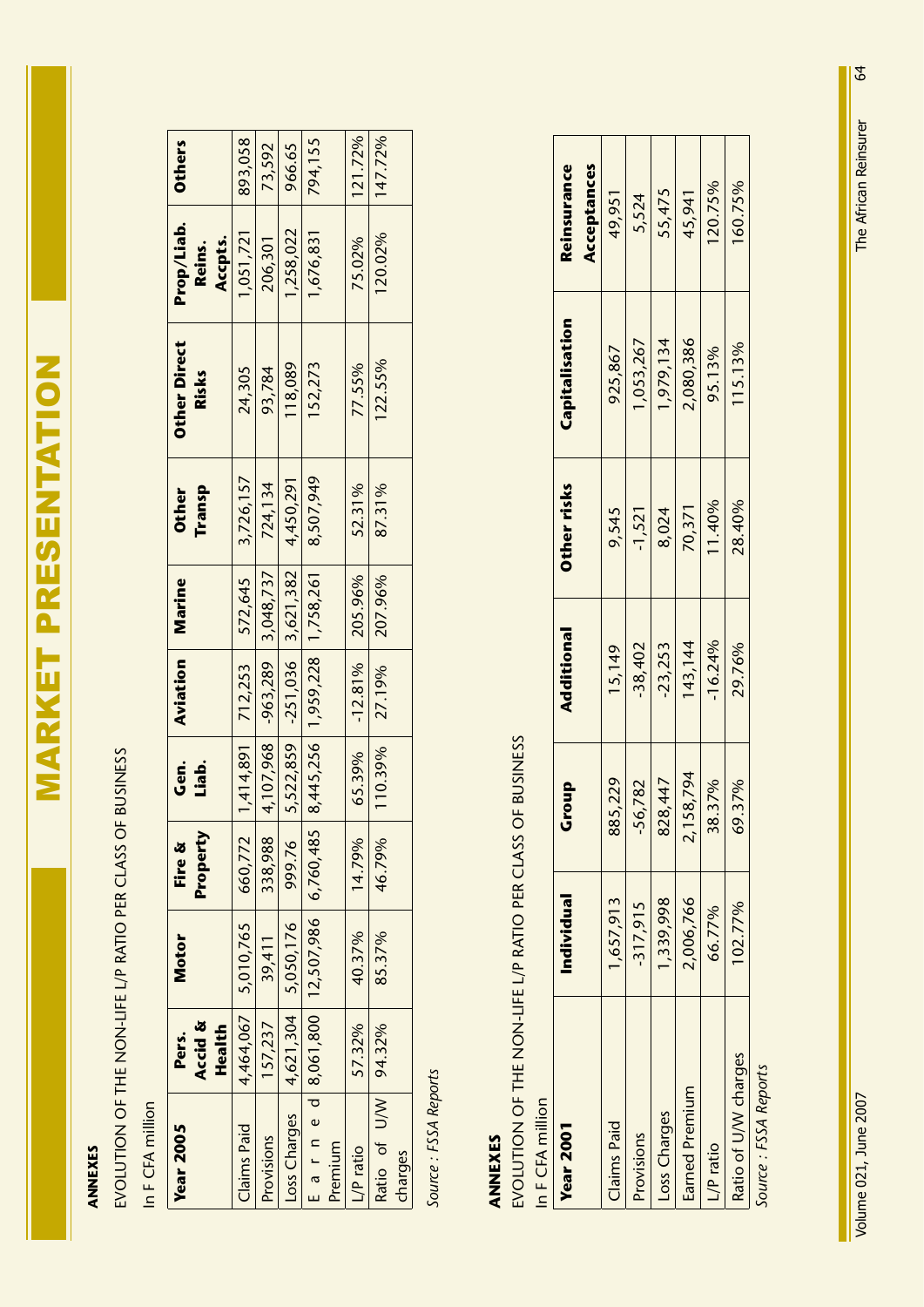| <b>Year 2002</b> | Individual | Group     | Additional | Other risks | Capitalisation | Reinsurance Ac- |
|------------------|------------|-----------|------------|-------------|----------------|-----------------|
|                  |            |           |            |             |                | ceptance        |
| Claims Paid      | 920,004    | 94,292    | 9,668      | 26,543      | 1,200,317      | 52,376          |
| Provisions       | $-210,430$ | 220,360   |            | 3,732       | 529,674        | 0,134           |
| Loss Charges     | 1,709,574  | 73,932    | 9,668      | 30,275      | 1,729,991      | 52.51           |
| Earned Premium   | 1,699,470  | 2,266,599 | 95,214     | 73,817      | 2,410,808      | 54,200          |
| P ratio          | 100.59%    | 4.14%     | 10.15%     | 41.01%      | 71.76%         | 96.88%          |
| Ratio of U/W     | 136.59%    | 3.14%     | 66.15%     | 59.01%      | 93.76%         | 131.88%         |
| charges          |            |           |            |             |                |                 |

| <b>Year 2002</b>                                                                      | Individual | Group      | Additional | Other risks | Capitalisation | Reinsurance Ac-              |
|---------------------------------------------------------------------------------------|------------|------------|------------|-------------|----------------|------------------------------|
|                                                                                       |            |            |            |             |                | ceptance                     |
| Claims Paid                                                                           | 1,920,004  | 994,292    | 9,668      | 26,543      | 1,200,317      | 52,376                       |
| Provisions                                                                            | $-210,430$ | $-220,360$ |            | 3,732       | 529,674        | 0,134                        |
| Loss Charges                                                                          | 1,709,574  | 773,932    | 9,668      | 30,275      | 1,729,991      | 52.51                        |
| Earned Premium                                                                        | 1,699,470  | 2,266,599  | 95,214     | 73,817      | 2,410,808      | 54,200                       |
| L/P ratio                                                                             | 100.59%    | 34.14%     | 10.15%     | 41.01%      | 71.76%         | 96.88%                       |
| Ratio of U/W                                                                          | 136.59%    | 63.14%     | 66.15%     | 59.01%      | 93.76%         | 131.88%                      |
| charges                                                                               |            |            |            |             |                |                              |
| EVOLUTION LIFE L/P RATIO BY CLASS OF BUSINESS<br>In F CFA million<br><b>Year 2003</b> | Individual | Group      | Additional | Other risks | Capitalisation | Reinsurance Accep-<br>tances |
| Claims Paid                                                                           | 1,992,158  | 1,601,774  | 9,668      | 50,836      | 820,377        | 11,214                       |
| Provisions                                                                            | $-51,520$  | 275,385    |            | 7,241       | 607,531        | 46,331                       |
| Loss Charges                                                                          | 1,940,638  | 1,877,159  | 9,668      | 58,077      | 1,427,908      | 57,545                       |
| Earned Premium                                                                        | 1,669,694  | 3,009,927  | 95,214     | 89,969      | 2,119,625      | 44,314                       |
| L/P ratio                                                                             | 116.23%    | 62.36%     | 10.15%     | 64.55%      | 67.37%         | 129.64%                      |
| Ratio of U/W<br>charges                                                               | 153.23%    | 92.36%     | 66.15%     | 83.55%      | 88.37%         | 267.64%                      |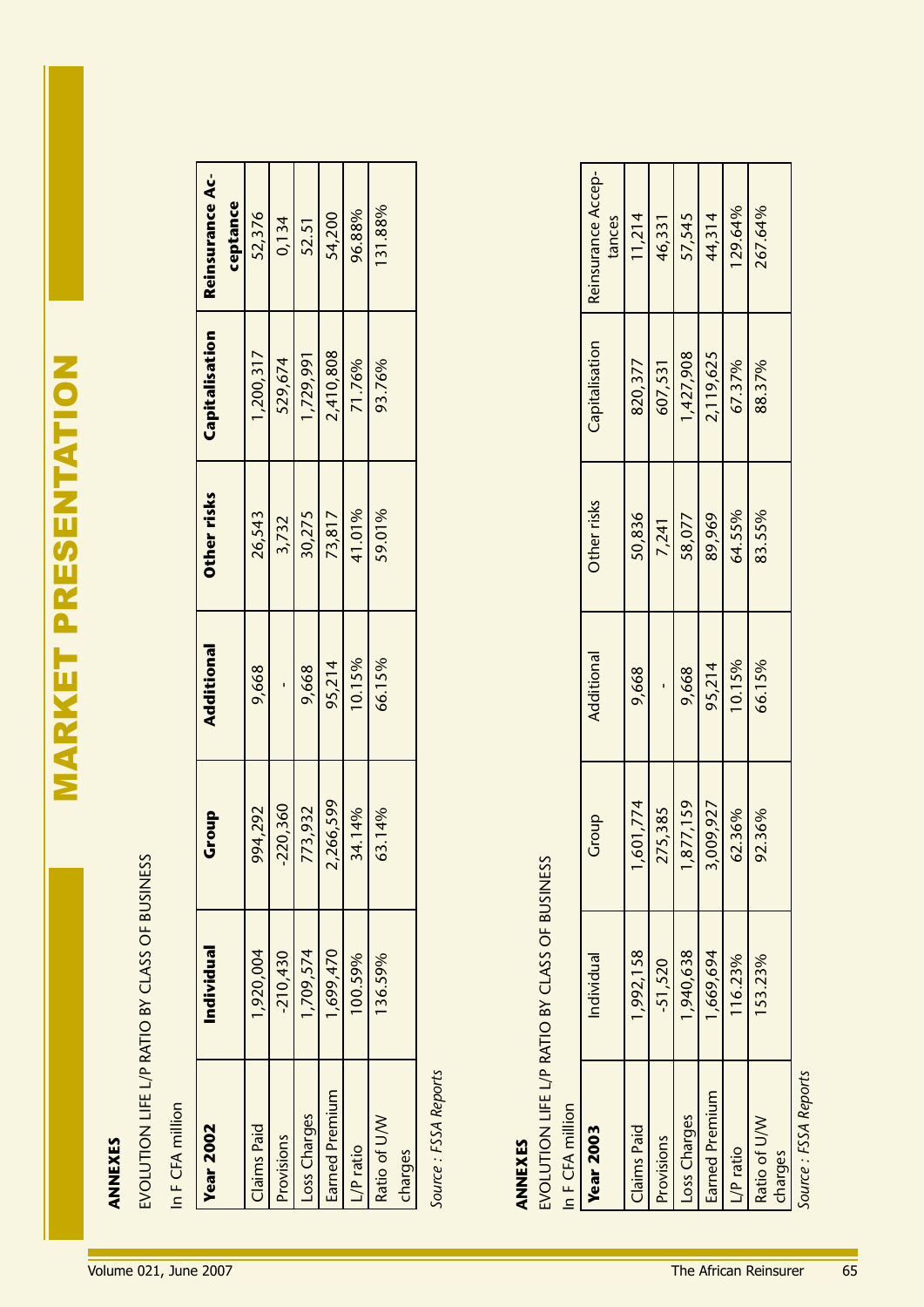# **ANNEXES ANNEXES**

EVOLUTION LIFE L/P RATIO BY CLASS OF BUSINESS EVOLUTION LIFE L/P RATIO BY CLASS OF BUSINESS

In F CFA million In F CFA million

| <b>Year 2004</b> | Individual | Group   | <b>Additional</b> | Other risks | Capitalisation | <b>Reinsurance Ac-</b><br>ceptances |
|------------------|------------|---------|-------------------|-------------|----------------|-------------------------------------|
| Claims Paid      | 1,722,489  | 710,665 | 19,462            | 12,759      | 906,633        | 75,303                              |
| Provisions       | 543,319    | 122,251 | 1,124             | 7,871       | 397,835        |                                     |
| Loss Charges     | 2,265,808  | 832,916 | 20,586            | 20.63       | 1,304,468      | 75,303                              |
| Earned Premium   | 2,374,638  | 267,659 | 59,681            | 81,067      | 1,965,328      | 71,950                              |
| L/P ratio        | 95.42%     | 6.38%   | 34.49%            | 25.45%      | 66.37%         | 04.66%                              |
| Ratio of U/W     | 128.42%    | 94.38%  | 106.49%           | 41.45%      | 77.37%         | 127.66%                             |
| charges          |            |         |                   |             |                |                                     |

Source: FSSA Reports *Source : FSSA Reports*

# **ANNEXES ANNEXES**

# EVOLUTION LIFE L/P RATIO BY CLASS OF BUSINESS EVOLUTION LIFE L/P RATIO BY CLASS OF BUSINESS

In F CFA million In F CFA million

| <b>Reinsurance Ac-</b><br>ceptances | 115,251     | 8,474      | 123,725      | 96,417         | 128.32%   | 183.32%      |         |
|-------------------------------------|-------------|------------|--------------|----------------|-----------|--------------|---------|
| Capitalisation                      | 1,132,809   | 48,211     | 1,781.02     | ,909,993       | 93.25%    | 107.25%      |         |
| Other risks                         | 31,018      | $-2,514$   | 28,504       | 111,544        | 25.55%    | 40.55%       |         |
| Additional                          | 17,287      | $-0,149$   | 17,138       | 61,704         | 27.77%    | 100.77%      |         |
| Group                               | 862,726     | 1,891      | 753,726      | 788,122        | 4.85%     | 87.85%       |         |
| Individual                          | 2,029,279   | 32,055     | 2,061,334    | 2,709,082      | 76.09%    | 108%         |         |
| <b>Year 2005</b>                    | Claims Paid | Provisions | Loss Charges | Earned Premium | L/P ratio | Ratio of U/W | charges |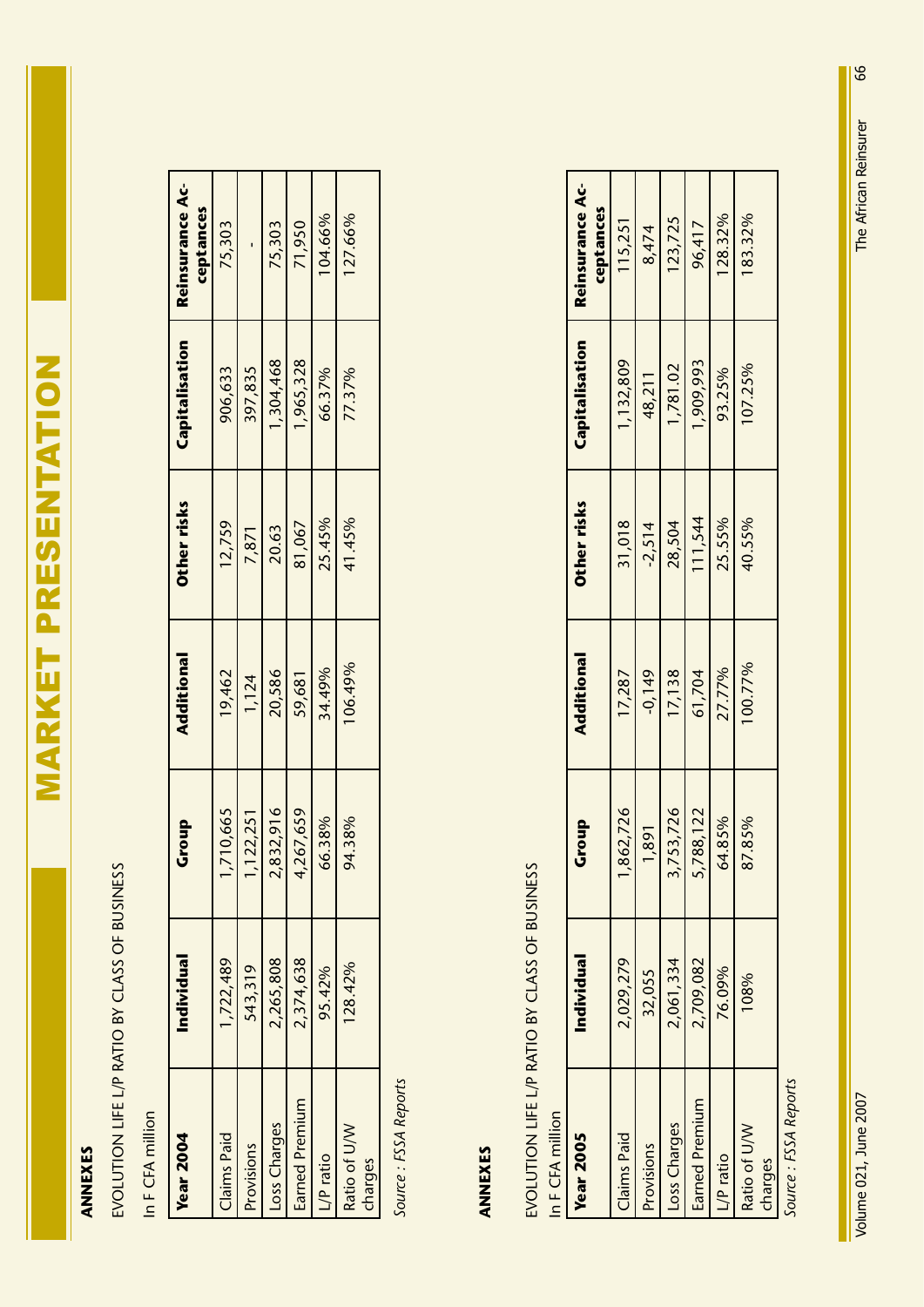# NEWS FROM THE REGIONS

### **ANGLOPHONE WEST AFRICA**

### **1. Major Losses**

Nigeria: Collapse of the Bank of Industry building "NIDB House" with a provisional loss estimate of  $=N=800$  million.

### **2. Executive Appointment**

Nigeria: Alhaji Ibrahim HUSSAINI has been appointed as the Acting Commissioner of Insurance to replace the former Commissioner, Chief O. E. Chukwulozie.

### **3.Others**

The recapitalisation exercise in Nigeria has been completed. 43 companies were recertified to write Non-Life business, 26 were recertified to write life business, while 2 reinsurance companies received approval to continue as reinsurers.

### **FRANCOPHONE WEST AND CENTAL AFRICA**

### **1. New Companies**

- Côte d'Ivoire : AIA (Africa International Assurances)

- Gabon : COLINA

-Senegal : C.G.A. (Compagnie Générale d'Assurances)

Bénin, Togo and Gabon: the NSIA Group has been licensed to conduct Life business

### **2. Withdrawal of License**

Cameroon: License withdrawn from 2 companies, SATELLITE Insurance (Non-life) and ASSURAMA (Life)

### **3. Executive Appointments**

Mr. Erard MOUTASSIE, former Secretary General of CIMA, has been appointed as the Managing Director of COLINA Gabon

Mr. Ali ADOUM DJAYA, former Deputy Managing Director has been designated as the Managing Director of STAR Chad, following the appointment of Mr. Rakhis MANANNY as Minister.

Mr. Mohamadou NOBA, former Secretary General of la Fédération Sénégalaise des Sociétés d'Assurances (the Senegalese Federation of Insurance Companies), has been appointed the Managing Director of CGA.

- Mr. Pierre BAYOKO AKA, former Internal Auditor of

MCA (Mutuelle Centrale d'Assurance, Côte d'ivoire), has been appointed as the Managing Director of AIA

### **4. Others**

The NSIA Group has been licensed by the WAEMU Banking Committee to oversee the operations of BIAO Côte d'Ivoire.

### **THE MAGHREB REGION**

### **1. New Companies**

### **Algeria**

- A French insurer, CARDIF, an arm of the BNP Paribas group, has opened a subsidiary in Algiers;

- COFACE has opened an office in Algiers.

### **Mauritania**

A new insurance company, GAMA, started operations in September 2006.

### **Libya**

A new company, « Trust» was established in 2006 and started operations in January 2007.

### **2. Legislation**

### **Algeria**

Law N° 06-04 of 20/02/2006 was promulgated in February 2006 to amend and complement Insurance Act N° 95/07. The new law:

- Separates Non-life operations from the Life business;

- diversifies distribution channels through the introduction of bancassurance windows;

- increases the demand for insurance by opening up the Algerian market to foreign insurance and/or reinsurance companies

### **3. Others**

### **Morocco**

- The liberalisation of facultative placements with effect from January 2006.

- In October 2006, CNIA acquired 100% of the capital of Es Saada.

- In December 2006, AXA Assurance, Morocco became a fully owned subsidiary of AXA France following the withdrawal of O.N.A. (Omnium Nord Africain) from its shareholding.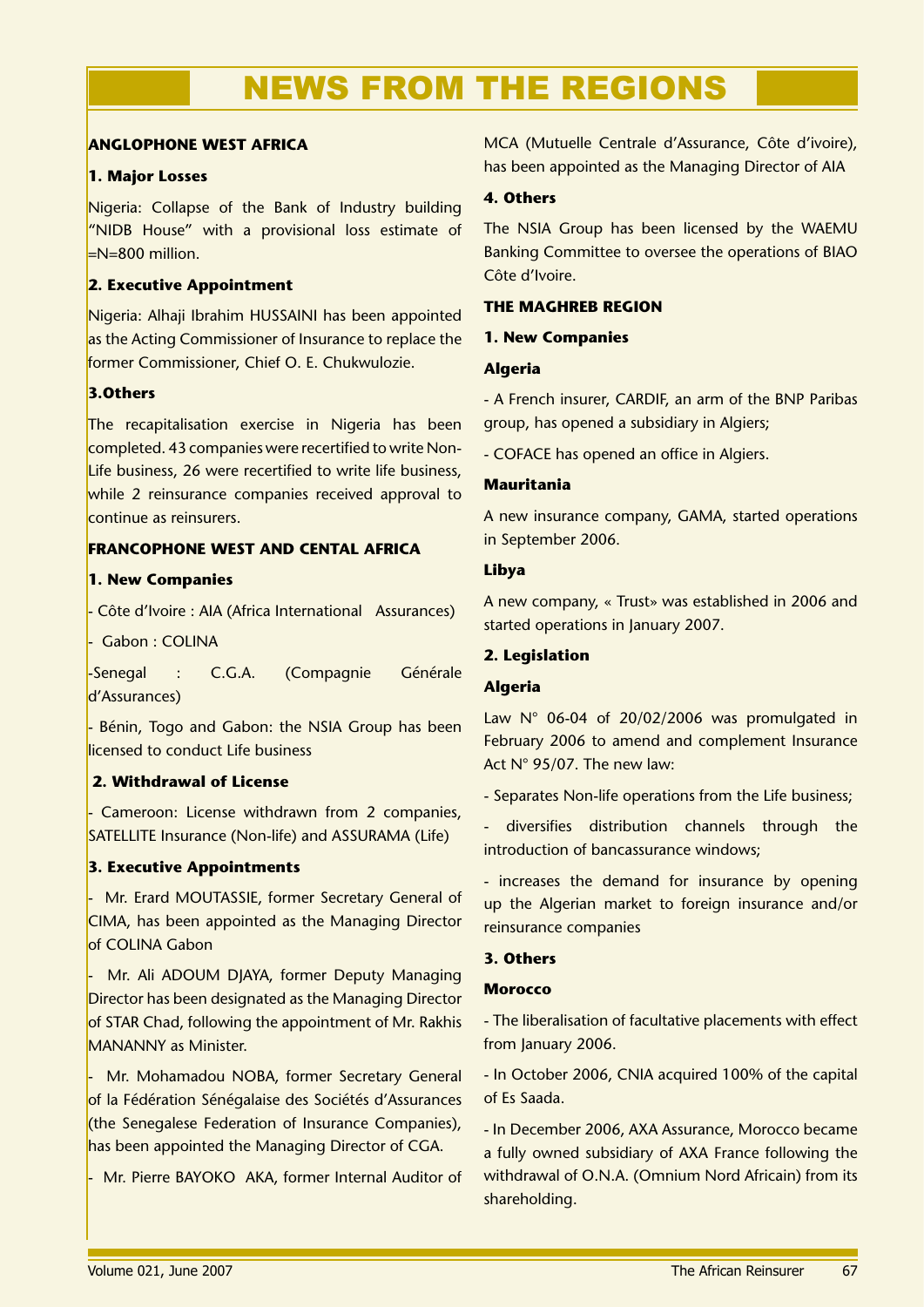# NEWS FROM THE REGIONS

### **NORTH EAST AFRICA**

### **1. New Companies**

### **Egypt**

The Egyptian Government has established a new Holding company, the Holding Insurance Company, to run the 4 Government owned companies. Mr. Mahmoud Abdallah has been appointed as the Chairman and Chief Executive Officer of the new entity.

### **2. New Legislation**

The Egyptian Insurance Supervisory Authority has submitted two draft laws to the Egyptian Parliament for approval: a draft law to organise the broking industry in Egypt as well as a draft law to put a maximum limit for the compulsory motor insurance liability.

### **3. Others**

### **Sudan**

A new Executive committee has been elected by the Sudanese Insurance Federation

### **THE INDIAN OCEAN ISLANDS**

### **1. New Companies**

### **Madagascar**

Two new companies, namely AGF and Colina, have established offices in Madagascar,

### **2.Others**

### **Seychelles**

State Assurance Corporation of Seychelles has been privatized and renamed State Assurance Company of **Sevchelles** 

### **Mauritius**

La Prudence Mauricienne Assurances Limitee acquired 100% share of Island General Insurance Company Limited.

Mauritius hosted the 6th edition of the AIO Life conference

### **EAST AND SOUTHERN AFRICA**

### **1. Legislation**

### **Kenya**

1. The Insurance (Amendment) Act 2006

This amendment of the Act touched on the following among others:

1.1. Capping of third party bodily injury claim to Kshs. 3,000,000 (US\$42,500) per person from previously unlimited amount.

1.2. Introduction of "cash and carry" system for motor and fire insurance premiums.

1.3. The setting up of an autonomous Insurance Regulatory Authority away from the Ministry of Finance.

2. The Kenya Shilling continued to appreciate by almost 10% in 2006.

3. Association of Kenya Reinsurers (AKR) has been re-activated.

### **Tanzania**

Mandatory cessions to Tan Re increased from 10% to 15% from 2007

### **2.New Companies**

### **Tanzania**

- Madison General (MGEN) Insurance established to commence business in 2007

- Golden Crescent Insurance Co. established to commence business in 2007

### **Rwanda**

- Phoenix Assurance of Kenya established a subsidiary in Rwanda

### **3. Major Losses**

### **Zambia**

- KCM (Konkola Copper Mines) – collapse of open pit on 08.04.2001 paid by consent judgment (ex-gratia) in October 2006. Total loss amount US\$2.5 million.

### **Kenya**

International House fire loss in August 2006. Total loss amount US\$1.7 million.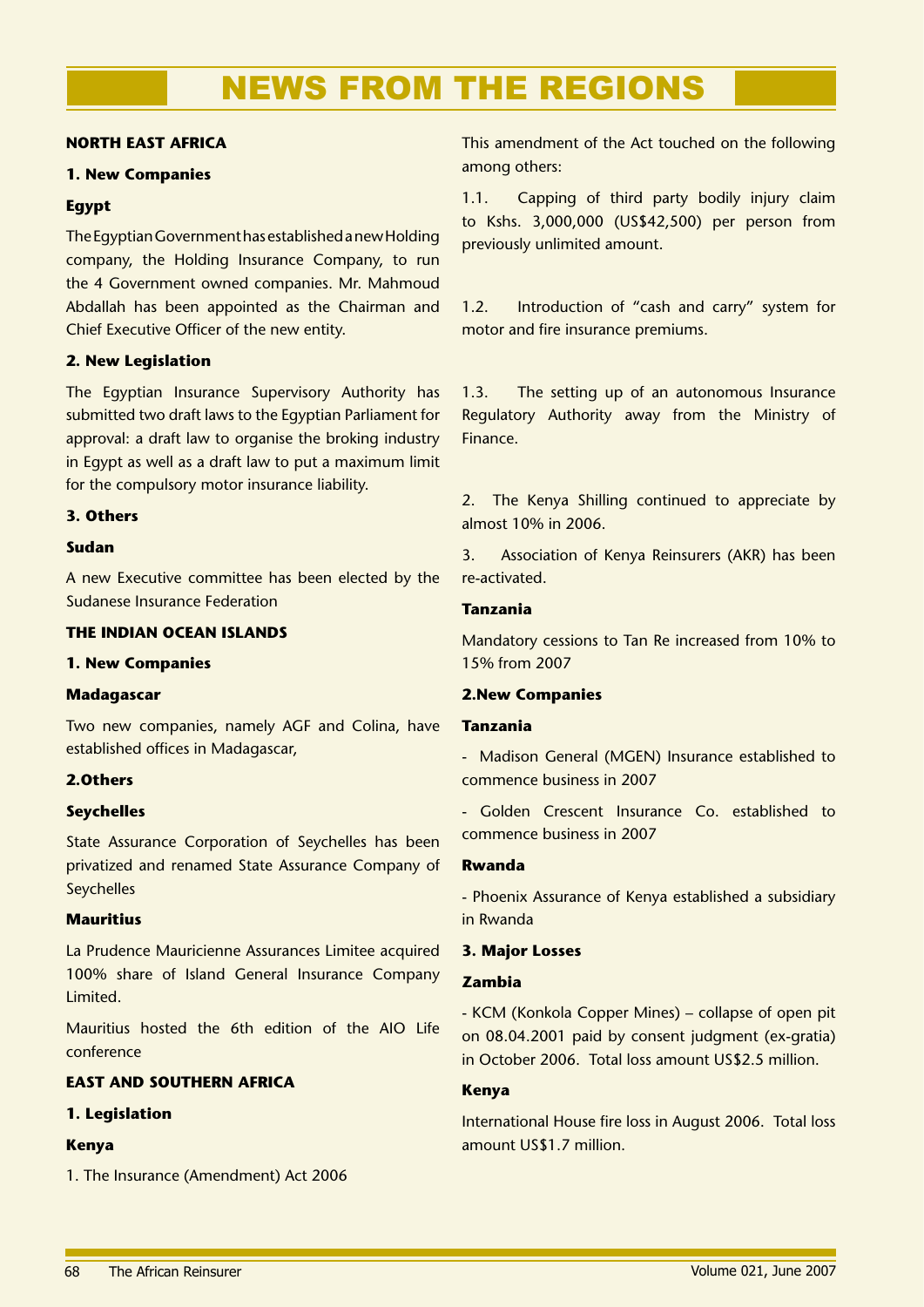# NEWS FROM THE REGIONS

### **Uganda**

Rosebud house storm damage in March 2006. Total loss amount US\$705,000.

### **Tanzania**

TPC Sugar Factory Fire in July 2006. Total loss amount US\$3million.

### **Ethiopia**

Ethiopian Electric Power Authority - Damage to turbine generator loss on 30.11.2003. Total loss amount US\$2.5million